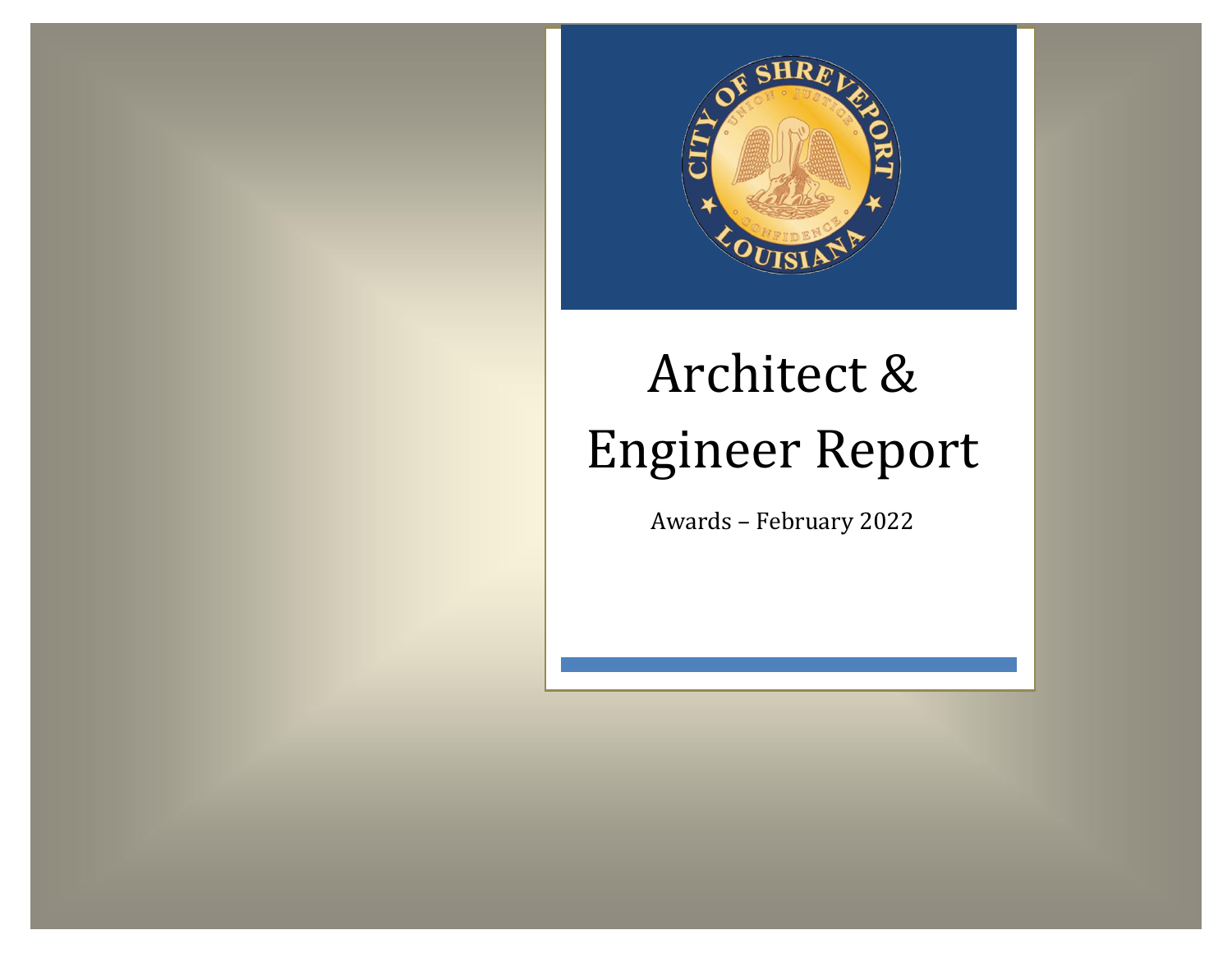## NWAERP01 CITY OF SHREVEPORT<br>architect/engineer awards report-logos and the page: 1<br>PAGE: 1

| CURRENT YEAR REPORTING: 01/01/2022 02/28/2022                                                                                     |  |
|-----------------------------------------------------------------------------------------------------------------------------------|--|
| SIX MONTH REPORTING:08/01/2021 02/28/2022<br>4 YEAR REPORTING:02/01/2018 02/28/2022<br>FAIR SHARE REPORTING:02/01/2018 02/28/2022 |  |
|                                                                                                                                   |  |
|                                                                                                                                   |  |

| <b>FIRM</b>                                                 | $---$ NET AWARDS PER AE FIRM (AS PRIME OR SUBS) $---$<br>6-MONTH | YTD  | 4 YEAR          | 4 YEAR<br><b>OVERALL %</b><br>(AE AWARDS) | (WITH SUBS)<br>DIRECT AWARDS<br>APPLICABLE TO<br><b>FAIR SHARE</b> | TO DATE<br><b>FAIR SHARE</b><br>PARTICIPATION |
|-------------------------------------------------------------|------------------------------------------------------------------|------|-----------------|-------------------------------------------|--------------------------------------------------------------------|-----------------------------------------------|
| AILLET FENNER JOLLY & MCCLELLAND INC<br>AEC SBE Aff         | 0.00                                                             | 0.00 | 2,023,631.90    | 2.820%                                    | 0.00                                                               | 2,023,631.90                                  |
| ARE ENGINEERING CONSULTANTS<br>AEC Aff                      | 0.00                                                             | 0.00 | 307, 614.00     | 0.420%                                    | 0.00                                                               | 0.00                                          |
| ARK ENGINEER AND CONSULTANTS INC<br>AEC MBE SBE FSC APA Aff | 0.00                                                             | 0.00 | 62,205.06       | 0.080%                                    | 62,205.06                                                          | 62,205.06                                     |
| <b>BALAR ASSOCIATES INC</b><br>AEC SBE APA Aff Aff          | 0.00                                                             | 0.00 | 800,000.00      | $1.110*$                                  | 300,000.00                                                         | 0.00                                          |
| <b>BLUDOT ENGINEERING LLC</b><br>AEC SBE FSC Aff            | 0.00                                                             | 0.00 | 12,000.00       | $0.010$ %                                 | 12,000.00                                                          | 12,000.00                                     |
| BONTON ASSOCIATES LLC<br>AEC MBE SBE FSC APA Aff            | 0.00                                                             | 0.00 | 1,744,380.00    | $2.430*$                                  | 1,744,380.00                                                       | 1,744,380.00                                  |
| BURK KLEINPETER INC<br>AEC SBE APA Aff                      | 0.00                                                             | 0.00 | 1,850,000.02    | 2.580%                                    | 0.02                                                               | 0.00                                          |
| BURNS & MCDONNELL ENGINEERING CO INC<br>AEC LBE APA Aff     | 0.00                                                             | 0.00 | 51, 261, 600.00 | 71.610 %                                  | 0.00                                                               | 0.00                                          |
| BURNS ENGINEERING INC<br>AEC SBE APA Aff                    | 0.00                                                             | 0.00 | 238,691.10      | 0.330%                                    | 0.00                                                               | 0.00                                          |
| CIVIL DESIGN GROUP LLC<br>AEC SBE APA Aff                   | 0.00                                                             | 0.00 | 2,000,000.01    | 2.790%                                    | 0.01                                                               | 0.00                                          |
| COTHREN GRAFF SMOAK ENGINEERING INC<br>AEC APA Aff          | 0.00                                                             | 0.00 | 2,030,000.00    | 2.830%                                    | 0.00                                                               | 0.00                                          |
| COYLE ENGINEERING CO INC<br>AEC SBE Aff                     | 0.00                                                             | 0.00 | 500,000.00      | 0.690%                                    | 0.00                                                               | 0.00                                          |
| DAVE RAMBARAN GEOSCIENCES LLC<br>AEC MBE SBE FSC APA Aff    | 0.00                                                             | 0.00 | 773, 751.54     | 1.080%                                    | 773, 751.54                                                        | 773, 751.54                                   |
| DUNHAM ENGINEERING INC<br>AEC Aff                           | 0.00                                                             | 0.00 | 110,000.00      | 0.150%                                    | 0.00                                                               | 0.00                                          |
| DURR ENGINEERING LLC<br>AEC SBE FSC APA Aff                 | 0.00                                                             | 0.00 | 493,800.03      | 0.680%                                    | 493,800.03                                                         | 493,800.03                                    |
| <b>FAITH GROUP LLC</b><br>AEC SBE APA Aff                   | 0.00                                                             | 0.00 | 195, 167. 71    | $0.270$ %                                 | 0.01                                                               | 0.00                                          |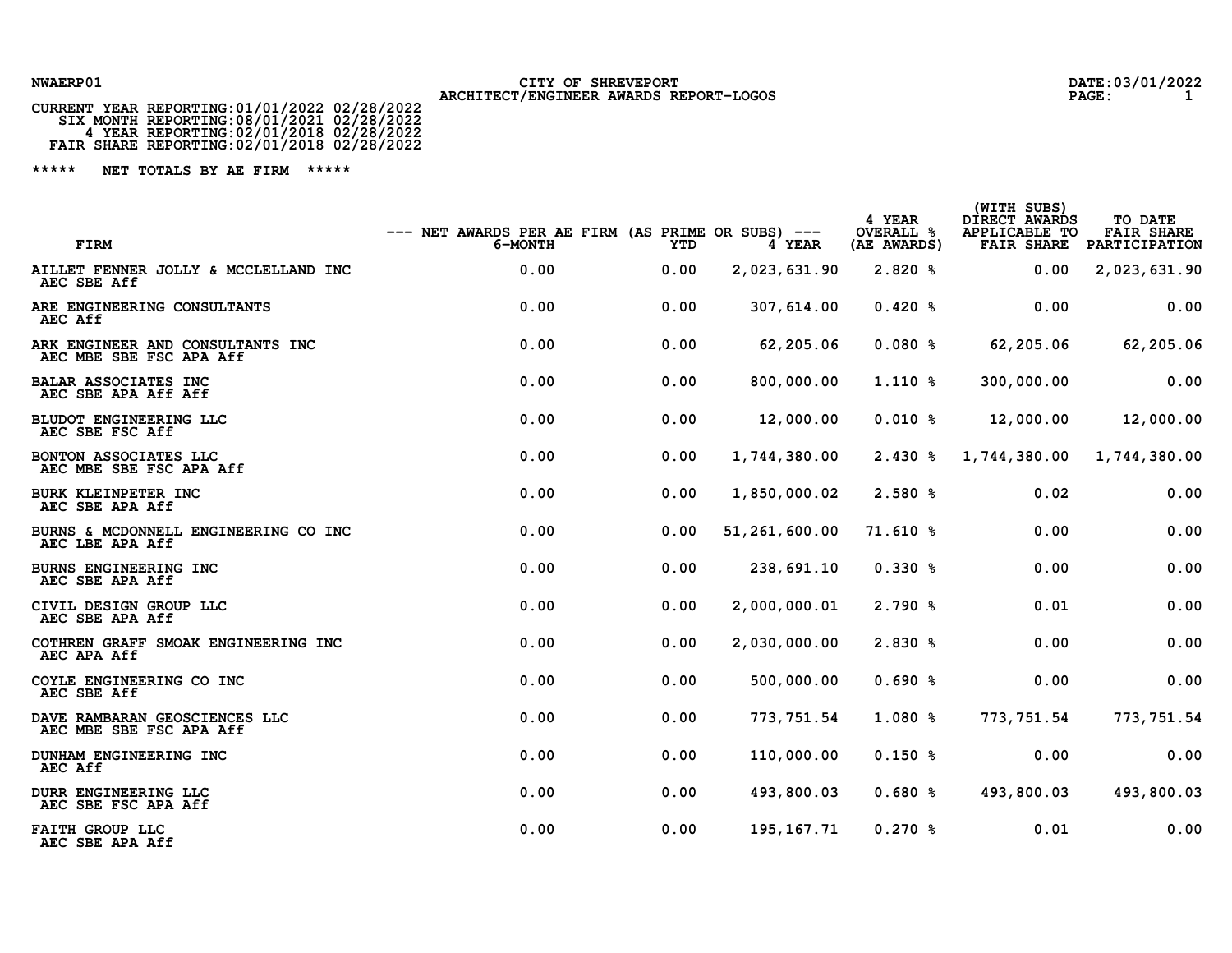# NWAERP01 CITY OF SHREVEPORT<br>2 **CURRENT YEAR REPORTING:01/01/2022 02/28/2022** ARCHITECT/ENGINEER AWARDS REPORT-LOGOS

| CURRENT YEAR REPORTING:01/01/2022 02/28/2022 |  |
|----------------------------------------------|--|
| SIX MONTH REPORTING: 08/01/2021 02/28/2022   |  |
| 4 YEAR REPORTING: 02/01/2018 02/28/2022      |  |
| FAIR SHARE REPORTING: 02/01/2018 02/28/2022  |  |

| FIRM                                                           | $---$ NET AWARDS PER AE FIRM (AS PRIME OR SUBS) $---$<br>6-MONTH | YTD       | 4 YEAR         | 4 YEAR<br><b>OVERALL %</b><br>(AE AWARDS) | (WITH SUBS)<br>DIRECT AWARDS<br>APPLICABLE TO<br><b>FAIR SHARE</b> | TO DATE<br><b>FAIR SHARE</b><br>PARTICIPATION |
|----------------------------------------------------------------|------------------------------------------------------------------|-----------|----------------|-------------------------------------------|--------------------------------------------------------------------|-----------------------------------------------|
| FORTE & TABLADA INC<br>AEC SBE WBE APA Aff                     | 0.00                                                             | 0.00      | 2,096,209.00   | 2.920%                                    | 0.00                                                               | 0.00                                          |
| GARVER LLC,<br>AEC Aff Aff                                     | 0.00                                                             | 0.00      | 1,016,910.01   | 1.420%                                    | 25,700.00                                                          | 0.00                                          |
| GARY, WILLIAM L<br>AEC SBE Aff                                 | 0.00                                                             | 0.00      | 30,000.00      | $0.040$ %                                 | 30,000.00                                                          | 0.00                                          |
| GOODWIN PROFESSIONAL SERVICES LLC<br>AEC SBE APA Aff           | 0.00                                                             | 0.00      | 45,300.02      | $0.060$ %                                 | 45,300.02                                                          | 45,300.02                                     |
| <b>IARCHITECTURE</b><br>AEC SBE FSC APA Aff                    | 35,000.00                                                        | 0.00      | 609,149.04     | 0.850%                                    | 10,000.00                                                          | 609,149.04                                    |
| INTEGRATED MANAGEMENT SERVICES<br>(IMS)<br>AEC MBE SBE APA Aff | 0.00                                                             | 0.00      | 1,678,522.00   | 2.340%                                    | 1,678,522.00                                                       | 0.00                                          |
| <b>JACOBSEN DANIELS</b><br>AEC DBE MBE SBE Aff                 | 0.00                                                             | 0.00      | 275,000.01     | 0.380%                                    | 275,000.01                                                         | 0.00                                          |
| JAMES W DEAN ARCHITECT LLC<br>AEC SBE FSC APA Aff              | 48,503.00                                                        | 48,503.00 | 48,503.00      | $0.060$ %                                 | 0.00                                                               | 48,503.00                                     |
| JOHN J GUTH ASSOCIATES INC<br>AEC SBE APA Aff                  | 0.00                                                             | 0.00      | 100,000.00     | $0.130*$                                  | 100,000.00                                                         | 0.00                                          |
| KEVIN BRYAN ARCHITECTS LLC<br>AEC SBE APA Aff                  | 0.00                                                             | 0.00      | 103,675.10     | 0.140%                                    | 0.00                                                               | 0.00                                          |
| KSA ENGINEERS INC<br>AEC SBE Aff                               | 0.00                                                             | 0.00      | 2, 417, 335.03 | $3.370*$                                  | 0.01                                                               | 0.00                                          |
| LLOYD OVERDYKE LANDSCAPE ARCHITECT LLC<br>AEC SBE FSC APA Aff  | 0.00                                                             | 0.00      | 7,200.00       | $0.010$ %                                 | 7,200.00                                                           | 7,200.00                                      |
| MISCHA FARRELL ARCHITECT<br>AEC SBE WBE FSC APA Aff            | 157,400.00                                                       | 0.00      | 157,400.00     | $0.210$ %                                 | 0.00                                                               | 157,400.00                                    |
| MOHR AND ASSOCIATES INC<br>AEC SBE APA Aff                     | 0.00                                                             | 0.00      | 5,600.00       | $0.000$ %                                 | 0.00                                                               | 0.00                                          |
| NEEL-SCHAFFER INC<br>AEC SBE APA Aff                           | 0.00                                                             | 0.00      | 409,995.00     | 0.570%                                    | 400,000.00                                                         | 0.00                                          |
| NIXON ENGINEERING SOLUTIONS LLC<br>AEC SBE FSC APA Aff         | 0.00                                                             | 0.00      | 987,500.00     | 1.370%                                    | 987,500.00                                                         | 987,500.00                                    |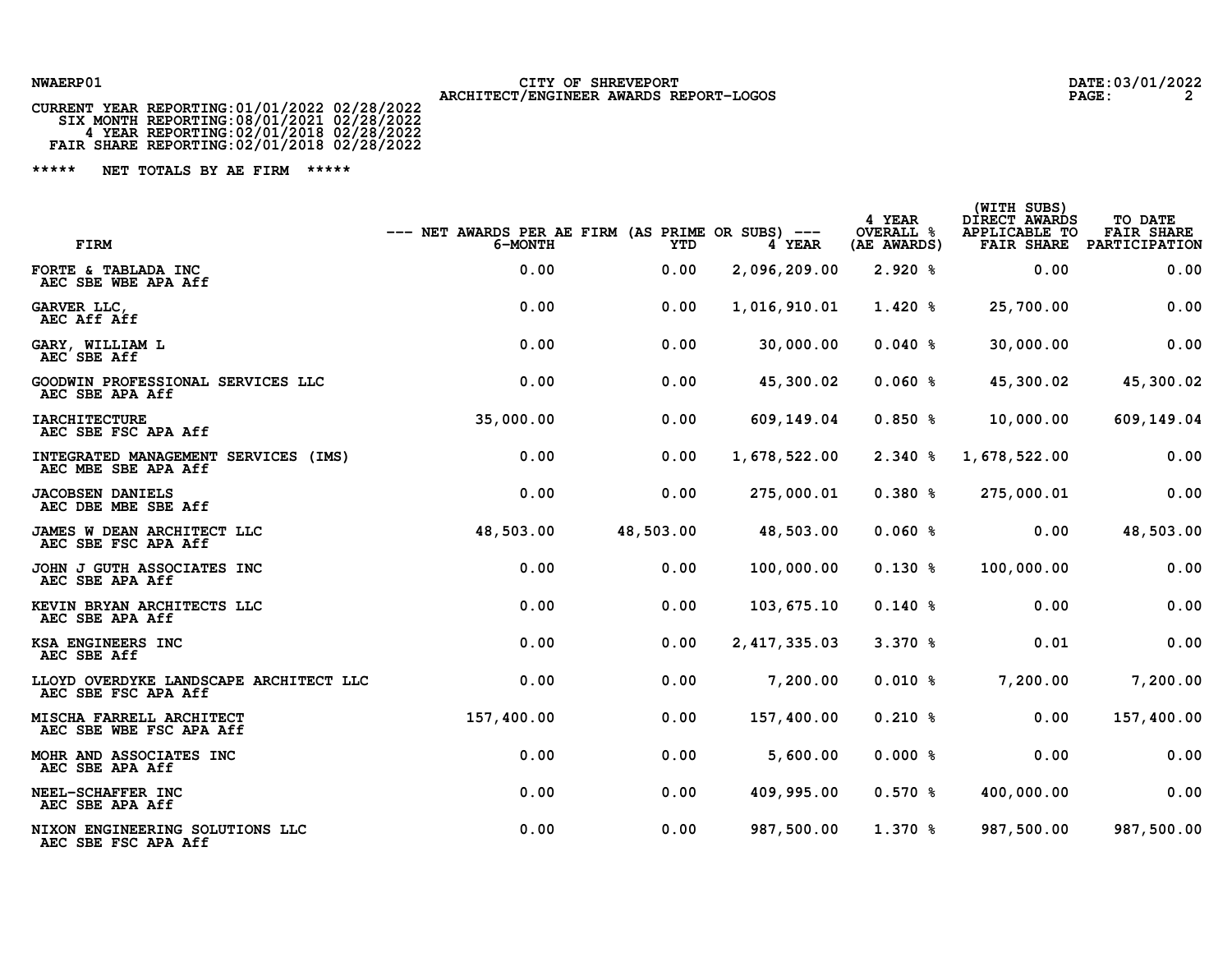# NWAERP01 CITY OF SHREVEPORT<br>CURRENT YEAR REPORTING:01/01/2022 02/28/2022 ARCHITECT/ENGINEER AWARDS REPORT-LOGOS PAGE: 3<br>CURRENT YEAR REPORTING:01/01/2022 02/28/2022

| CURRENT YEAR REPORTING:01/01/2022 02/28/2022 |  |
|----------------------------------------------|--|
| SIX MONTH REPORTING: 08/01/2021 02/28/2022   |  |
| 4 YEAR REPORTING: 02/01/2018 02/28/2022      |  |
| FAIR SHARE REPORTING: 02/01/2018 02/28/2022  |  |

| FIRM                                                          | NET AWARDS PER AE FIRM (AS PRIME OR<br>$---$<br>6-MONTH | YTD  | SUBS)<br>$---$<br>4 YEAR | 4 YEAR<br><b>OVERALL %</b><br>(AE AWARDS) | (WITH SUBS)<br>DIRECT AWARDS<br>APPLICABLE TO<br><b>FAIR SHARE</b> | TO DATE<br><b>FAIR SHARE</b><br>PARTICIPATION |
|---------------------------------------------------------------|---------------------------------------------------------|------|--------------------------|-------------------------------------------|--------------------------------------------------------------------|-----------------------------------------------|
| OWEN ENGINEERING LLC<br>AEC SBE FSC APA Aff                   | 0.00                                                    | 0.00 | 777,255.01               | 1.080%                                    | 777,255.01                                                         | 777,255.01                                    |
| PROJECT MANAGEMENT ASSOCIATES PLLC<br>AEC MBE SBE FSC Aff     | 0.00                                                    | 0.00 | 82, 121.45               | 0.110%                                    | 82, 121.45                                                         | 82, 121.45                                    |
| RALEY AND ASSOCIATES INC,<br>AEC SBE Aff                      | 0.00                                                    | 0.00 | 250,000.01               | 0.340%                                    | 0.01                                                               | 0.00                                          |
| S JACKSON CCM GROUP,<br>LLC DBA ICMS<br>AEC SBE WBE Aff       | 0.00                                                    | 0.00 | 155,160.00               | $0.210$ %                                 | 155,160.00                                                         | 0.00                                          |
| STUART CONSULTING GROUP INC<br>AEC APA Aff                    | 0.00                                                    | 0.00 | 7,944.00                 | 0.010%                                    | 7,944.00                                                           | 0.00                                          |
| <b>BABIN ARCHITECTS LLC</b><br><b>SUTTON BEEBE</b><br>AEC SBE | 0.00                                                    | 0.00 | 169,941.00               | 0.230%                                    | 0.00                                                               | 0.00                                          |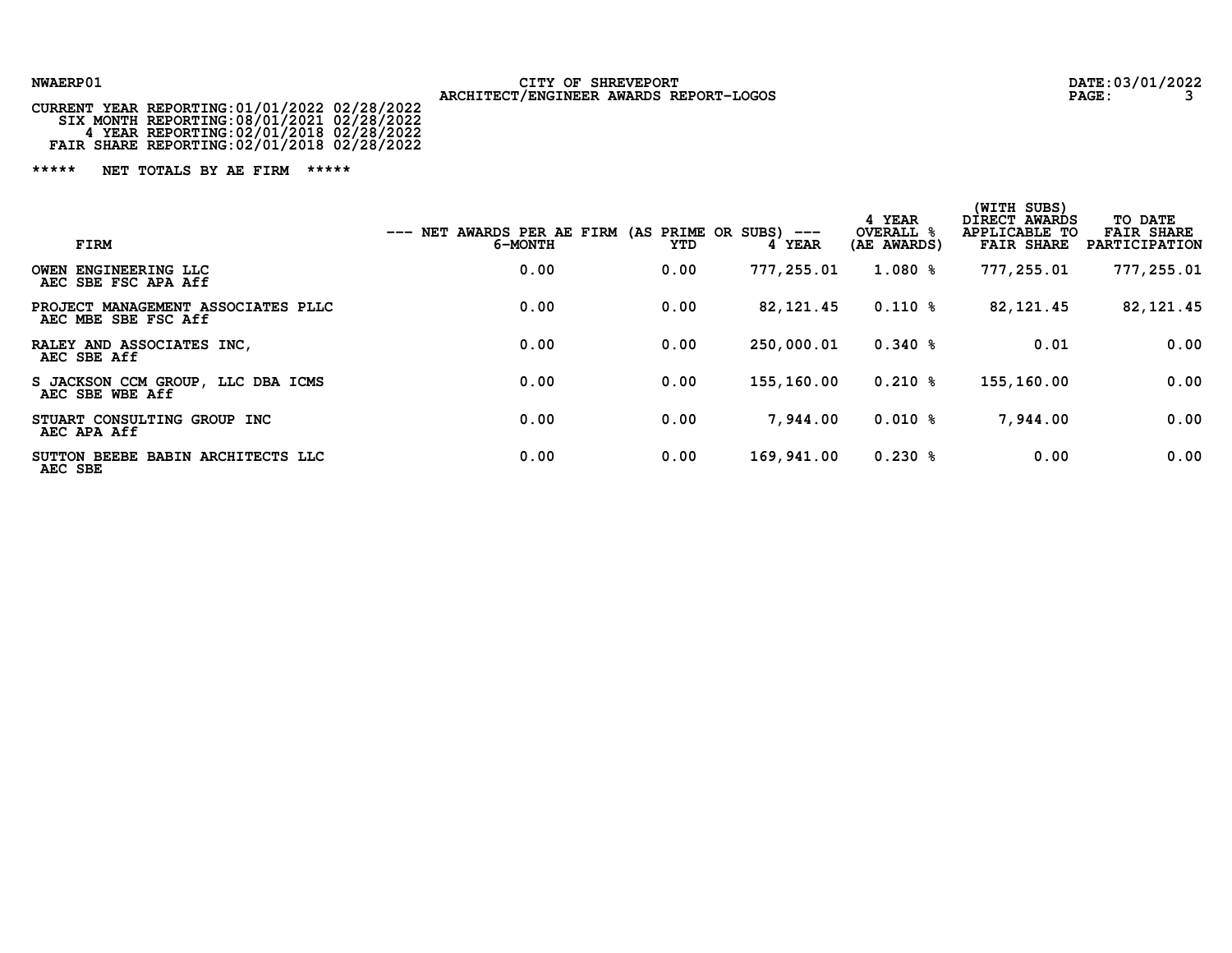# NWAERP01 CITY OF SHREVEPORT<br>2022 **ARCHITECT/ENGINEER AWARDS REPORT-LOGOS** PAGE: PAGE: 4<br>24 CURRENT YEAR REPORTING:01/01/2022 02/28/2022

| CURRENT YEAR REPORTING: 01/01/2022 02/28/2022 |  |
|-----------------------------------------------|--|
| SIX MONTH REPORTING: 08/01/2021 02/28/2022    |  |
| 4 YEAR REPORTING: 02/01/2018 02/28/2022       |  |
| FAIR SHARE REPORTING: 02/01/2018 02/28/2022   |  |

| FIRM |                                             | $---$ NET AWARDS PER AE FIRM (AS PRIME OR SUBS) $---$<br>6-MONTH | YTD           | 4 YEAR                                      | 4 YEAR<br><b>OVERALL &amp;</b><br>(AE AWARDS) | (WITH SUBS)<br>DIRECT AWARDS<br>APPLICABLE TO<br><b>FAIR SHARE</b> | TO DATE<br><b>FAIR SHARE</b><br>PARTICIPATION |
|------|---------------------------------------------|------------------------------------------------------------------|---------------|---------------------------------------------|-----------------------------------------------|--------------------------------------------------------------------|-----------------------------------------------|
|      |                                             | TOTAL AE CONTRACTS: 1,606,970.42                                 | 48,503.00     | 141, 560, 721. 77 AEC TOT: 71, 584, 289. 31 |                                               |                                                                    |                                               |
|      | (CONTRACTORS AND SUBS):<br>AE FIRMS         | 240,903.00                                                       | 48,503.00     | 75,803,856.05                               |                                               |                                                                    |                                               |
|      |                                             | 0.00<br>AE SUBS:                                                 | 0.00          | 7,938,134.18                                |                                               |                                                                    |                                               |
|      | OTHER SUBS:                                 | 401,991.42                                                       | 0.00          | 15,824,231.52                               |                                               |                                                                    |                                               |
|      | *** FAIR SHARE APPLICABLE AE CONTRACTS:     |                                                                  | 24,508,240.41 |                                             |                                               |                                                                    |                                               |
|      | *** FAIR SHARE PARTICIPATION (FSC/DBE):     |                                                                  | 5,635,267.97  | 22.99%                                      |                                               |                                                                    |                                               |
|      | $(W/MBE)$ :<br>*** FAIR SHARE PARTICIPATION |                                                                  | 10,300,945.81 | 42.03%                                      |                                               |                                                                    |                                               |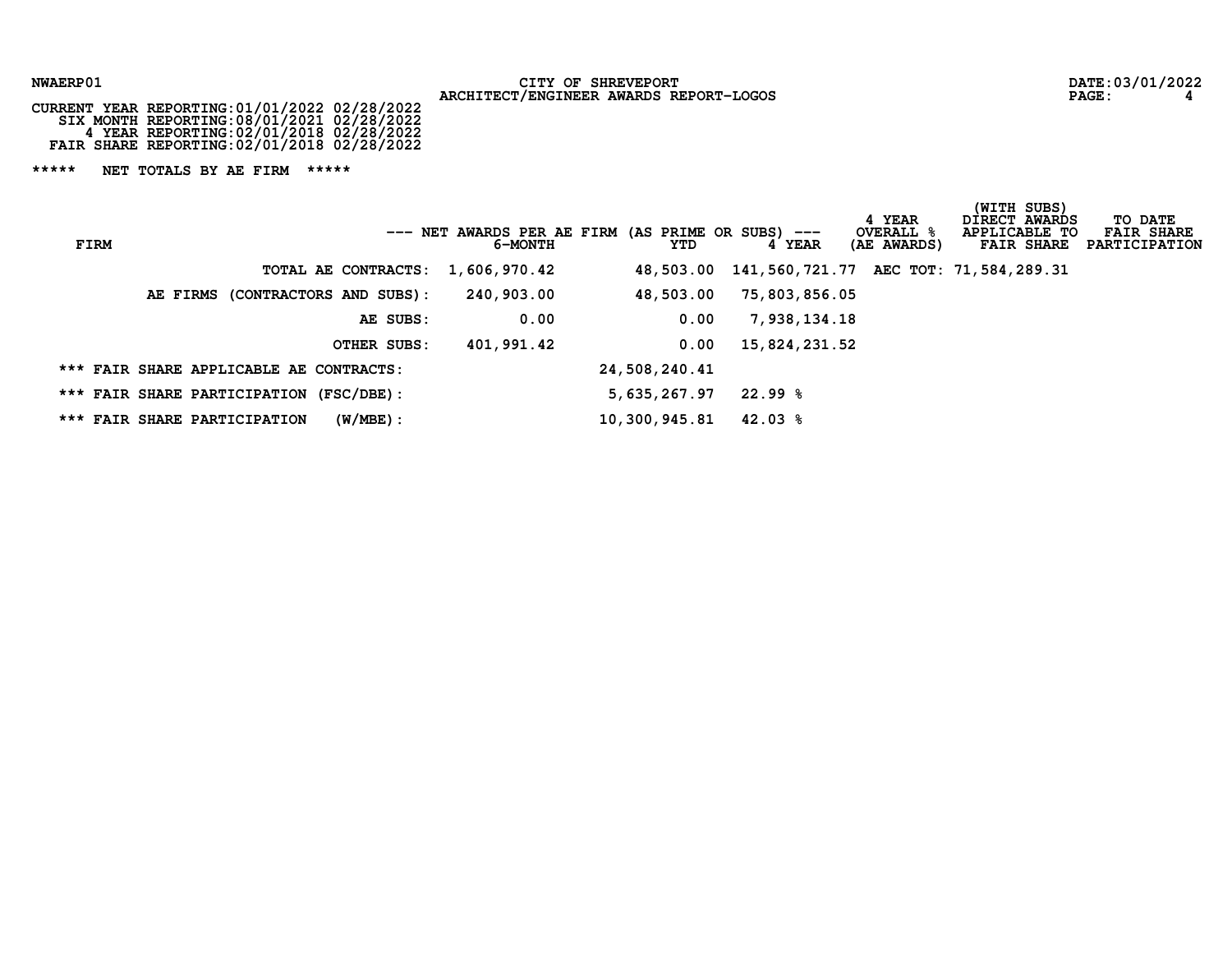

#### Architect & Engineer Report Architect & Engineer Report  $\epsilon$ Engineer Engineer Repo

Contracts - February 2022 Contracts – June 2020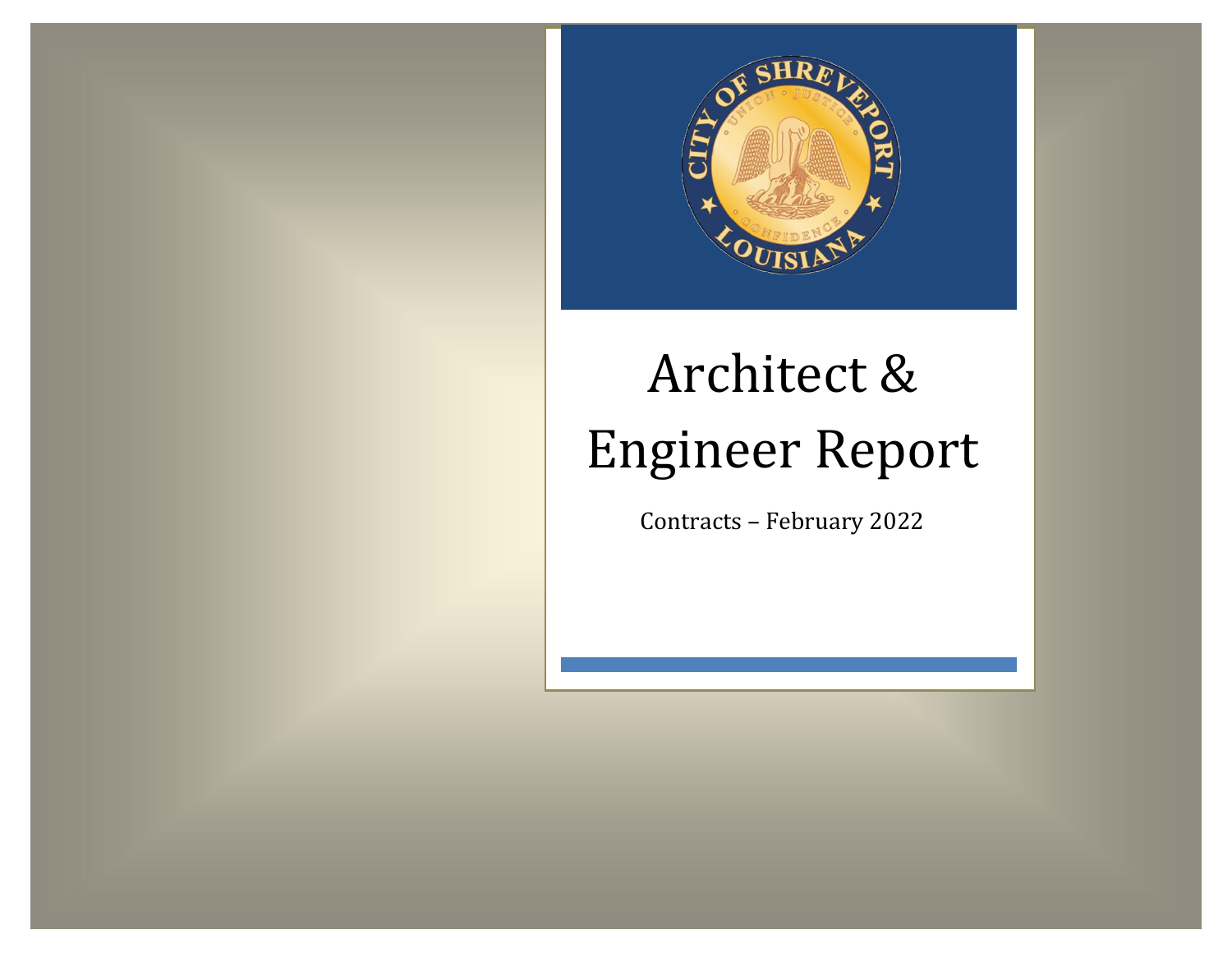NWAERP02 CITY OF SHREVEPORT<br>2022 ARCHITECT/ENGINEER CONTRACTS REPORT-LOGOS PAGE: 1<br>21 ARCHITECT/ENGINEER CONTRACTS REPORT-LOGOS

| CURRENT YEAR REPORTING: 01/01/2022 02/28/2022 |  |
|-----------------------------------------------|--|
|                                               |  |
| 4 YEAR REPORTING: 02/01/2018 02/28/2022       |  |

| AECOM TECHNICAL SERVICES INC                                                                                                                                                                                                                                                                                          |                                                      | (AEC LBE APA Aff) |                               | 6M CONTRACTS CYR CONTRACTS 4YR CONTRACTS 4YR INVOICES                                                                                                                              |                                                                 |                                                                                 |            |
|-----------------------------------------------------------------------------------------------------------------------------------------------------------------------------------------------------------------------------------------------------------------------------------------------------------------------|------------------------------------------------------|-------------------|-------------------------------|------------------------------------------------------------------------------------------------------------------------------------------------------------------------------------|-----------------------------------------------------------------|---------------------------------------------------------------------------------|------------|
|                                                                                                                                                                                                                                                                                                                       |                                                      |                   | <b>CONTRACT TOTALS:</b>       |                                                                                                                                                                                    | $0.00$ TO SUBS                                                  | $0.00$ TO PRIME                                                                 |            |
| AILLET FENNER JOLLY & MCCLELLAND IN (AEC SBE Aff) 60 CONTRACTS CYR CONTRACTS 4YR CONTRACTS 4YR THYOICES                                                                                                                                                                                                               |                                                      |                   |                               |                                                                                                                                                                                    |                                                                 |                                                                                 |            |
| Sup. Task 6 - Reh. of Airfield D 2015-00000094                                                                                                                                                                                                                                                                        |                                                      | (04/14)           |                               | 0.00                                                                                                                                                                               | 0.00                                                            | 220,710.00                                                                      | 60,065.00  |
| Master Service Agreement (SHV) 2011-00000149                                                                                                                                                                                                                                                                          |                                                      | (03/11)           |                               | 0.00                                                                                                                                                                               | 0.00                                                            | 0.01                                                                            | 0.00       |
| Supp. Task #7 - Reh. of Airfield $2016 - 00000188$                                                                                                                                                                                                                                                                    |                                                      | (06/16)           |                               | 0.00                                                                                                                                                                               |                                                                 | $0.00$ 185,586.18                                                               | 59,261.91  |
| A Phase 3 - Miscellaneous Sewe 2018-00000051 (02/18)<br>SUB:02/18 NIXON ENGINEERING SOLUTIONS LLC AEC SBE FSC APA Aff<br>SUB:02/19 NIXON ENGINEERING SOLUTIONS LLC AEC SBE FSC APA Aff<br>SUB:02/18 Q SOLUTIONS INC MBE SBE WBE FSC<br>SUB<br>MSA Phase 3 - Miscellaneous Sewe 2018-00000051                          |                                                      |                   |                               | 0.00<br>$\begin{matrix}0.00\\0.00\end{matrix}$<br>0.00<br>0.00                                                                                                                     | 0.00<br>0.00<br>0.00<br>0.00<br>0.00                            | 1,700,000.00 1,352,535.40<br>200,000.00<br>105,000.00<br>50,000.00<br>70,000.00 |            |
| Sup. Task 8 - Construction Admin 2018-00000379 (11/18)<br>SUB:11/18 Q SOLUTIONS INC                                                                                                                                                                                                                                   |                                                      |                   |                               | in 2018-00000379 (11/18) 30, 296.90 (11/18) 79, 296.90 (11/18) 79, 296.90 (11/18) 79, 296.90 (11/18) 79, 296.90<br>20, 400.00 (10, 400.00 (10, 400.00 (10, 400.00 (10, 400.00 (10) |                                                                 |                                                                                 | 79,296.90  |
| Sup. Task 9 - Admin. Services Re 2019-00000050 (02/19)<br>SUB:03/19 Q SOLUTIONS INC MBE SBE WBE FSC 0.00 0.00 0.00 54,600.00                                                                                                                                                                                          |                                                      |                   |                               |                                                                                                                                                                                    |                                                                 |                                                                                 | 169,335.00 |
| Structural Stabilization Design 2019-00000340 (09/19)                                                                                                                                                                                                                                                                 |                                                      |                   | $(09/19)$<br>CONTRACT TOTALS: | 0.00                                                                                                                                                                               | $0.00$ $75,000.00$ $65,000.00$<br>$500,000.00$ TO $s\bar{u}$ BS | 2, 429, 928.09 TO PRIME                                                         |            |
| TOTAL SUBS-6MON<br>TOTAL SUBS-6MON<br>FIRM TOTAL-6MON<br>FIRM NET-6MON<br>FIRM TOTAL-6MON                                                                                                                                                                                                                             | 20,400.00 TOTAL SUBS-YTD<br>79,296.90 FIRM TOTAL-YTD |                   |                               |                                                                                                                                                                                    | 500,000.00<br>2,429,928.09<br>$\overline{1}$ , 929, 928.09      |                                                                                 |            |
| ARDAMAN & ASSOCIATES INC<br>======================================                                                                                                                                                                                                                                                    |                                                      |                   |                               | (AEC LBE APA Aff) 6M CONTRACTS CYR CONTRACTS 4YR CONTRACTS 4YR INVOICES) (AEC LBE APA Aff)                                                                                         |                                                                 |                                                                                 |            |
| ion & Material Testing 2014-00000393 (10/14) $\begin{array}{c} 0.00 \ 0.00 \ 0.00 \ 0.00 \ 0.00 \ 0.00 \ 0.00 \ 0.00 \ 0.00 \ 0.00 \ 0.00 \ 0.00 \ 0.00 \ 0.00 \ 0.00 \ 0.00 \ 0.00 \ 0.00 \ 0.00 \ 0.00 \ 0.00 \ 0.00 \ 0.00 \ 0.00 \ 0.00 \ 0.00 \ 0.00 \ 0.00 \ $<br>Construction & Material Testing 2014-00000393 |                                                      |                   |                               |                                                                                                                                                                                    | $0.00$ $0.00$ $11,543.00$ $0.00$ $0.00$ $11,543.00$ TO PRIME    |                                                                                 |            |
| ARE ENGINEERING CONSULTANTS                                                                                                                                                                                                                                                                                           | (AEC Aff)                                            |                   |                               |                                                                                                                                                                                    |                                                                 |                                                                                 |            |
| ======================================<br>Sup. Task 1 - Airfield Program M 2019-00000266 (06/19)                                                                                                                                                                                                                      |                                                      |                   |                               |                                                                                                                                                                                    |                                                                 | 131,774.00                                                                      | 131,746.20 |
| Sup. Task 2 - Airfield Program M 2019-00000267                                                                                                                                                                                                                                                                        |                                                      | (06/19)           |                               | 0.00                                                                                                                                                                               | 0.00                                                            | 175,840.00                                                                      | 175,746.16 |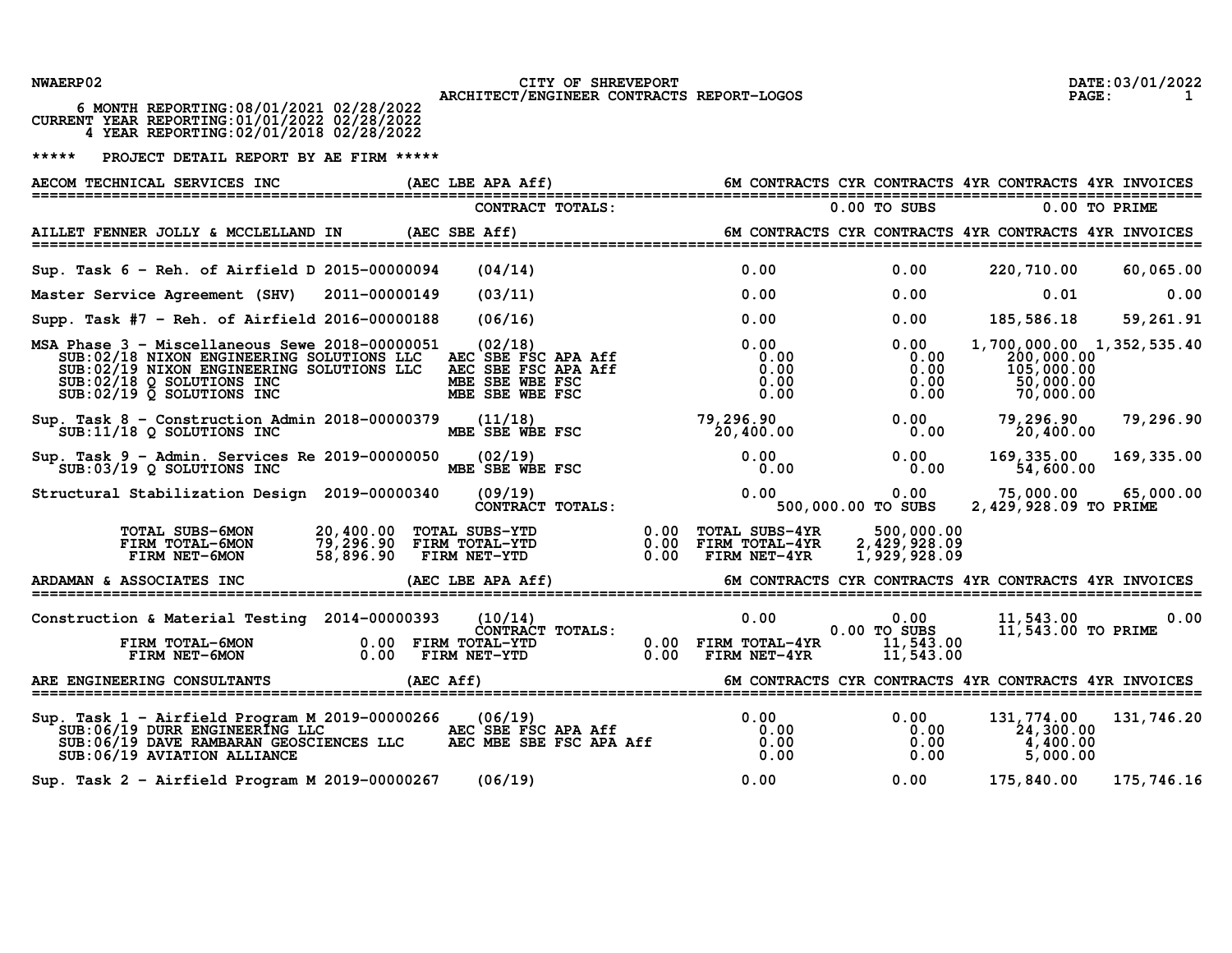| NWAERP02 |  |
|----------|--|
|----------|--|

CITY OF SHREVEPORT CITY OF SHREVEPORT **DATE:03/01/2022** DATE:03/01/2022

| 6 MONTH REPORTING: 08/01/2021 02/28/2022<br>CURRENT YEAR REPORTING: 01/01/2022 02/28/2022<br>4 YEAR REPORTING: 02/01/2018 02/28/2022                                                                                                                                                                                                                                                                                                                    |                                                                                                                                              |                                                       |                |                                                                                                  |            |
|---------------------------------------------------------------------------------------------------------------------------------------------------------------------------------------------------------------------------------------------------------------------------------------------------------------------------------------------------------------------------------------------------------------------------------------------------------|----------------------------------------------------------------------------------------------------------------------------------------------|-------------------------------------------------------|----------------|--------------------------------------------------------------------------------------------------|------------|
| *****<br>PROJECT DETAIL REPORT BY AE FIRM *****                                                                                                                                                                                                                                                                                                                                                                                                         |                                                                                                                                              |                                                       |                |                                                                                                  |            |
|                                                                                                                                                                                                                                                                                                                                                                                                                                                         |                                                                                                                                              |                                                       |                |                                                                                                  |            |
| SUB:06/19 DURR ENGINEERING LLC<br>SUB:06/19 DURR ENGINEERING LLC<br>SUB:06/19 DAVE RAMBARAN GEOSCIENCES LLC<br>SUB:06/19 AVIATION ALLIANCE<br>SUB:06/19 AVIATION ALLIANCE<br>SUB:06/19 AVIATION ALLIANCE<br>CONTRACT TOTALS:<br>CONTRACT TOT                                                                                                                                                                                                            |                                                                                                                                              |                                                       |                |                                                                                                  |            |
| CONTRACT TOTALS:<br>TOTAL SUBS-6MON 0.00 TOTAL SUBS-YTD 0.00 TOTAL SUBS-4YR 73,136.00 TO<br>FIRM TOTAL-6MON 0.00 FIRM TOTAL-YTD 0.00 FIRM TOTAL-4YR 307,614.00<br>FIRM NET-6MON 0.00 FIRM NET-YTD 0.00 FIRM NET-4YR 234,478.00                                                                                                                                                                                                                          |                                                                                                                                              |                                                       |                |                                                                                                  |            |
| ATCHLEY & ATCHLEY INC THE TERM (AEC SBE Aff) 60 CONTRACTS CYR CONTRACTS 4YR CONTRACTS 4YR INVOICES                                                                                                                                                                                                                                                                                                                                                      |                                                                                                                                              |                                                       |                |                                                                                                  |            |
|                                                                                                                                                                                                                                                                                                                                                                                                                                                         |                                                                                                                                              |                                                       |                |                                                                                                  |            |
|                                                                                                                                                                                                                                                                                                                                                                                                                                                         |                                                                                                                                              |                                                       |                |                                                                                                  |            |
| Construction Testing Services - 2017-00000222                                                                                                                                                                                                                                                                                                                                                                                                           | (05/17)                                                                                                                                      | 0.00                                                  | 0.00           | 15,596.00 3,000.00                                                                               |            |
| Construction Testing Services - 2017-00000223                                                                                                                                                                                                                                                                                                                                                                                                           | (05/17)                                                                                                                                      | 0.00                                                  | 0.00           | 13,068.00 13,068.00                                                                              |            |
| Construction Material Testing - 2017-00000224                                                                                                                                                                                                                                                                                                                                                                                                           | (05/17)                                                                                                                                      | 0.00                                                  |                | $0.00$ $12,500.00$                                                                               | 0.00       |
| $\begin{array}{ccccccccc} \text{SUB:10/21 EJES INCORPORTED} & & & & & & & & & 0.00 & & & 0.00 \\ \text{SUB:10/21 EJES INCORPORTED} & & & & & & & & & 0.00 & & 0.00 & & 0.00 \\ \text{SUB:10/21 EJES INCORPORTED} & & & & & & & & 0.00 & & 0.00 & & 0.00 \\ \text{SUB:10/21 EJES INCORPORTED} & & & & & & & & 0.00 & & 0.00 & & 0.00 \\ \text{SDE MDE SBE FSC AFE} & & & & & & & & 0.00 & & 0$<br>Eng. Services Design Services of 2020-00000013 (01/20) |                                                                                                                                              |                                                       |                | 500,000.00<br>125,000.00<br>6,250.00<br>541, 164.00 TO PRIME                                     | 189,110.00 |
| TOTAL SUBS-6MON 131,250.00 TOTAL SUBS-YTD 0.00 TOTAL SUBS-4YR 218,080.00<br>FIRM TOTAL-6MON 0.00 FIRM TOTAL-YTD 0.00 FIRM TOTAL-4YR 541,164.00<br>FIRM NET-6MON 131,250.00 FIRM NET-YTD 0.00 FIRM NET-4YR 323,084.00                                                                                                                                                                                                                                    |                                                                                                                                              |                                                       |                |                                                                                                  |            |
| <b>BUCHART HORN INC</b>                                                                                                                                                                                                                                                                                                                                                                                                                                 | (AEC LBE APA Aff)                                                                                                                            | 6M CONTRACTS CYR CONTRACTS 4YR CONTRACTS 4YR INVOICES |                |                                                                                                  |            |
|                                                                                                                                                                                                                                                                                                                                                                                                                                                         | CONTRACT TOTALS:                                                                                                                             |                                                       | $0.00$ TO SUBS | 0.00 TO PRIME                                                                                    |            |
| BURK KLEINPETER INC<br>EINERTER INC SEE APA Aff) 6M CONTRACTS CYR CONTRACTS 4YR CONTRACTS 4YR INVOICES = 50 ABC SEE APA Aff() 60 ABC<br>EINERTERTER EINERTEIT EINER EINER EINER EINER EINER EINER EINER EINER EINER EINER EINER EINE                                                                                                                                                                                                                    |                                                                                                                                              |                                                       |                |                                                                                                  |            |
|                                                                                                                                                                                                                                                                                                                                                                                                                                                         |                                                                                                                                              |                                                       |                | 850,000.00                                                                                       | 791,983.40 |
| Engineer's Contract MSA Ph 4 Mis 2019-00000411 (11/19)<br>SUB:12/19 ABCD GIS MAPPING LLC<br>SUB:12/19 DAVE RAMBARAN GEOSCIENCES LLC<br>SUB:12/19 H2O TRAINING AND PROCESS LLC                                                                                                                                                                                                                                                                           | 19-00000411 (11/19)<br>19-00000411 (11/19) 0.00 0.00 0.00<br>NCES LLC AEC MBE SBE FSC APA Aff 0.00 0.00<br>ESS LLC SBE FSC APA Aff 0.00 0.00 |                                                       |                | 1,000,000.00<br>$\begin{smallmatrix} - & 160,000.00 \ 100,000.00 \ 100,000.00 \end{smallmatrix}$ | 0.00       |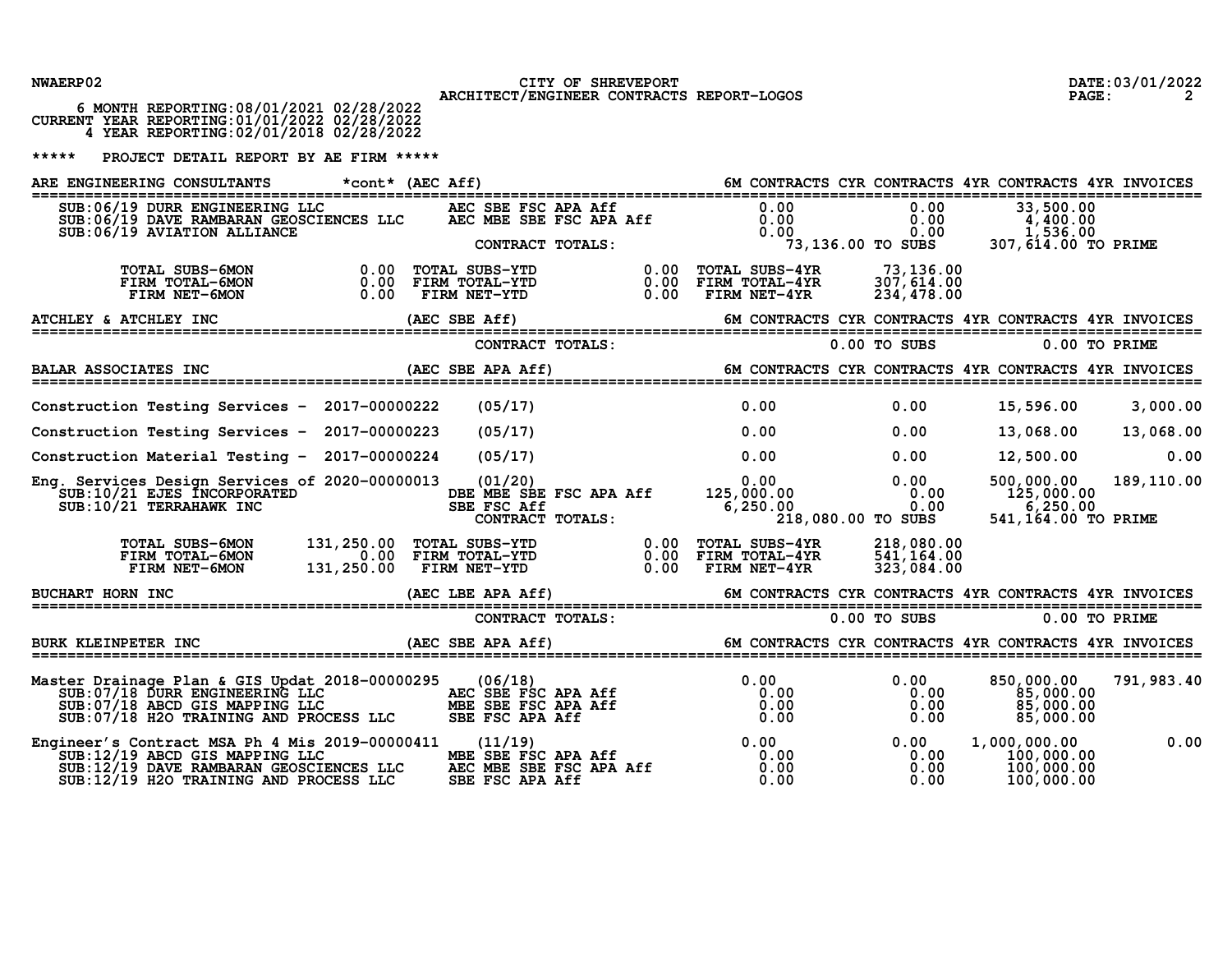| NWAERP02 |  |
|----------|--|
|----------|--|

O2 CITY OF SHREVEPORT<br>ARCHITECT/ENGINEER CONTRACTS REPORT-LOGOS PAGE: 20 /01/2022 ARCHITECT/ENGINEER CONTRACTS REPORT-LOGOS

|       | 6 MONTH REPORTING: 08/01/2021 02/28/2022<br>CURRENT YEAR REPORTING: 01/01/2022 02/28/2022<br>4 YEAR REPORTING: 02/01/2018 02/28/2022                                                                                                                                                                    |                   |                  |                                                                                                                                                                                                                                         |                                                       |                                                                    |                         |
|-------|---------------------------------------------------------------------------------------------------------------------------------------------------------------------------------------------------------------------------------------------------------------------------------------------------------|-------------------|------------------|-----------------------------------------------------------------------------------------------------------------------------------------------------------------------------------------------------------------------------------------|-------------------------------------------------------|--------------------------------------------------------------------|-------------------------|
| ***** | PROJECT DETAIL REPORT BY AE FIRM *****                                                                                                                                                                                                                                                                  |                   |                  |                                                                                                                                                                                                                                         |                                                       |                                                                    |                         |
|       |                                                                                                                                                                                                                                                                                                         |                   |                  |                                                                                                                                                                                                                                         |                                                       |                                                                    |                         |
|       |                                                                                                                                                                                                                                                                                                         |                   | CONTRACT TOTALS: |                                                                                                                                                                                                                                         | 555,000.00 TO SUBS 1,850,000.00 TO PRIME              |                                                                    |                         |
|       |                                                                                                                                                                                                                                                                                                         |                   |                  |                                                                                                                                                                                                                                         |                                                       |                                                                    |                         |
|       | BURNS & MCDONNELL ENGINEERING CO IN (AEC LBE APA Aff) 6M CONTRACTS CYR CONTRACTS 4YR CONTRACTS 4YR INVOICES                                                                                                                                                                                             |                   |                  |                                                                                                                                                                                                                                         |                                                       |                                                                    |                         |
|       | Engineering Contract for Program 2019-00000294<br>$SUB:07/19$ ENVISION MEDIA $\tilde{\mathbf{s}}$ MARKETING LLC FSC Aff<br>SUB: 07/19 BONTON ASSOCIATES LLC<br>SUB: 07/19 SUSTAINABLE DESIGN SOLUTIONS LLC FSC                                                                                          |                   |                  | 0.00 0.00 0.00 0.00 51,261,600.00 26,920,87<br>ETING LLC FSC Aff 0.00 0.00 0.00 214,500.00<br>LUTIONS LLC FSC MBE SBE FSC APA Aff 0.00 0.00 0.00 1,744,380.00<br>LUTIONS LLC FSC CONTRACT TOTALS: 0.00 3,121,800.00 TO SUBS 51,261,600. |                                                       | 51, 261, 600.00 26, 920, 879.13                                    |                         |
|       |                                                                                                                                                                                                                                                                                                         |                   |                  |                                                                                                                                                                                                                                         | 3,121,800.00<br>51,261,600.00<br>48,139,800.00        |                                                                    |                         |
|       | <b>BURNS ENGINEERING INC</b>                                                                                                                                                                                                                                                                            | (AEC SBE APA Aff) |                  |                                                                                                                                                                                                                                         | 6M CONTRACTS CYR CONTRACTS 4YR CONTRACTS 4YR INVOICES |                                                                    |                         |
|       | Master Service Agreement for the 2015-00000248 (04/15)                                                                                                                                                                                                                                                  |                   |                  | 0.00                                                                                                                                                                                                                                    | 0.00                                                  | 0.01                                                               | 0.00                    |
|       | Sup Task 2 - Construction Phase/ 2016-00000297 (11/16)                                                                                                                                                                                                                                                  |                   |                  | $\begin{array}{ccc} & 0.00 & \hspace{1.5cm} & 0.00 \end{array}$                                                                                                                                                                         |                                                       | 190,036.50                                                         | 0.00                    |
|       | 1920)<br>1938,691.10<br>1989,091.10 Momin. Srvs - Reh. 2018-00000233 (04/18) (04/18)<br>1980,00 Momin. Srvs - Reh. 2018-00000233 (04/18)<br>1980,00 Momin. Sub:04/19 PROJECT MANAGEMENT ASSOCIATES PLAEC MBE SBE FSC Aff<br>CONTRACT TOTALS:<br>Construction Admin. Srvs - Reh. 2018-00000233           |                   |                  |                                                                                                                                                                                                                                         |                                                       | 428, 727.61 TO PRIME                                               | 238, 691.10 238, 689.55 |
|       |                                                                                                                                                                                                                                                                                                         |                   |                  |                                                                                                                                                                                                                                         | 82, 121.44<br>428, 727.61<br>346,606.17               |                                                                    |                         |
|       | CIVIL DESIGN GROUP LLC                                                                                                                                                                                                                                                                                  | (AEC SBE APA Aff) |                  |                                                                                                                                                                                                                                         | 6M CONTRACTS CYR CONTRACTS 4YR CONTRACTS 4YR INVOICES |                                                                    |                         |
|       | Cedar Grove Lift Station & Force 2019-00000111 (03/19)<br><b>dar Grove Lift Station &amp; Force 2019-00000111 (03/19)</b> 0.00 0.00 0.00<br>SUB:04/19 DURR ENGINEERING LLC AEC SBE FSC APA Aff 0.00 0.00<br>SUB:04/19 IARCHITECTURE AB LLC DBE SBE WBE APA Aff 0.00<br>SUB:04/19 MAVA ENGINEERING LLC M |                   |                  |                                                                                                                                                                                                                                         | 0.00<br>0.00<br>0.00<br>0.00<br>0.00                  | 1,000,000.00<br>150,000.00<br>10,000.00<br>15,000.00<br>125,000.00 | 0.00                    |
|       |                                                                                                                                                                                                                                                                                                         |                   |                  |                                                                                                                                                                                                                                         |                                                       | 1,000,000.00<br>200,000.00<br>50,000.00                            | 0.00                    |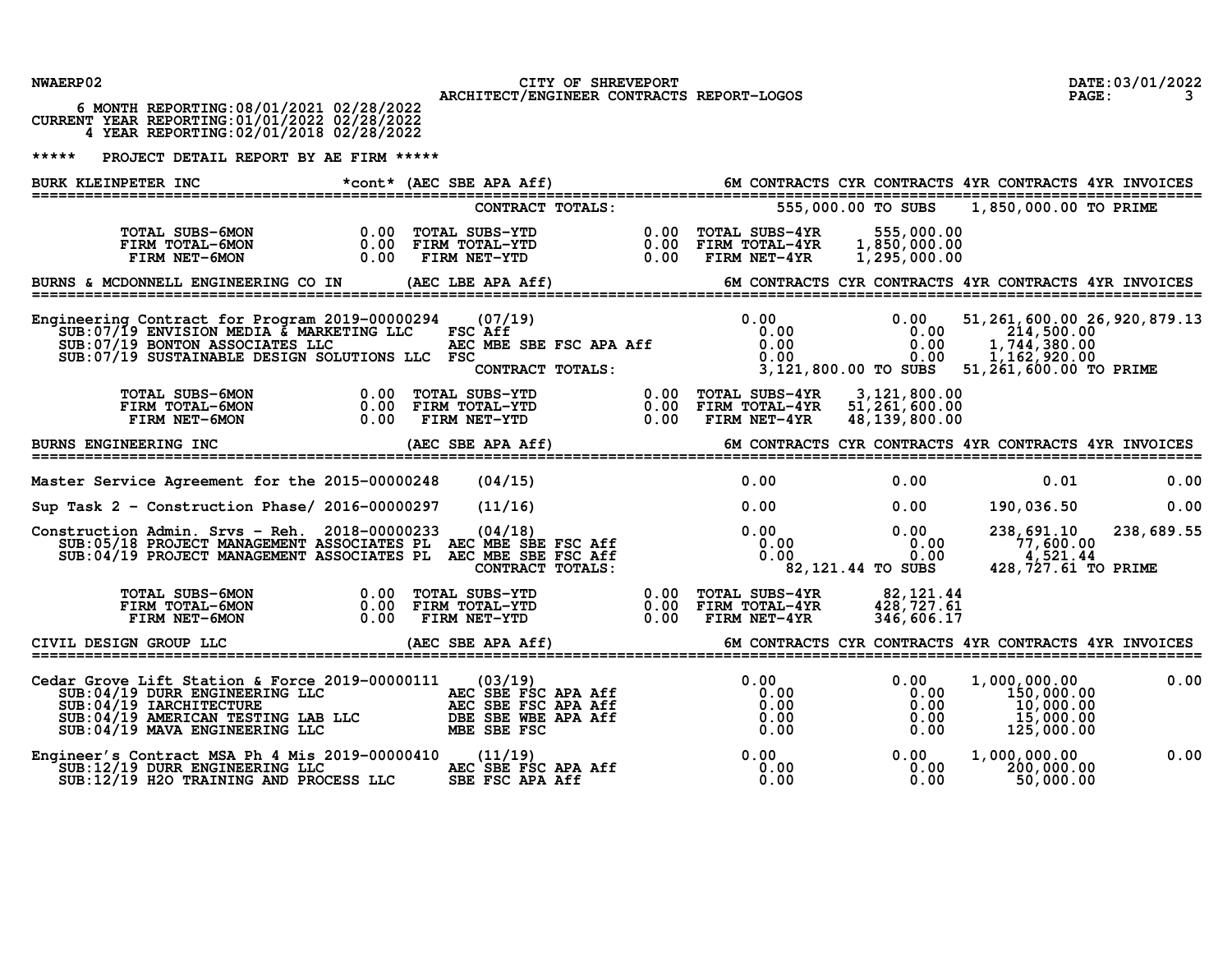| NWAERP02 |
|----------|
|----------|

 **6 MONTH REPORTING:08/01/2021 02/28/2022**

CITY OF SHREVEPORT CITY OF SHREVEPORT **DATE:03/01/2022** DATE:03/01/2022

| CURRENT YEAR REPORTING:01/01/2022 02/28/2022<br>4 YEAR REPORTING:02/01/2018 02/28/2022                                                                                                                                             |  |                                         |  |           |
|------------------------------------------------------------------------------------------------------------------------------------------------------------------------------------------------------------------------------------|--|-----------------------------------------|--|-----------|
| ***** PROJECT DETAIL REPORT BY AE FIRM *****                                                                                                                                                                                       |  |                                         |  |           |
|                                                                                                                                                                                                                                    |  |                                         |  |           |
|                                                                                                                                                                                                                                    |  |                                         |  |           |
|                                                                                                                                                                                                                                    |  |                                         |  |           |
|                                                                                                                                                                                                                                    |  |                                         |  |           |
|                                                                                                                                                                                                                                    |  |                                         |  |           |
| Master Service Agreement (SHV) 2012-00000427 (08/12) 0.00 0.00 0.00 0.00 0.01 0.00<br>Supp Task 2 – Reh of Taxiways B 2015-00000266 (03/15) 0.00 0.00 0.00 0.00 170,000.00 0.00<br>SUB:08/15 INTEGRATED MANAGEMENT SERVICES (AEC M |  |                                         |  |           |
| Supp. Task #3 - Reh. of Taxiway 2015-00000276 (08/15)                                                                                                                                                                              |  | $0.00$ $0.00$ $0.00$ $42,375.00$ $0.00$ |  |           |
| Extension Runway 6/24 & Taxiway 2017-00000027 (01/17)                                                                                                                                                                              |  | $0.00$ $0.00$ $0.83,724.00$ $0.00$      |  |           |
| Extension Runsey 6/24 a Taximum 2017-00000027 (01/11)<br>MSL areas and the statement and a second of the statement of the statement of the statement of the statement of the statement of the statement of the statement of the    |  |                                         |  |           |
| Engineer's Contract-Engineering 2020-00000057 (02/20) contract-Englineering 2020-00000057 (02/20) contract and<br>CONTRACT TOTALS: 0.00 0.00 0.00.14 TO SUBS 2,326,099.01 TO PRIME                                                 |  |                                         |  | 30,000.00 |
|                                                                                                                                                                                                                                    |  |                                         |  |           |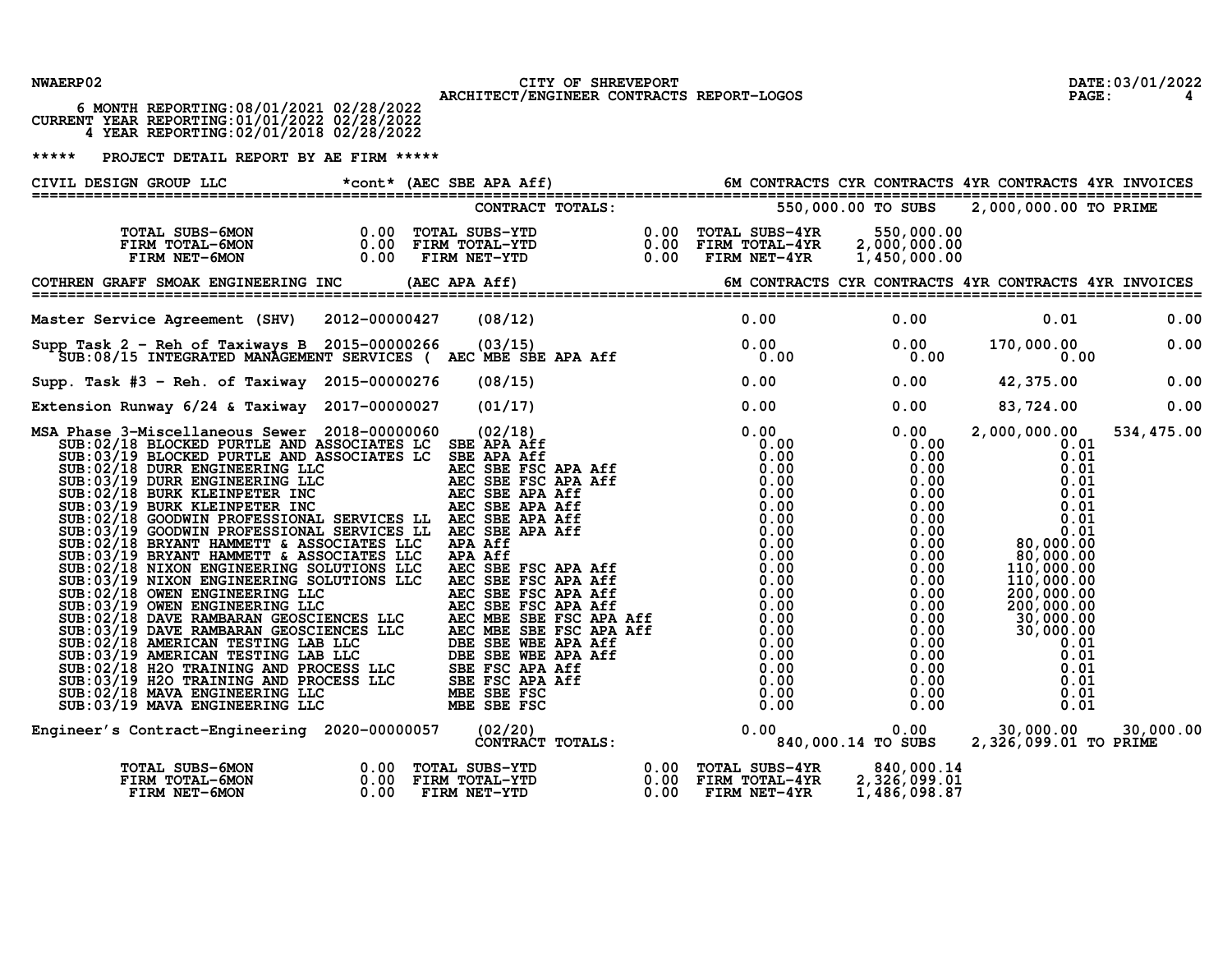| NWAERP02                                                                                                                                                                                                                              | CITY OF SHREVEPORT                                                                                                                                                      |                                                                                                                | DATE: 03/01/2022<br>5                                        |
|---------------------------------------------------------------------------------------------------------------------------------------------------------------------------------------------------------------------------------------|-------------------------------------------------------------------------------------------------------------------------------------------------------------------------|----------------------------------------------------------------------------------------------------------------|--------------------------------------------------------------|
| 6 MONTH REPORTING: 08/01/2021 02/28/2022<br>CURRENT YEAR REPORTING: 01/01/2022 02/28/2022<br>4 YEAR REPORTING: 02/01/2018 02/28/2022                                                                                                  | ARCHITECT/ENGINEER CONTRACTS REPORT-LOGOS                                                                                                                               |                                                                                                                | <b>PAGE:</b>                                                 |
| *****<br>PROJECT DETAIL REPORT BY AE FIRM *****                                                                                                                                                                                       |                                                                                                                                                                         |                                                                                                                |                                                              |
| COYLE ENGINEERING CO INC                                                                                                                                                                                                              | (AEC SBE Aff) 6M CONTRACTS CYR CONTRACTS 4YR CONTRACTS 4YR INVOICES                                                                                                     |                                                                                                                |                                                              |
| ineer's Contract MSA Misc W&S 2018-00000147 (03/18) (031)<br>SUB:03/18 OWEN ENGINEERING LLC AEC SBE FSC APA Aff (0.00 0) (0.00 0) (0.00 0) (0.00 0) (0.00 0) (0.00 0) AEC S<br>Engineer's Contract MSA Misc W&S 2018-00000147 (03/18) |                                                                                                                                                                         | 0.00<br>0.00                                                                                                   | 185,236.46<br>500,000.00<br>62,500.00<br>500,000.00 TO PRIME |
| <b>TOTAL SUBS-6MON</b><br>FIRM TOTAL-6MON<br>FIRM NET-6MON                                                                                                                                                                            | 0.00 TOTAL SUBS-YTD<br>0.00 FIRM TOTAL-YTD<br>0.00 FIRM NET-YTD<br>0.00 FIRM TOTAL-4YR<br>0.00 FIRM NET-4YR                                                             | $0.00$ TOTAL SUBS-4YR<br>62,500.00<br>500,000.00<br>$0.00$ FIRM $NET-4YR$<br>437,500.00                        |                                                              |
| DENMON ENGINEERING CO INC                                                                                                                                                                                                             | (AEC SBE APA Aff)                                                                                                                                                       | 6M CONTRACTS CYR CONTRACTS 4YR CONTRACTS 4YR INVOICES                                                          |                                                              |
|                                                                                                                                                                                                                                       | CONTRACT TOTALS:                                                                                                                                                        | 0.00 TO SUBS                                                                                                   | 0.00 TO PRIME                                                |
| DUNHAM ENGINEERING INC                                                                                                                                                                                                                | (AEC Aff)                                                                                                                                                               | 6M CONTRACTS CYR CONTRACTS 4YR CONTRACTS 4YR INVOICES                                                          |                                                              |
| Engineer's Contract - St. Vincen 2018-00000303 $(07/18)$<br>SUB:08/18 EJES INCORPORATED                                                                                                                                               | DBE MBE SER FSC APA Aff 0.00<br>CONTRACT TOTALS:                                                                                                                        | 0.00<br>$0.00\ 0.00$<br>0.01 TO SUBS                                                                           | 110,000.00<br>43,600.00<br>0.01<br>110,000.00 TO PRIME       |
| TOTAL SUBS-6MON<br>FIRM TOTAL-6MON<br><b>FIRM NET-6MON</b>                                                                                                                                                                            | 0.00 TOTAL SUBS-YTD                 0.00 TOTAL SUBS-4YR<br>0.00 FIRM TOTAL-YTD                0.00 FIRM TOTAL-4YR<br>0.00 FIRM NET-YTD                0.00 FIRM NET-4YR | 0.01<br>110,000.00<br>109,999.99                                                                               |                                                              |
| <b>FAITH GROUP LLC</b>                                                                                                                                                                                                                | (AEC SBE APA Aff)                                                                                                                                                       | 6M CONTRACTS CYR CONTRACTS 4YR CONTRACTS 4YR INVOICES                                                          |                                                              |
| Master Service Agreement for Sec 2017-00000052                                                                                                                                                                                        | (02/17)                                                                                                                                                                 | 0.01<br>0.01                                                                                                   | 0.01<br>0.00                                                 |
| Supp. Task $#1$ - Security Consult 2017-00000070                                                                                                                                                                                      | (02/17)                                                                                                                                                                 | 0.00<br>0.00                                                                                                   | 84,000.00<br>7,866.10                                        |
| Supp Task #2 - Security System & $2018-00000054$<br>SUB:02/18 SHIR-OMAR INC DBA COMMUNICATIONS MBE SBE WBE FSC Aff                                                                                                                    | (02/18)<br>$\mathbf{A}$                                                                                                                                                 | 0.00<br>0.00<br>0.00<br>0.00                                                                                   | 149,768.00<br>91,500.63<br>25,000.00                         |
| Supp. Task $3$ - Construction Admi 2018-00000068<br>SUB:03/18 BLOCKED PURTLE AND ASSOCIATES LC SBE APA Aff<br>SUB: 03/18 STUART CONSULTING GROUP INC<br>SUB: 03/18 MANNING ARCHITECTS                                                 | (02/18)<br>A<br>A<br>A<br>AEC APA Aff<br><b>DBE</b>                                                                                                                     | 0.00<br>0.00<br>0.00<br>0.00<br>0.00<br>0.00<br>0.00<br>0.00                                                   | 22,686.50<br>22,714.00<br>5,500.00<br>7,944.00<br>6,930.00   |
| Sup. Task 4 - Network Security E 2019-00000224                                                                                                                                                                                        | (05/19)<br>CONTRACT TOTALS:                                                                                                                                             | 0.00<br>0.00<br>45,374.00 TO SUBS                                                                              | 15,380.86<br>22,685.70<br>279, 167.71 TO PRIME               |
| 0.00 TOTAL SUBS-YTD<br>0.01 FIRM TOTAL-YTD<br>0.01 FIRM NET-YTD<br>TOTAL SUBS-6MON<br>FIRM TOTAL-6MON<br>FIRM NET-6MON                                                                                                                |                                                                                                                                                                         | 0.00 TOTAL SUBS-4YR<br>45,374.00<br>0.01 FIRM TOTAL-4YR<br>279, 167. 71<br>$0.01$ FIRM NET-4YR<br>233, 793. 71 |                                                              |
| FORTE & TABLADA INC                                                                                                                                                                                                                   | (AEC SBE WBE APA Aff)                                                                                                                                                   | 6M CONTRACTS CYR CONTRACTS 4YR CONTRACTS 4YR INVOICES                                                          |                                                              |
|                                                                                                                                                                                                                                       |                                                                                                                                                                         |                                                                                                                |                                                              |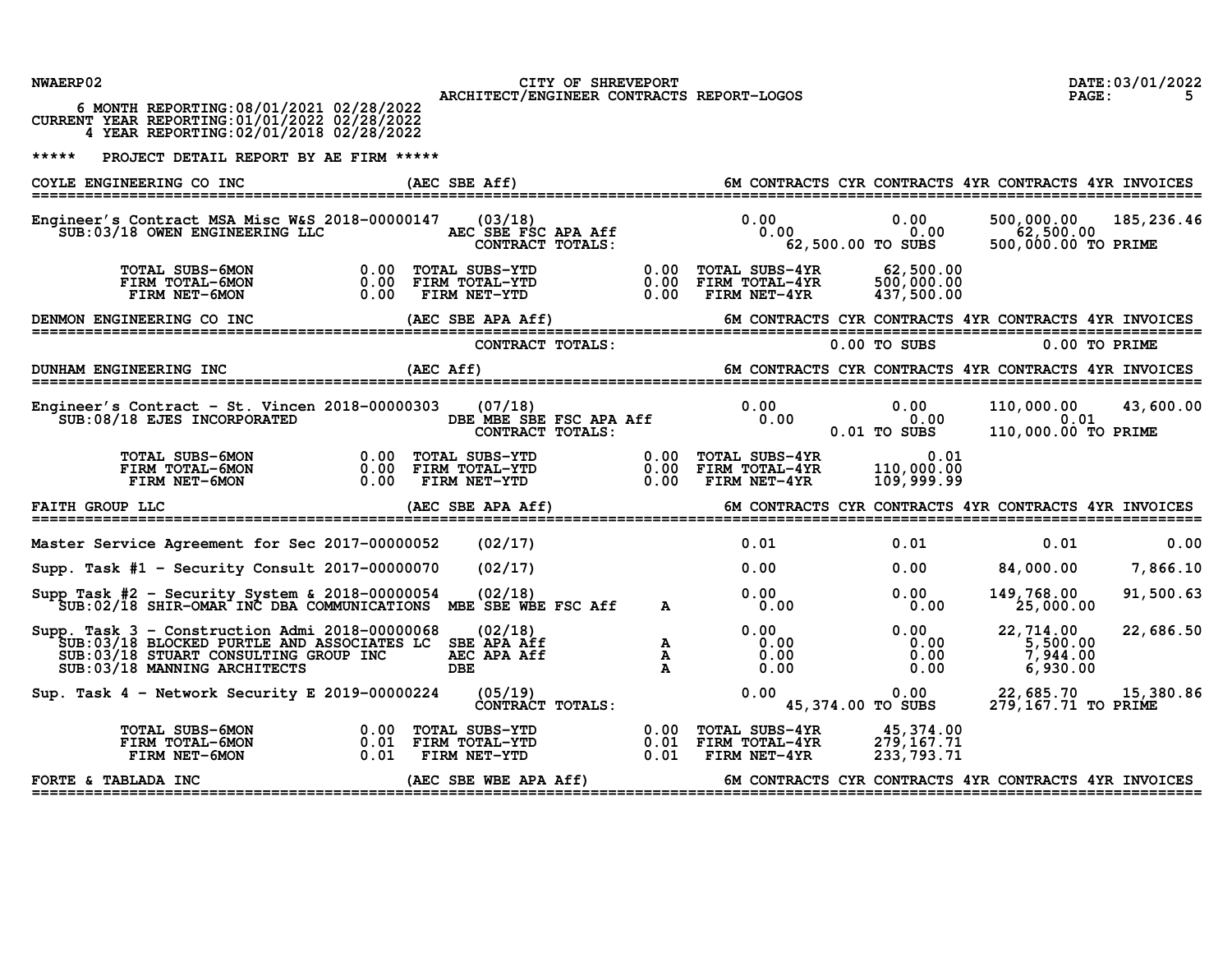| NWAERP02                                                                                                                                                                                                                                                                                           | CITY OF SHREVEPORT                        |  |                                                       | DATE: 03/01/2022 |
|----------------------------------------------------------------------------------------------------------------------------------------------------------------------------------------------------------------------------------------------------------------------------------------------------|-------------------------------------------|--|-------------------------------------------------------|------------------|
| 6 MONTH REPORTING: 08/01/2021 02/28/2022<br>CURRENT YEAR REPORTING: 01/01/2022 02/28/2022<br>4 YEAR REPORTING: 02/01/2018 02/28/2022                                                                                                                                                               | ARCHITECT/ENGINEER CONTRACTS REPORT-LOGOS |  |                                                       | PAGE:<br>-6      |
| *****<br>PROJECT DETAIL REPORT BY AE FIRM *****                                                                                                                                                                                                                                                    |                                           |  |                                                       |                  |
| FORTE & TABLADA INC * cont* (AEC SBE WBE APA Aff) 6M CONTRACTS CYR CONTRACTS 4YR CONTRACTS 4YR INVOICES                                                                                                                                                                                            |                                           |  |                                                       |                  |
| MSA Phase $3$ - Miscellaneous Sewe 2018-00000061 (02/18)                                                                                                                                                                                                                                           |                                           |  | 2,000,000.00 1,692,099.16                             |                  |
| 13,500.00 Expansion at Shrevep 2020-00000056 (02/20)<br>SUB:02/20 LLOYD OVERDYKE LANDSCAPE ARCHITE AEC SBE FSC APA Aff a 0.00 0.00 0.00 0.00 7,200.00<br>SUB:02/20 OWEN ENGINEERING LLC AEC SBE FSC APA Aff a 0.00 0.00 5,980.00<br><br>Parking Lot Expansion at Shrevep 2020-00000056 (02/20)     |                                           |  |                                                       | 92,036.05        |
| TOTAL SUBS-6MON 0.00 TOTAL SUBS-YTD 0.00 TOTAL SUBS-4YR 830,630.00<br>FIRM TOTAL-6MON 0.00 FIRM TOTAL-YTD 0.00 FIRM TOTAL-4YR 2,096,209.00<br>FIRM NET-6MON 0.00 FIRM NET-YTD 0.00 FIRM NET-4YR 1,265,579.00<br>C, 6M CONTRACTS CYR CON                                                            |                                           |  |                                                       |                  |
| GARVER LLC,                                                                                                                                                                                                                                                                                        |                                           |  | 6M CONTRACTS CYR CONTRACTS 4YR CONTRACTS 4YR INVOICES |                  |
| Master Service Agreement for Air 2019-00000184 (04/19) 0.00 0.00 0.00 0.00 0.00 0.01<br>SUB:05/19 EJES INCORPORATED DBE MBE SBE FSC APA Aff A 0.00 0.00 0.00 0.01<br>SUB:05/19 FAITH GROUP LLC AEC MBE SBE FSC APA Aff A 0.00 0.00                                                                 |                                           |  |                                                       | 0.00             |
| Sup. Task 1 – Rnwy 14/32 Rehabil 2019–00000284 (06/19)<br>SUB:07/19 GOODWIN PROFESSIONAL SERVICES LL AEC SBE APA Aff a 0.00 0.00 0.00 12,000.00<br>SUB:07/19 SHREWSBERRY & ASSOCIATES<br>SUB:07/19 DAVE RAMBARAN GEOSCIENCES LLC AEC                                                               |                                           |  |                                                       | 110,300.00       |
| 300.00 10/19<br>SUB:07/19 DAVE RAMBARAN GEOSCIENCES LLC AEC MBE SBE FSC AFA ALL A<br>SUB:10/19 EJES INCORPORATED<br>SUB:10/19 EJES INCORPORATED DER MBE SBE FSC APA Aff A<br>SUB:10/19 SUBES INCORPORATED A<br>SUB:10/19 SUBES INCORPORA<br>DTN-Sup. Task Agreement #2 Runwa 2019-00000360 (10/19) |                                           |  |                                                       | 306,700.00       |
| Terminal Ramp Rehabilitation -De 2020-00000342 (10/20)<br>SUB:10/20 EJES INCORPORATED<br>SUB:10/20 GOODWIN PROFESSIONAL SERVICES LL AEC SBE APA Aff A 23,728.00 0.00 0.00 23,728.00<br>Security Perimeter Fence Improve 2020-000003                                                                |                                           |  |                                                       | 48,800.00        |
|                                                                                                                                                                                                                                                                                                    |                                           |  |                                                       | 16,870.00        |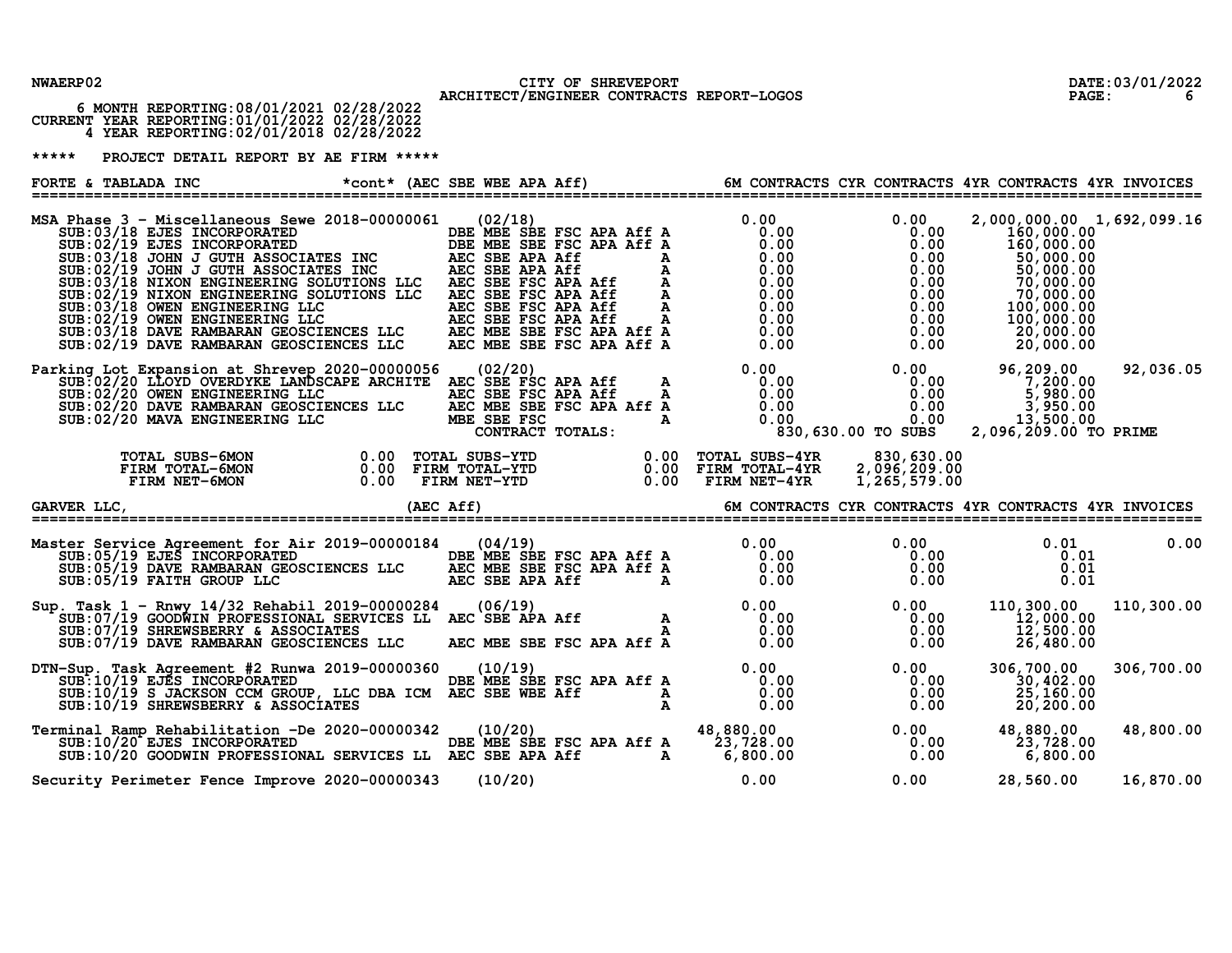| NWAERP02                                                                                                                                                                                                                                                                                       | CITY OF SHREVEPORT<br>ARCHITECT/ENGINEER CONTRACTS REPORT-LOGOS                                                                                                                                                                          |                                                                                                     |                                                                               | DATE: 03/01/2022                                   |
|------------------------------------------------------------------------------------------------------------------------------------------------------------------------------------------------------------------------------------------------------------------------------------------------|------------------------------------------------------------------------------------------------------------------------------------------------------------------------------------------------------------------------------------------|-----------------------------------------------------------------------------------------------------|-------------------------------------------------------------------------------|----------------------------------------------------|
| 6 MONTH REPORTING: 08/01/2021 02/28/2022<br>CURRENT YEAR REPORTING: 01/01/2022 02/28/2022<br>4 YEAR REPORTING: 02/01/2018 02/28/2022                                                                                                                                                           |                                                                                                                                                                                                                                          |                                                                                                     |                                                                               | $\mathbf{PAGE:}$                                   |
| *****<br>PROJECT DETAIL REPORT BY AE FIRM *****                                                                                                                                                                                                                                                |                                                                                                                                                                                                                                          |                                                                                                     |                                                                               |                                                    |
| *cont* (AEC Aff) 6M CONTRACTS CYR CONTRACTS 4YR CONTRACTS 4YR INVOICES<br>GARVER LLC,                                                                                                                                                                                                          |                                                                                                                                                                                                                                          |                                                                                                     |                                                                               |                                                    |
| Runway 14/32 obstructions $2020-00000375$ (12/20) 60,982.00 60,982.00 0.00 0.00<br>SUB:12/20 EJES INCORPORATED DBE MBE SBE FSC APA Aff A 24,750.00 0.00                                                                                                                                        |                                                                                                                                                                                                                                          |                                                                                                     | 0.00                                                                          | 6,098.20<br>60,982.00<br>24,750.00                 |
| 7ask Agreement #6 Rehabilita 2021-00000130 (04/21) 0.00 0.00 0.00 0.00 135,788.00<br>SUB:04/21 S JACKSON CCM GROUP, LLC DBA ICM AEC SBE WBE Aff A 0.00 0.00 0.00 130,000.00<br>SUB:04/21 DAVE RAMBARAN GEOSCIENCES LLC AEC MBE SBE F<br>Sup Task Agreement #6 Rehabilita 2021-00000130 (04/21) |                                                                                                                                                                                                                                          |                                                                                                     |                                                                               | 435,788.00<br>17,433.00<br>991, 210.01 TO PRIME    |
| TOTAL SUBS-6MON             55,278.00   TOTAL SUBS-YTD                  0.00   TOTAL SUBS-4YR          349,520.03<br>FIRM TOTAL-6MON            109,862.00   FIRM TOTAL-YTD                       0.00   FIRM TOTAL-4YR         9                                                              |                                                                                                                                                                                                                                          |                                                                                                     |                                                                               |                                                    |
|                                                                                                                                                                                                                                                                                                |                                                                                                                                                                                                                                          |                                                                                                     |                                                                               |                                                    |
|                                                                                                                                                                                                                                                                                                |                                                                                                                                                                                                                                          |                                                                                                     |                                                                               |                                                    |
|                                                                                                                                                                                                                                                                                                |                                                                                                                                                                                                                                          |                                                                                                     |                                                                               |                                                    |
|                                                                                                                                                                                                                                                                                                |                                                                                                                                                                                                                                          |                                                                                                     |                                                                               |                                                    |
| <b>IARCHITECTURE</b>                                                                                                                                                                                                                                                                           |                                                                                                                                                                                                                                          |                                                                                                     |                                                                               |                                                    |
| MSA for Airport Development Cons 2018-00000186 (03/18)<br>SUB:04/18 BLOCKED PURTLE AND ASSOCIATES LC SBE APA Aff<br>SUB: 04/18 KSA ENGINEERS INC<br>SUB: 04/18 DAVE RAMBARAN GEOSCIENCES LLC<br>SUB: 04/18 JACOBSEN DANIELS                                                                    | 0.00 0.00 0.00 0.00 0.00 0.01<br>SOCIATES LC SBE APA Aff a 0.00 0.00 0.00 0.01<br>AEC SBE Aff A 0.00 0.00 0.01<br>NCES LLC AEC MBE SBE FSC APA Aff A 0.00 0.00 0.01<br>AEC DBE MBE SBE Aff A 0.00 0.00 0.01<br>AEC DBE MBE SBE Aff A 0.0 | 0.00                                                                                                | 0.00                                                                          | 0.00<br>0.01                                       |
| Supp Task $1 -$ Master Plan Update 2018-00000231 (04/18)<br>SUB: 05/18 TRILLION AV LLC<br>SUB: 05/18 JACOBSEN DANIELS                                                                                                                                                                          | te 2018-00000231 (04/18)<br>SBE Aff AEC DBE MBE SBE Aff AEC DBE MBE SBE Aff A                                                                                                                                                            |                                                                                                     |                                                                               | 253,000.00<br>253,000.00<br>4,000.00<br>200,000.00 |
| Supp Task 2 - Terminal Entry Awn 2018-00000232<br>SUB: 05/18 BLOCKED PURTLE AND ASSOCIATES LC SBE APA Aff<br>SUB: 05/18 GARY, WILLIAM L                                                                                                                                                        | $\mathbf{A}$<br>$\mathbf{A}$<br>(04/18)<br>AEC SBE Aff                                                                                                                                                                                   | $\begin{array}{cccc} 0.00 & & & & 0.00 \ 0.00 & & & & 0.00 \ 0.00 & & & & 0.00 \end{array}$<br>0.00 |                                                                               | 163,049.03<br>163,049.03<br>8,000.00<br>30,000.00  |
| Passenger Boarding Bridges Insta 2020-00000389<br>SUB:12/20 BLUDOT ENGINEERING LLC<br>SUB: 01/21 CRUMB ENGINEERING                                                                                                                                                                             | $\mathbf{r} = \frac{1}{2}$<br>(12/20)<br>AEC SBE FSC Aff<br>${\bf A}$<br>$\mathbf{A}$                                                                                                                                                    | 0.00<br>0.00<br>0.00                                                                                | 0.00<br>$\begin{smallmatrix} 0\ 0\ 0\ 0\ 0\ 0\ 0\ 0\ 0\ 0\ \end{smallmatrix}$ | 70,980.60<br>82,000.00<br>12,000.00<br>10,000.00   |
| Sup Task Agreement #4 Terminal A 2021-00000097                                                                                                                                                                                                                                                 | (03/21)                                                                                                                                                                                                                                  | 0.00                                                                                                | 0.00                                                                          | 31, 100.00<br>4,650.00                             |
| Sup Task Agreement #5 Custom and 2021-00000129                                                                                                                                                                                                                                                 | (04/21)                                                                                                                                                                                                                                  | 0.00                                                                                                | 0.00                                                                          | 20,995.00<br>35,000.00                             |
| Sup Task Agreement #6 Hanger 40 2021-00000435                                                                                                                                                                                                                                                  | (12/21)                                                                                                                                                                                                                                  | 35,000.00                                                                                           | 0.00                                                                          | $\overline{0.00}$<br>35,000.00                     |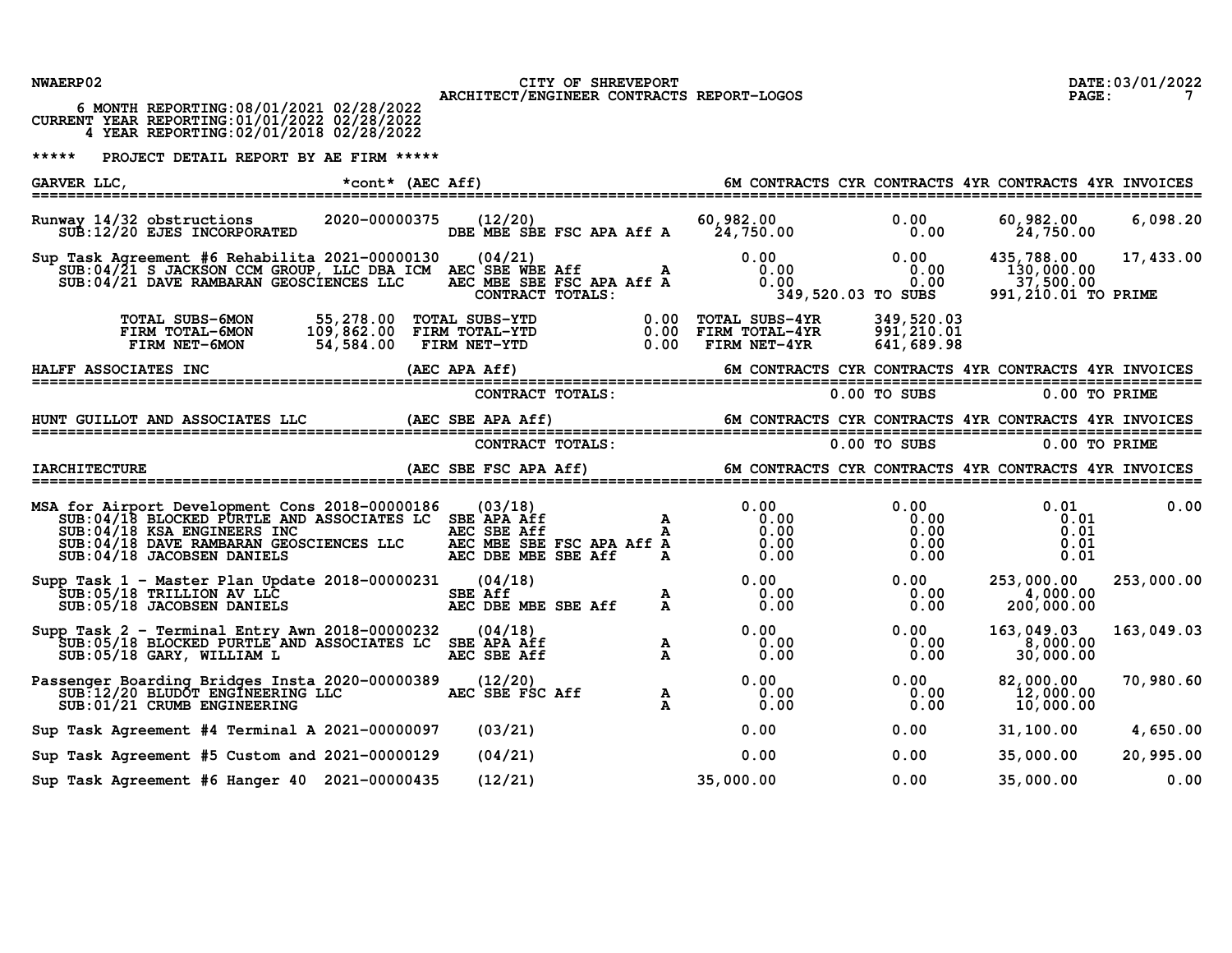|  | NWAERP02 |
|--|----------|
|--|----------|

PO2 CITY OF SHREVEPORT COMPRETED CONTRACTS REPORT DATE:03/01/2022 DATE:03/01/2022<br>B ARCHITECT/ENGINEER CONTRACTS REPORT-LOGOS PAGE: 8

|  | 6 MONTH REPORTING: 08/01/2021 02/28/2022     |  |
|--|----------------------------------------------|--|
|  | CURRENT YEAR REPORTING:01/01/2022 02/28/2022 |  |
|  | 4 YEAR REPORTING: 02/01/2018 02/28/2022      |  |

| <b>IARCHITECTURE</b>                                                                                                           |                   | *cont* (AEC SBE FSC APA Aff)                                                |                  |                                                                                                                              |                                                     | 6M CONTRACTS CYR CONTRACTS 4YR CONTRACTS 4YR INVOICES |                 |
|--------------------------------------------------------------------------------------------------------------------------------|-------------------|-----------------------------------------------------------------------------|------------------|------------------------------------------------------------------------------------------------------------------------------|-----------------------------------------------------|-------------------------------------------------------|-----------------|
|                                                                                                                                |                   | CONTRACT TOTALS:                                                            |                  |                                                                                                                              | 264,000.04 TO SUBS                                  | 599,149.04 TO PRIME                                   |                 |
| TOTAL SUBS-6MON<br>FIRM TOTAL-6MON<br>FIRM NET-6MON                                                                            | 0.00<br>35,000.00 | 35,000.00 FIRM TOTAL-YTD                                                    |                  | TOTAL SUBS-YTD       0.00 TOTAL SUBS-4YR<br>FIRM TOTAL-YTD       0.00 FIRM TOTAL-4YR<br>FIRM NET-YTD       0.00 FIRM NET-4YR | 264,000.04<br>599,149.04<br>335,149.00              |                                                       |                 |
| JAMES W DEAN ARCHITECT LLC<br>============================                                                                     |                   | (AEC SBE FSC APA Aff)                                                       |                  |                                                                                                                              |                                                     | 6M CONTRACTS CYR CONTRACTS 4YR CONTRACTS 4YR INVOICES |                 |
| RFS 21-705 Architectural Service 2022-00000059                                                                                 |                   | (02/22)                                                                     | CONTRACT TOTALS: | 48,503.00                                                                                                                    | 48,503.00<br>17,500.00 TO SUBS                      | 48,503.00<br>48,503.00 TO PRIME                       | 0.00            |
| TOTAL SUBS-6MON<br>FIRM TOTAL-6MON<br>FIRM NET-6MON                                                                            |                   | 0.00 TOTAL SUBS-YTD<br>48,503.00 FIRM TOTAL-YTD<br>$48,503.00$ FIRM NET-YTD |                  | 0.00 TOTAL SUBS-4YR<br>48,503.00 TOTAL SUBS-4IR<br>48,503.00 FIRM TOTAL-4YR<br>$48,503.00$ FIRM NET- $4YR$                   | 17,500.00<br>48,503.00<br>31,003.00                 |                                                       |                 |
|                                                                                                                                |                   |                                                                             |                  |                                                                                                                              |                                                     |                                                       |                 |
|                                                                                                                                |                   |                                                                             | CONTRACT TOTALS: |                                                                                                                              | $0.00$ TO SUBS                                      |                                                       | $0.00$ TO PRIME |
| KEVIN BRYAN ARCHITECTS LLC                                                                                                     |                   |                                                                             |                  |                                                                                                                              |                                                     |                                                       |                 |
| Master Service Agreement - Aeros 2018-00000352 (10/18)<br>SUB:10/18 ARK ENGINEER AND CONSULTANTS INC AEC MBE SBE FSC APA Aff A |                   |                                                                             |                  | $0.01$ $0.00$<br>31,102.53 0.00                                                                                              | 0.00                                                | 0.01<br>31, 102.53                                    | 0.00            |
| Supp. Task #1 - Aerospace & Tech 2018-00000370<br>SUB:11/18 ARK ENGINEER AND CONSULTANTS INC AEC MBE SBE FSC APA Aff A         |                   | (11/18)<br>CONTRACT TOTALS:                                                 |                  | 103,675.09<br>31, 102.53                                                                                                     | 0.00<br>0.00<br>62,205.06 TO SUBS                   | 103, 675.09<br>31, 102.53<br>103,675.10 TO PRIME      | 103,675.09      |
| 101AL SUBS-6MON 62,205.06 TOTAL SUBS-YTD<br>FIRM TOTAL-6MON 103.675.10 FIRM CODENTING<br>FIRM NET-6MON                         |                   | 41,470.04 FIRM NET-YTD                                                      | 0.00             | 0.00 TOTAL SUBS-4YR<br>0.00 FIRM TOTAL-4VP<br>$0.00$ FIRM TOTAL-4YR<br>FIRM NET-4YR                                          | 62,205.06<br>103.675.10<br>103, 675.10<br>41,470.04 |                                                       |                 |
| <b>KSA ENGINEERS INC</b><br>===============================                                                                    |                   | (AEC SBE Aff)                                                               |                  |                                                                                                                              |                                                     | 6M CONTRACTS CYR CONTRACTS 4YR CONTRACTS 4YR INVOICES |                 |
| ENGINEERING CONTRACT WEST SHREVE 2015-00000258                                                                                 |                   | (07/15)                                                                     |                  | 0.00                                                                                                                         | 0.00                                                | 128,886.00                                            | 10,584.00       |
| Extension of Taxiway N @ DTN Air 2016-00000234                                                                                 |                   | (08/16)                                                                     |                  | 0.00                                                                                                                         | 0.00                                                | 70,645.00                                             | 0.00            |
| Taxiway "A" Remediation - Prelim 2016-00000292<br>SUB:11/16 DAVE RAMBARAN GEOSCIENCES LLC                                      |                   | (11/16)<br>AEC MBE SBE FSC APA Aff A                                        |                  | 0.00<br>0.00                                                                                                                 | 0.00<br>0.00                                        | 14,780.00<br>5,500.00                                 | 0.00            |
| Sup. Task 1 - Design for Rnwy 14 2017-00000207                                                                                 |                   | (04/17)                                                                     |                  | 0.00                                                                                                                         | 0.00                                                | 177,520.00                                            | 0.00            |
| Construction Services - Extensio 2017-00000221                                                                                 |                   | (04/17)                                                                     |                  | 0.00                                                                                                                         | 0.00                                                | 80,410.00                                             | 2,410.00        |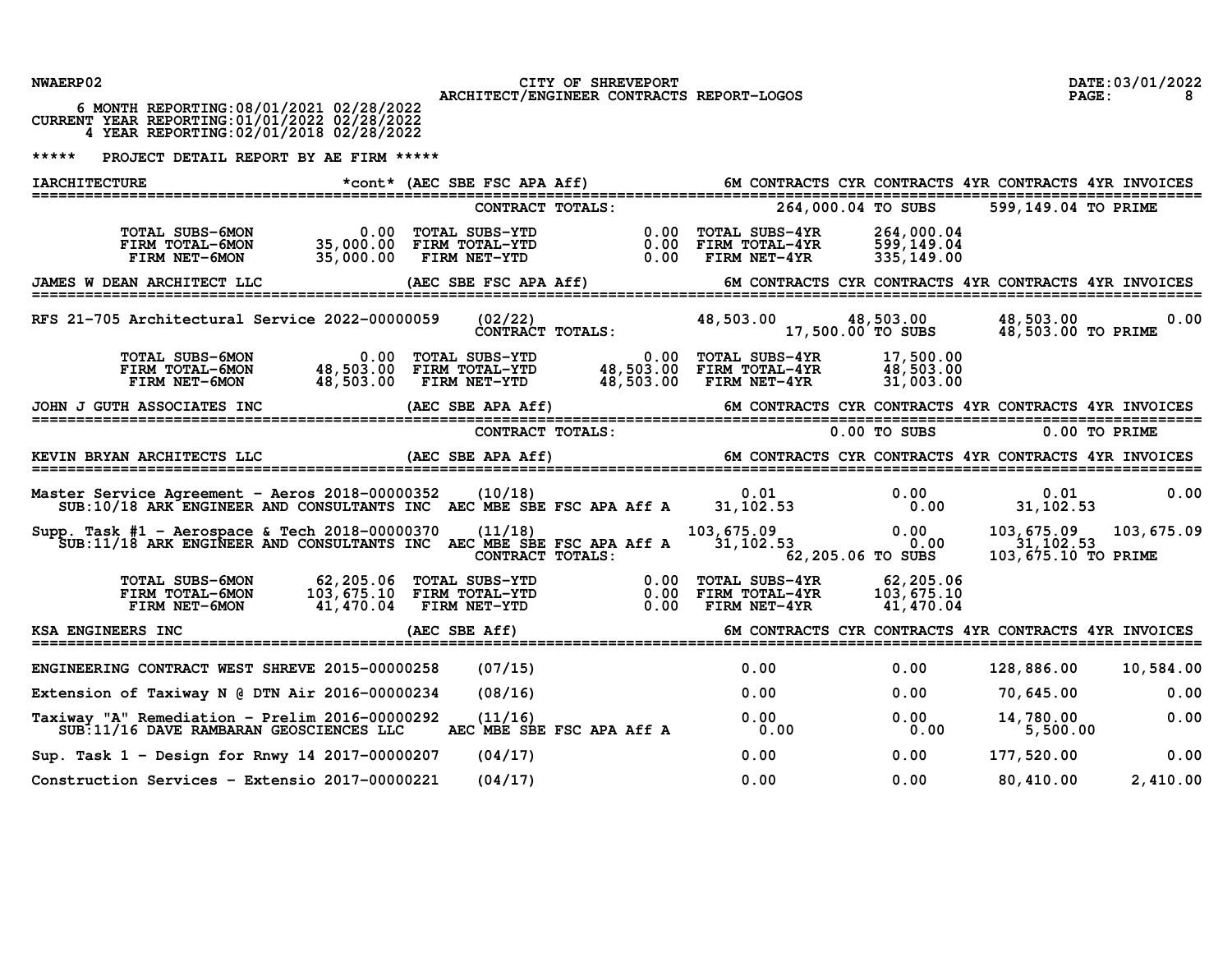## NWAERP02 CITY OF SHREVEPORT<br>29 ARCHITECT/ENGINEER CONTRACTS REPORT-LOGOS PAGE: 9 PAGE: 9

|  | 6 MONTH REPORTING: 08/01/2021 02/28/2022     |  |
|--|----------------------------------------------|--|
|  | CURRENT YEAR REPORTING:01/01/2022 02/28/2022 |  |
|  | 4 YEAR REPORTING: 02/01/2018 02/28/2022      |  |

| KSA ENGINEERS INC                                                                                                                                                                                                                                                                                  |                                                                                                                                                                                                                                   |                                                                                                                                                         |      |                  |             |
|----------------------------------------------------------------------------------------------------------------------------------------------------------------------------------------------------------------------------------------------------------------------------------------------------|-----------------------------------------------------------------------------------------------------------------------------------------------------------------------------------------------------------------------------------|---------------------------------------------------------------------------------------------------------------------------------------------------------|------|------------------|-------------|
| SUB: 05/17 BLOCKED PURTLE AND ASSOCIATES LC SBE APA Aff<br>SUB: 05/17 EJES INCORPORATED<br>SUB: 05/17 HALL BUILDERS INC                                                                                                                                                                            | 13,705.00 0 0.00 0 0.00 0 0.00 0 0.00 0 0.00 0 0.00 0 DBE APA Aff A 0.00 0 0.00 0 0.00 0 0.00 0 0.00 0 0.00 0 0<br>DBE MBE SBE FSC APA Aff A 0.00 0.00 0.00 0.00 0.00 0 DBE MBE SBE FSC APA Aff A 0.00 0.00 0.00 0.00 0.00 0.00 0 |                                                                                                                                                         |      |                  |             |
| Sup. Task 2 - Design for Extensi 2017-00000225 (05/17) 0.00 0.00 0.00 567,370.00 136,707.50                                                                                                                                                                                                        |                                                                                                                                                                                                                                   |                                                                                                                                                         |      |                  |             |
| Sup. Task 3 - Determination of P 2017-00000226 (05/17) 0.00                                                                                                                                                                                                                                        |                                                                                                                                                                                                                                   |                                                                                                                                                         |      | $0.00$ 99,430.00 | 0.00        |
| 9. Task 5 – Determination of F 2017 000000152<br>SUB:03/18 NIXON ENGINEERING SOLUTIONS LLC<br>SUB:03/18 NIXON ENGINEERING SOLUTIONS LLC<br>SUB:03/18 NIXON ENGINEERING LLC<br>SUB:03/18 NAVA ENGINEERING LLC<br>SUB:03/18 ARE CONSULTANT<br>Eng Contract MSA W&S Design Proj 2018-00000152 (03/18) |                                                                                                                                                                                                                                   |                                                                                                                                                         |      |                  | 176, 475.56 |
|                                                                                                                                                                                                                                                                                                    |                                                                                                                                                                                                                                   |                                                                                                                                                         |      |                  | 76,025.00   |
|                                                                                                                                                                                                                                                                                                    |                                                                                                                                                                                                                                   |                                                                                                                                                         |      |                  | 578, 187.35 |
| Master Service Agreement for Air 2019-00000173 (04/19)<br>SUB:04/19 EJES INCORPORATED<br>SUB:04/19 EJES INCORPORATED<br>SUB:04/19 EALL BUILDERS INC DEE MEE SEE FSC APA Aff A<br>SUB:04/19 HALL BUILDERS INC DEE MEE SEE FSC APA Aff A                                                             |                                                                                                                                                                                                                                   |                                                                                                                                                         |      |                  | 0.00        |
| Sup. Task 1 - Reh of Txwy B & Ge 2019-00000283 (06/19)<br>SUB:07/19 DAVE RAMBARAN GEOSCIENCES LLC AEC MBE SBE FSC APA Aff A 0.00 0 0 0 0 0 0 0 26,000.00                                                                                                                                           |                                                                                                                                                                                                                                   |                                                                                                                                                         |      |                  | 105,570.00  |
| Sup. Task 2 - Improve Rnwy 32 Rn 2019-00000322 (08/19)<br>SUB:08/19 HALL BUILDERS INC DBE MBE SBE                                                                                                                                                                                                  |                                                                                                                                                                                                                                   | $\begin{array}{cccccccc} \texttt{A} & & & 0.00 & & & 0.00 & & & 49,895.00 & & 46,765.00 \ \texttt{A} & & & 0.00 & & & 0.00 & & & 10,000.00 \end{array}$ |      |                  |             |
| Sup Task Agreement #3 Rehabilita 2020-00000197 (06/20)                                                                                                                                                                                                                                             |                                                                                                                                                                                                                                   | 0.00                                                                                                                                                    | 0.00 | 263,510.00       | 263,510.00  |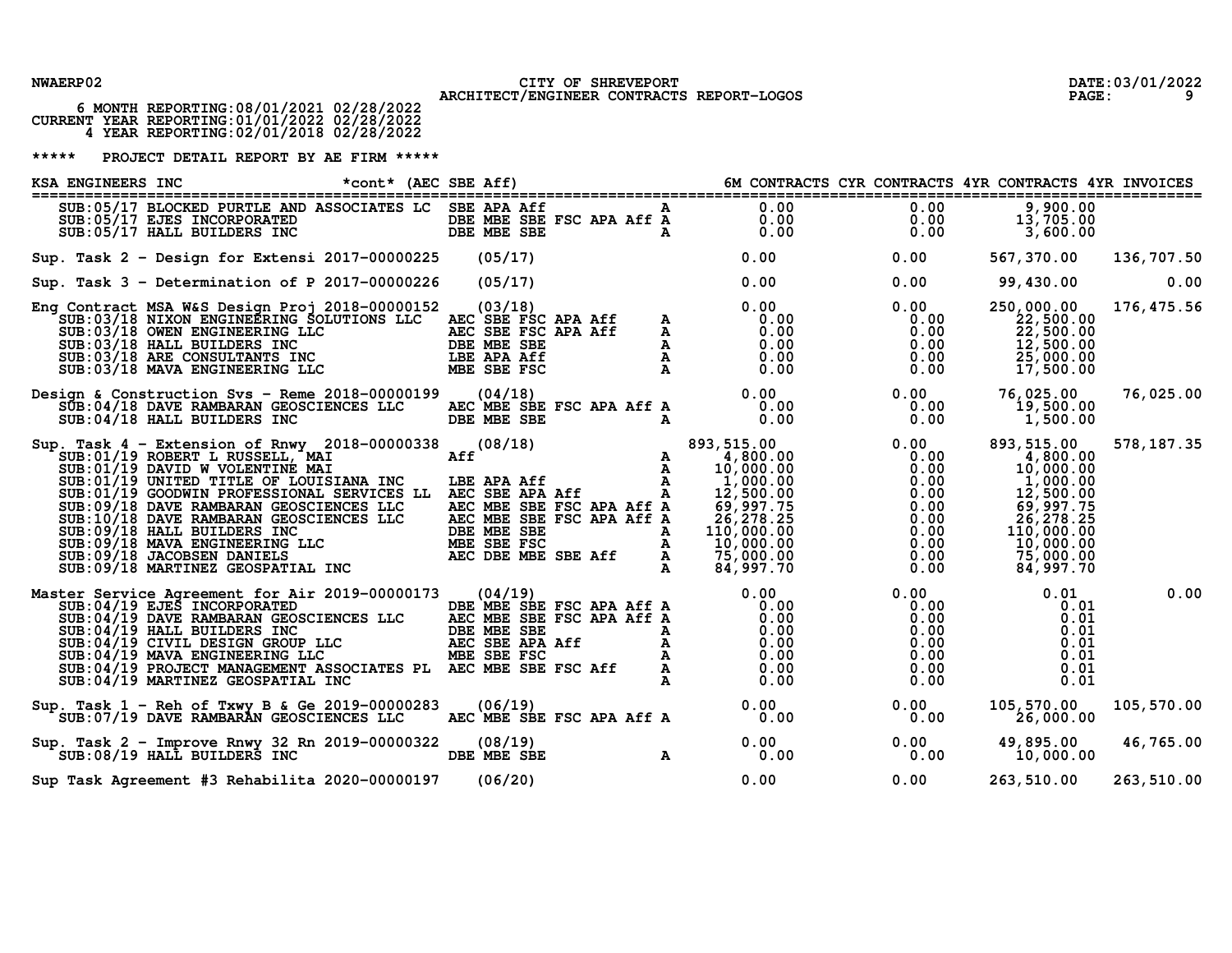## NWAERP02 CITY OF SHREVEPORT<br>
ARCHITECT/ENGINEER CONTRACTS REPORT-LOGOS PAGE: 10<br>
C 1001222 PAGE: 10

| 6 MONTH REPORTING: 08/01/2021 02/28/2022      |  |
|-----------------------------------------------|--|
| CURRENT YEAR REPORTING: 01/01/2022 02/28/2022 |  |
| 4 YEAR REPORTING: 02/01/2018 02/28/2022       |  |
|                                               |  |

| *cont* (AEC SBE Aff)<br>KSA ENGINEERS INC                                                                                                                                                                                                                                                 |                                                     |  | 6M CONTRACTS CYR CONTRACTS 4YR CONTRACTS 4YR INVOICES                                                                                                                |                                                                                                      |                                                                                  |                 |
|-------------------------------------------------------------------------------------------------------------------------------------------------------------------------------------------------------------------------------------------------------------------------------------------|-----------------------------------------------------|--|----------------------------------------------------------------------------------------------------------------------------------------------------------------------|------------------------------------------------------------------------------------------------------|----------------------------------------------------------------------------------|-----------------|
| SUB:06/20 EJES INCORPORATED<br>SUB:06/20 DAVE RAMBARAN GEOSCIENCES LLC<br>SUB:06/20 DAVE RAMBARAN GEOSCIENCES LLC<br>SUB:06/20 MAVA ENGINEERING LLC<br>MBE SBE FSC APA Aff A<br>MBE SBE FSC APA Aff A<br>A<br>0.00                                                                        |                                                     |  | $\frac{1}{2}$                                                                                                                                                        | 0.00                                                                                                 | 26,625.00<br>$\begin{array}{cc} 0.00 & 4,000.00 \\ 0.00 & 42,075.00 \end{array}$ |                 |
| ask Agreement #5 Kehab. of 2020-00000198 (06/20) 0.00 0.00<br>SUB:06/20 DAVE RAMBARAN GEOSCIENCES LLC AEC MBE SBE FSC APA Aff A 0.00<br>Sup Task Agreement #5 Rehab. of 2020-00000198 (06/20)                                                                                             |                                                     |  | $0.00$<br>$0.00$                                                                                                                                                     | 0.00                                                                                                 | $0.00$ 176,010.00<br>6,000.00                                                    | 176,010.00      |
| MSA Contract 20-704 Shreveport R 2020-00000355                                                                                                                                                                                                                                            | (11/20)                                             |  | 0.00                                                                                                                                                                 | 0.00                                                                                                 | 0.01                                                                             | 0.00            |
| Runway 14/32 Fillet Improvements 2020-00000395<br>SUB: 01/21 DAVE RAMBARAN GEOSCIENCES LLC<br>SUB: 01/21 MAVA ENGINEERING LLC                                                                                                                                                             |                                                     |  | $\begin{array}{c} 0.00\ 0.00\ 0.00 \end{array}$<br>(12/20) (12/20) (12/20)<br>AEC MBE SBE FSC APA Aff A 0.00<br>MBE SBE FSC APA A 0.00                               | 0.00                                                                                                 | $0.00$ $168,835.00$ $0.00$<br>0.00                                               | 90,457.00       |
| Sup Task Agreement #4 Rehabilita 2021-00000131<br>$SUB:04/21$ EJES INCORPORATED<br>SUB: 04/21 DAVE RAMBARAN GEOSCIENCES LLC<br>SUB: 04/21 MAVA ENGINEERING LLC                                                                                                                            | (04/21)<br>AEC MBE SBE FSC APA Aff A<br>MBE SBE FSC |  | $0.00$ 0.00<br>U <sup>4</sup> / <sup>2</sup> 1)<br>DBE MBE SBE FSC APA Aff A<br>AEC MBE SBE FSC APA Aff A<br>MBE SBE FSC APA Aff A<br>$0.00$<br>O.00<br>O.00<br>O.00 | 0.00                                                                                                 | 253,600.00<br>2,750.00<br>39,995.00<br>11,020.00                                 | 74,546.80       |
| Sup Task Agree. #6 Rehabilitatio 2021-00000132 (04/21)<br>SUB: 04/21 DAVE RAMBARAN GEOSCIENCES LLC<br>SUB: 04/21 HALL BUILDERS INC                                                                                                                                                        |                                                     |  | $0.00$<br>0.00 $0.00$<br>0.00 0.00<br>AEC WBE SEE FSC APA Aff A<br>DBE MBE SBE A<br>CONTRACT TOTALS: A<br>820                                                        | $\begin{array}{ccc} 0.00 & 180,375.00 \ 0.00 & 25,417.50 \end{array}$<br>0.00<br>820, 161.27 TO SUBS | 68,000.00<br>3,556,376.02 TO PRIME                                               | 69,404.00       |
| TOTAL SUBS-6MON 404,573.70 TOTAL SUBS-YTD 0.00 TOTAL SUBS-4YR 820,161.27<br>FIRM TOTAL-6MON 893,515.00 FIRM TOTAL-YTD 0.00 FIRM TOTAL-4YR 3,556,376.02<br>FIRM NET-6MON 488,941.30 FIRM NET-YTD 0.00 FIRM NET-4YR 2,736,214.75                                                            |                                                     |  |                                                                                                                                                                      |                                                                                                      |                                                                                  |                 |
| LLOYD OVERDYKE LANDSCAPE ARCHITECT (AEC SBE FSC APA Aff) 6M CONTRACTS CYR CONTRACTS 4YR CONTRACTS 4YR INVOICES                                                                                                                                                                            |                                                     |  |                                                                                                                                                                      |                                                                                                      |                                                                                  |                 |
|                                                                                                                                                                                                                                                                                           | CONTRACT TOTALS:                                    |  |                                                                                                                                                                      | $0.00$ TO SUBS                                                                                       |                                                                                  | $0.00$ TO PRIME |
| MIKE MCSWAIN ARCHITECT LLC                                                                                                                                                                                                                                                                |                                                     |  |                                                                                                                                                                      |                                                                                                      |                                                                                  |                 |
|                                                                                                                                                                                                                                                                                           | CONTRACT TOTALS:                                    |  |                                                                                                                                                                      | $0.00$ TO SUBS                                                                                       |                                                                                  | $0.00$ TO PRIME |
| MISCHA FARRELL ARCHITECT                                                                                                                                                                                                                                                                  |                                                     |  |                                                                                                                                                                      |                                                                                                      |                                                                                  |                 |
| Build-Out Design for Old Galilee 2021-00000367<br>Design for Old Galilee 2021-00000367 (10/21) 157,400.00 0.00 0.00<br>CONTRACT TOTALS: 0.00 FIRM TOTAL-4YR 0.00 TO SUBS<br>FIRM NET-6MON 157,400.00 FIRM NET-4TD 0.00 FIRM NET-4YR 157,400.00<br>FIRM NET-4YR 157,400.00 FIRM NET-4TD 0. |                                                     |  |                                                                                                                                                                      |                                                                                                      | 157,400.00<br>157,400.00 TO PRIME                                                | 0.00            |
| MOHR AND ASSOCIATES INC                                                                                                                                                                                                                                                                   |                                                     |  |                                                                                                                                                                      |                                                                                                      |                                                                                  |                 |
| 2018 PROFESSIONAL ENGINEERING SV 2018-00000271 (06/18)                                                                                                                                                                                                                                    |                                                     |  | 0.00                                                                                                                                                                 | 0.00                                                                                                 | 5,600.00                                                                         | 0.00            |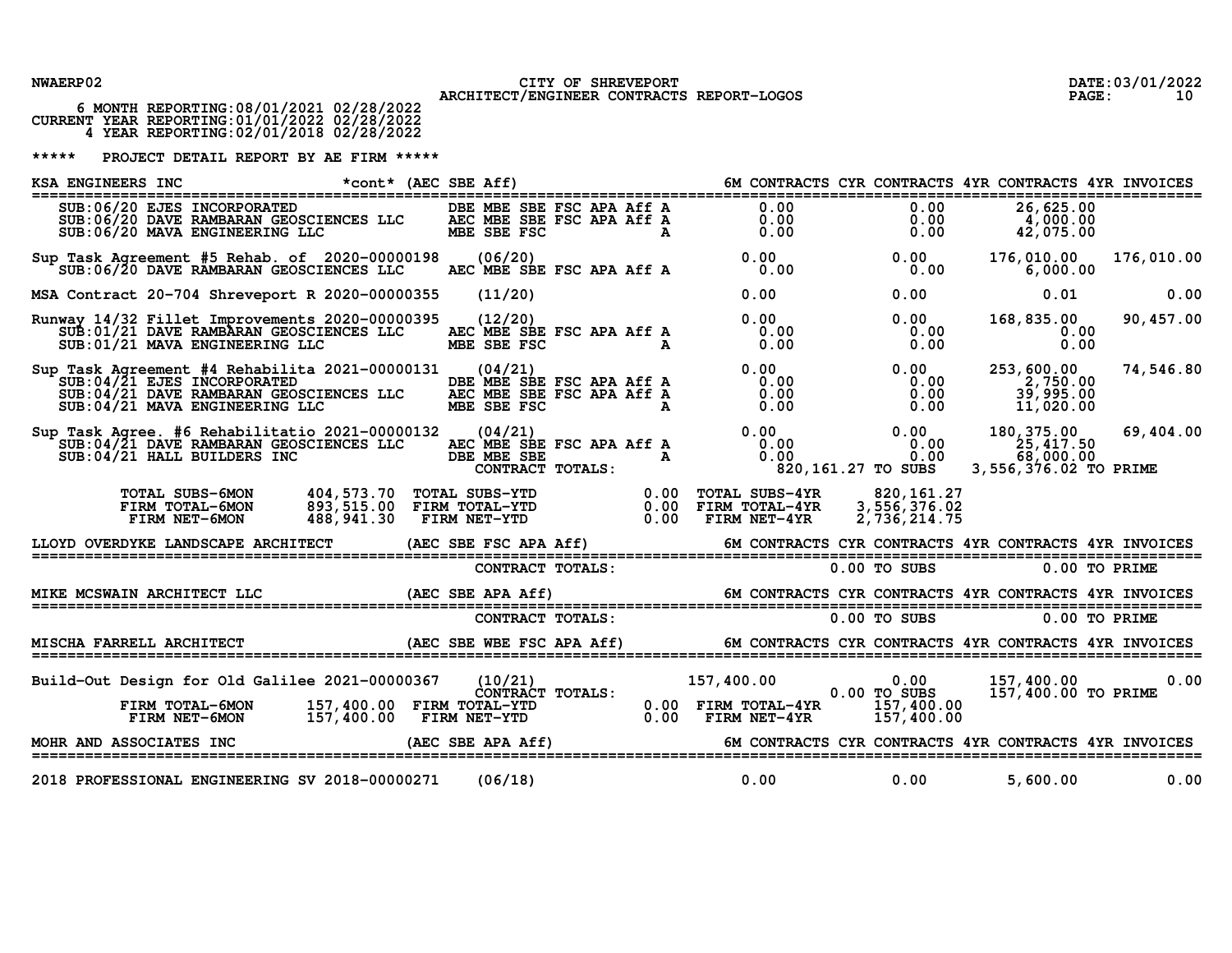| NWAERP02 |  |
|----------|--|
|----------|--|

CITY OF SHREVEPORT **CITY OF SHREVEPORT** CITY OF SHREVEPORT DATE:03/01/2022 **DATE:03/01/2022** 

| 6 MONTH REPORTING: 08/01/2021 02/28/2022<br>CURRENT YEAR REPORTING: 01/01/2022 02/28/2022<br>4 YEAR REPORTING: 02/01/2018 02/28/2022                                                                                                                            |                  |  |                                             |                            |                 |      |
|-----------------------------------------------------------------------------------------------------------------------------------------------------------------------------------------------------------------------------------------------------------------|------------------|--|---------------------------------------------|----------------------------|-----------------|------|
| *****<br>PROJECT DETAIL REPORT BY AE FIRM *****                                                                                                                                                                                                                 |                  |  |                                             |                            |                 |      |
| MOHR AND ASSOCIATES INC *cont* (AEC SBE APA Aff) 6M CONTRACTS CYR CONTRACTS 4YR CONTRACTS 4YR INVOICES                                                                                                                                                          |                  |  |                                             |                            |                 |      |
| CONTRACT TOTALS: 0.00 FIRM TOTAL-4YR 0.00 TO SUBS 5,600.00 TO PRIME<br>FIRM NET-6MON 0.00 FIRM TOTAL-YTD 0.00 FIRM NET-4YR 5,600.00<br>FIRM NET-6MON 0.00 FIRM NET-YTD 0.00 FIRM NET-4YR 5,600.00                                                               |                  |  |                                             |                            |                 |      |
| MWH AMERICAS INC                                                                                                                                                                                                                                                |                  |  |                                             |                            |                 |      |
|                                                                                                                                                                                                                                                                 | CONTRACT TOTALS: |  |                                             | 0.00 TO SUBS 0.00 TO PRIME |                 |      |
|                                                                                                                                                                                                                                                                 |                  |  |                                             |                            |                 |      |
| Eng. Ser. for Traffic Signal Des 2020-00000189 (06/20) 0.00 0.00 0.00 0.00 0.00 9,995.00 9,995.00<br>CONTRACT TOTALS: 0.00 FIRM TOTAL-4YR 0.00 TO SUBS 9,995.00 0 PIRM TOTAL<br>FIRM NET-6MON 0.00 FIRM NET-YTD 0.00 FIRM NET-4YR 9,                            |                  |  |                                             |                            |                 |      |
| NICHOLAS AND ASSOCIATES INC (AEC) 60 CONTRACTS CYR CONTRACTS 4YR CONTRACTS AND ASSOCIATES INVOICES                                                                                                                                                              |                  |  |                                             |                            |                 |      |
|                                                                                                                                                                                                                                                                 |                  |  | CONTRACT TOTALS: 0.00 TO SUBS 0.00 TO PRIME |                            |                 |      |
| PIVOTAL ENGINEERING LLC (AEC MBE SBE) 6M CONTRACTS CYR CONTRACTS 4YR CONTRACTS 4YR INVOICES                                                                                                                                                                     |                  |  |                                             |                            |                 |      |
|                                                                                                                                                                                                                                                                 | CONTRACT TOTALS: |  |                                             | 0.00 TO SUBS 0.00 TO PRIME |                 |      |
|                                                                                                                                                                                                                                                                 |                  |  |                                             |                            |                 |      |
|                                                                                                                                                                                                                                                                 | CONTRACT TOTALS: |  | 0.00 TO SUBS 0.00 TO PRIME                  |                            |                 |      |
| RALEY AND ASSOCIATES INC, (AEC SBE Aff) 60 CONTRACTS CYR CONTRACTS 4YR CONTRACTS 4YR INVOICES                                                                                                                                                                   |                  |  |                                             |                            |                 |      |
| Eng Contract MSA W&S Design RFS# 2018-00000150 (03/18) $\text{AEC}$ SUB:03/18 OWEN ENGINEERING LLC $\text{SUE}:03/18$ OREN ENGINEERING LLC $\text{AEC}$ SEC SEE FSC APA Aff a $\begin{array}{ccc} 0.00 & 0.00 & 0.00 & 0.00 & 0.01 \\ 0.01 & 0.00 & 0.01 & 0.0$ |                  |  |                                             |                            |                 |      |
|                                                                                                                                                                                                                                                                 |                  |  |                                             |                            |                 |      |
| SAIN ENGINEERING ASSOCIATES INC (AEC SBE) 6M CONTRACTS CYR CONTRACTS 4YR CONTRACTS 4YR INVOICES                                                                                                                                                                 |                  |  |                                             |                            |                 |      |
| Master Service Agreement - Energ 2015-00000275                                                                                                                                                                                                                  | (08/15)          |  | 0.00                                        | 0.00                       | 0.01            | 0.00 |
| Supp. Task #1 - Energy Efficienc $2015-00000294$                                                                                                                                                                                                                | (10/15)          |  | $\overline{0.00}$                           | $0.00$ 97,493.00           |                 | 0.00 |
| Supp. Task $#2$ - Energy Efficienc 2015-00000295                                                                                                                                                                                                                | (10/15)          |  | 0.00                                        |                            | $0.00$ 9,286.00 | 0.00 |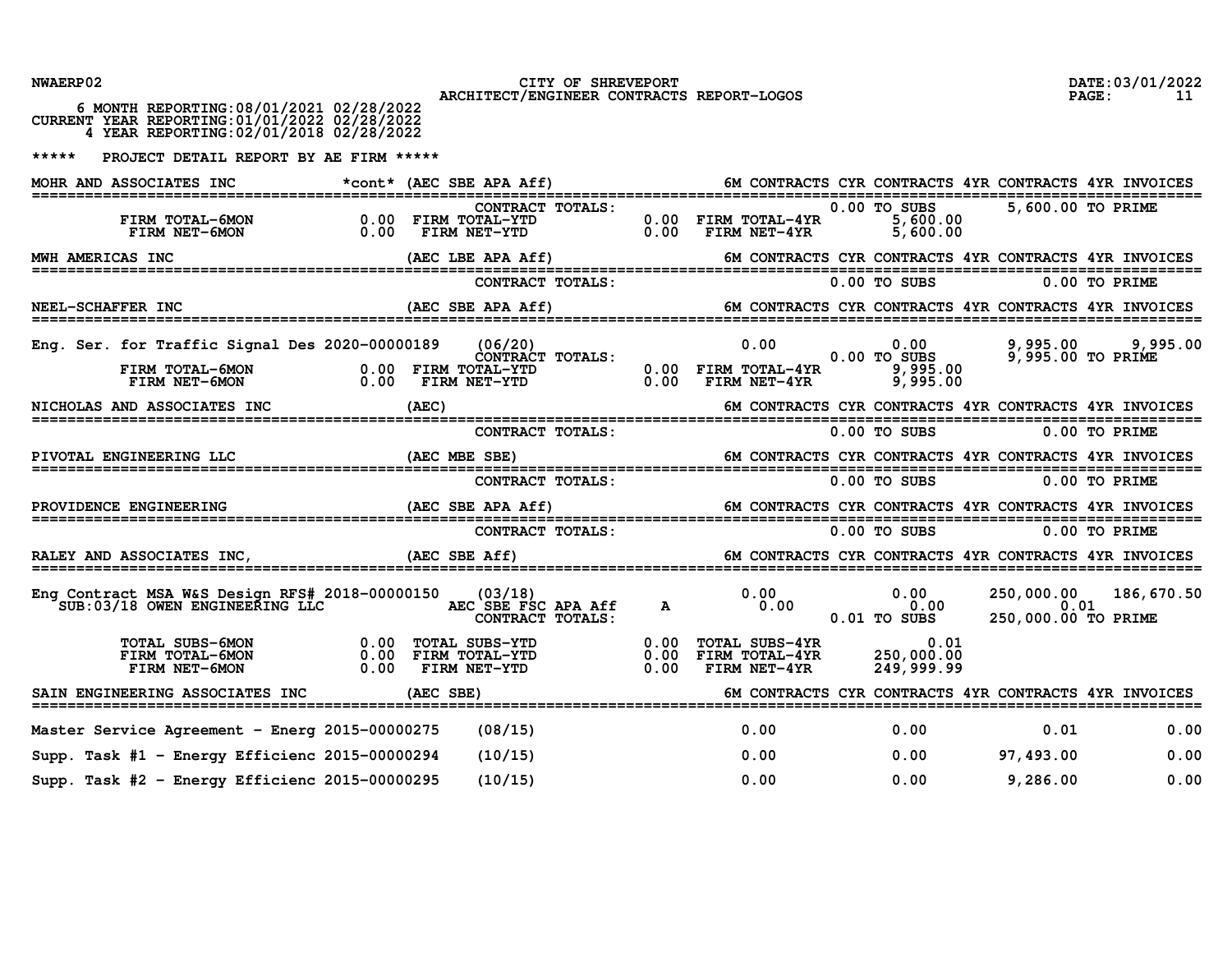NWAERP02 CITY OF SHREVEPORT<br>2 ARCHITECT/ENGINEER CONTRACTS REPORT-LOGOS PAGE: 12<br>2 PAGE: 12

|                                                                                                                                                                                                                                         | CONTRACT TOTALS: |  |                                                                                                        | 0.00 TO SUBS 0.00 TO PRIME                         |                      |      |
|-----------------------------------------------------------------------------------------------------------------------------------------------------------------------------------------------------------------------------------------|------------------|--|--------------------------------------------------------------------------------------------------------|----------------------------------------------------|----------------------|------|
| URS CORPORATION                                                                                                                                                                                                                         | (AEC LBE)        |  |                                                                                                        |                                                    |                      |      |
| SporTran Transit Resource Center 2019-00000336 (09/19) 169,941.00 0.00<br>SUB:09/19 JAMES W DEAN ARCHITECT LLC AEC SBE FSC APA Aff a 0.00 0.00<br>SUB:09/19 MAVA ENGINEERING LLC MBE SBE FSC APA Aff a 0.00 00 00<br>FIRM TOTAL-6MON    |                  |  |                                                                                                        |                                                    |                      |      |
|                                                                                                                                                                                                                                         |                  |  |                                                                                                        |                                                    |                      |      |
|                                                                                                                                                                                                                                         |                  |  | 169,941.00 0.00 169,941.00 101,964.60<br>A 0.00 0.00 0.00 0.00 0.00<br>a 0.00 0.00 0.00 0.00 0.00 0.00 |                                                    |                      |      |
| SUTTON BEEBE BABIN ARCHITECTS LLC                                                                                                                                                                                                       | $(AEC$ SBE)      |  | 6M CONTRACTS CYR CONTRACTS 4YR CONTRACTS 4YR INVOICES                                                  |                                                    |                      |      |
| k 1 - Master Plan Updat 2017-00000363 (09/17) $0.00$ 0.00 0.00<br>CONTRACT TOTALS: 0.01 FIRM TOTAL-4YR 0.00 TO SUBS<br>FIRM TOTAL-6MON 0.01 FIRM TOTAL-YTD 0.01 FIRM NET-4YR 326,738.01<br>FIRM NET-6MON 0.01 FIRM NET-YTD 0.01 FIRM NE |                  |  |                                                                                                        |                                                    | 326, 738.01 TO PRIME |      |
| Supp. Task 1 - Master Plan Updat 2017-00000363                                                                                                                                                                                          |                  |  |                                                                                                        | $0.00$ $300,008.00$<br>$0.00$ $326,738.01$ TO PRII |                      | 0.00 |
| Supp. Task $2$ - Design Services R 2017-00000241                                                                                                                                                                                        | (05/17)          |  | $0.00$ $0.00$ $26,730.00$                                                                              |                                                    |                      | 0.00 |
| MSA for Airfield Development Con 2017-00000048                                                                                                                                                                                          | (02/17)          |  | $0.01$ $0.01$ $0.01$ $0.01$                                                                            |                                                    |                      | 0.00 |
| STUART CONSULTING GROUP INC (AEC APA Aff) 6M CONTRACTS CYR CONTRACTS 4YR CONTRACTS 4YR INVOICES                                                                                                                                         |                  |  |                                                                                                        |                                                    |                      |      |
| CONTRACT TOTALS: 0.00 FIRM TOTAL-6MON 0.00 FIRM TOTAL-7TD<br>0.00 FIRM TOTAL-19R 0.00 FIRM TOTAL-7TD 0.00 FIRM NET-4YR 106,779.01<br>0.00 FIRM NET-4YR 106,779.01 6.00 FIRM NET-4YR 106,779.01                                          |                  |  |                                                                                                        | 0.00 TO SUBS 106,779.01 TO PRIME                   |                      |      |
| SAIN ENGINEERING ASSOCIATES INC *cont* (AEC SBE)                                                                                                                                                                                        |                  |  | 6M CONTRACTS CYR CONTRACTS 4YR CONTRACTS 4YR INVOICES                                                  |                                                    |                      |      |
| ***** PROJECT DETAIL REPORT BY AE FIRM *****                                                                                                                                                                                            |                  |  |                                                                                                        |                                                    |                      |      |
| 6 MONTH REPORTING: 08/01/2021 02/28/2022<br>CURRENT YEAR REPORTING: 01/01/2022 02/28/2022<br>4 YEAR REPORTING: 02/01/2018 02/28/2022                                                                                                    |                  |  |                                                                                                        |                                                    |                      |      |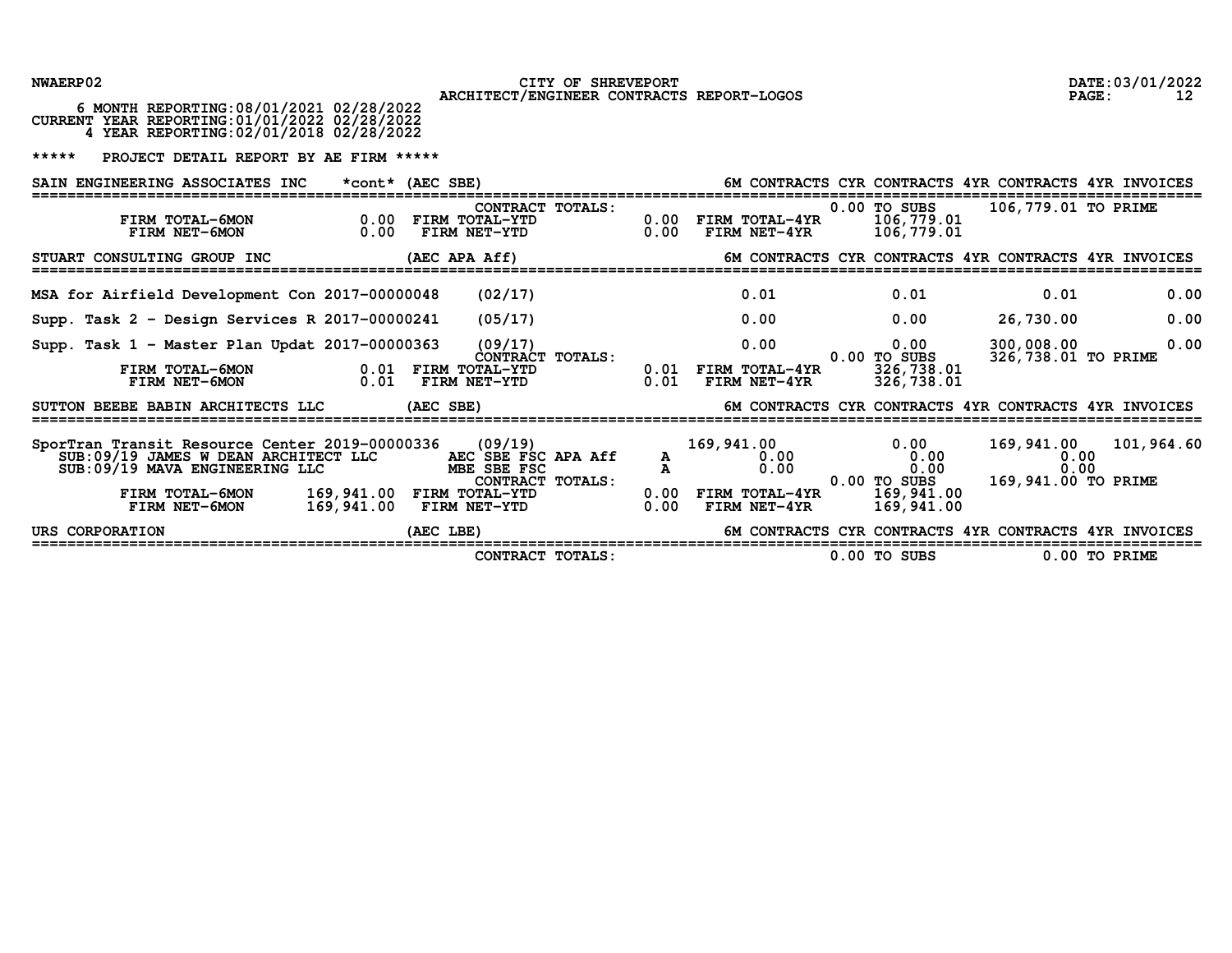

#### Architect & Engineer Report Architect & Engineer Report  $\epsilon$ Engineer Engineer Rep

Awards - March 2022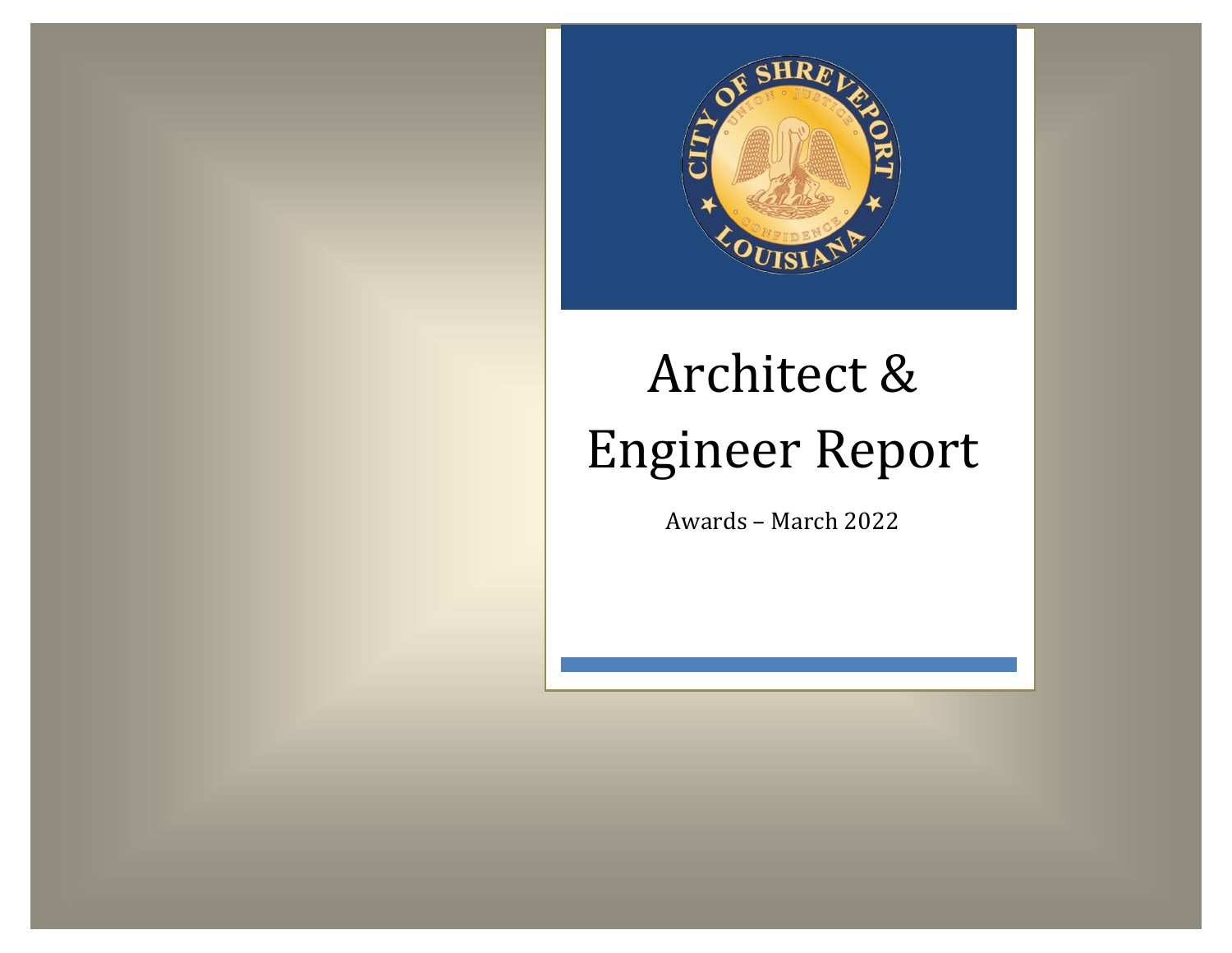### NWAERP01 CITY OF SHREVEPORT<br>2022 and the page of the contract of the contract of the contract of the contract of the contract of the contract of the contract of the contract of the contract of the contract of the contract

| CURRENT YEAR REPORTING:01/01/2022 03/31/2022                                                                                         |  |
|--------------------------------------------------------------------------------------------------------------------------------------|--|
| SIX MONTH REPORTING: 09/01/2021 03/31/2022<br>4 YEAR REPORTING: 03/01/2018 03/31/2022<br>FAIR SHARE REPORTING: 03/01/2018 03/31/2022 |  |
|                                                                                                                                      |  |
|                                                                                                                                      |  |

| FIRM                                                        | $---$ NET AWARDS PER AE FIRM (AS PRIME OR SUBS) $---$<br>6-MONTH | YTD      | 4 YEAR          | 4 YEAR<br><b>OVERALL %</b><br>(AE AWARDS) | (WITH SUBS)<br>DIRECT AWARDS<br>APPLICABLE TO<br>FAIR SHARE | TO DATE<br><b>FAIR SHARE</b><br>PARTICIPATION |
|-------------------------------------------------------------|------------------------------------------------------------------|----------|-----------------|-------------------------------------------|-------------------------------------------------------------|-----------------------------------------------|
| AILLET FENNER JOLLY & MCCLELLAND INC<br>AEC SBE Aff Aff     | 0.00                                                             | 0.00     | 323, 631.90     | 0.500%                                    | 0.00                                                        | 323, 631.90                                   |
| ARE ENGINEERING CONSULTANTS<br><b>AEC Aff</b>               | 0.00                                                             | 0.00     | 307, 614.00     | 0.470%                                    | 0.00                                                        | 0.00                                          |
| ARK ENGINEER AND CONSULTANTS INC<br>AEC MBE SBE FSC APA Aff | 0.00                                                             | 0.00     | 62,205.06       | $0.090$ %                                 | 62,205.06                                                   | 62,205.06                                     |
| BALAR ASSOCIATES INC<br>AEC SBE APA Aff Aff                 | 0.00                                                             | 0.00     | 800,000.00      | $1.240$ %                                 | 300,000.00                                                  | 0.00                                          |
| <b>BLUDOT ENGINEERING LLC</b><br>AEC SBE FSC Aff            | 0.00                                                             | 0.00     | 12,000.00       | $0.010$ %                                 | 12,000.00                                                   | 12,000.00                                     |
| BONTON ASSOCIATES LLC<br>AEC MBE SBE FSC APA Aff            | 0.00                                                             | 0.00     | 1,744,380.00    | $2.700$ $\frac{6}{5}$                     | 1,744,380.00                                                | 1,744,380.00                                  |
| <b>BURK KLEINPETER INC</b><br>AEC SBE APA Aff               | 0.00                                                             | 0.00     | 1,850,000.01    | 2.870 %                                   | 0.01                                                        | 0.00                                          |
| BURNS & MCDONNELL ENGINEERING CO INC<br>AEC LBE APA Aff     | 0.00                                                             | 0.00     | 51, 261, 600.00 | 79.600 %                                  | 0.00                                                        | 0.00                                          |
| BURNS ENGINEERING INC<br>AEC SBE APA Aff                    | 0.00                                                             | 0.00     | 238,691.10      | 0.370%                                    | 0.00                                                        | 0.00                                          |
| CIVIL DESIGN GROUP LLC<br>AEC SBE APA Aff                   | 0.00                                                             | 0.00     | 2,000,000.01    | 3.100%                                    | 0.01                                                        | 0.00                                          |
| COTHREN GRAFF SMOAK ENGINEERING INC<br>AEC APA Aff          | 0.00                                                             | 0.00     | 30,000.00       | $0.040$ %                                 | 0.00                                                        | 0.00                                          |
| COYLE ENGINEERING CO INC<br>AEC SBE Aff                     | 0.00                                                             | 0.00     | 500,000.00      | 0.770%                                    | 0.00                                                        | 0.00                                          |
| DAVE RAMBARAN GEOSCIENCES LLC<br>AEC MBE SBE FSC APA Aff    | 7,500.00                                                         | 7,500.00 | 751, 251.54     | $1.160$ $8$                               | 751, 251.54                                                 | 751,251.54                                    |
| DUNHAM ENGINEERING INC<br>AEC Aff                           | 0.00                                                             | 0.00     | 110,000.00      | 0.170%                                    | 0.00                                                        | 0.00                                          |
| DURR ENGINEERING LLC<br>AEC SBE FSC APA Aff                 | 0.00                                                             | 0.00     | 493,800.02      | 0.760%                                    | 493,800.02                                                  | 493,800.02                                    |
| FAITH GROUP LLC<br>AEC SBE APA Aff                          | 0.00                                                             | 0.00     | 22,685.71       | $0.030*$                                  | 0.01                                                        | 0.00                                          |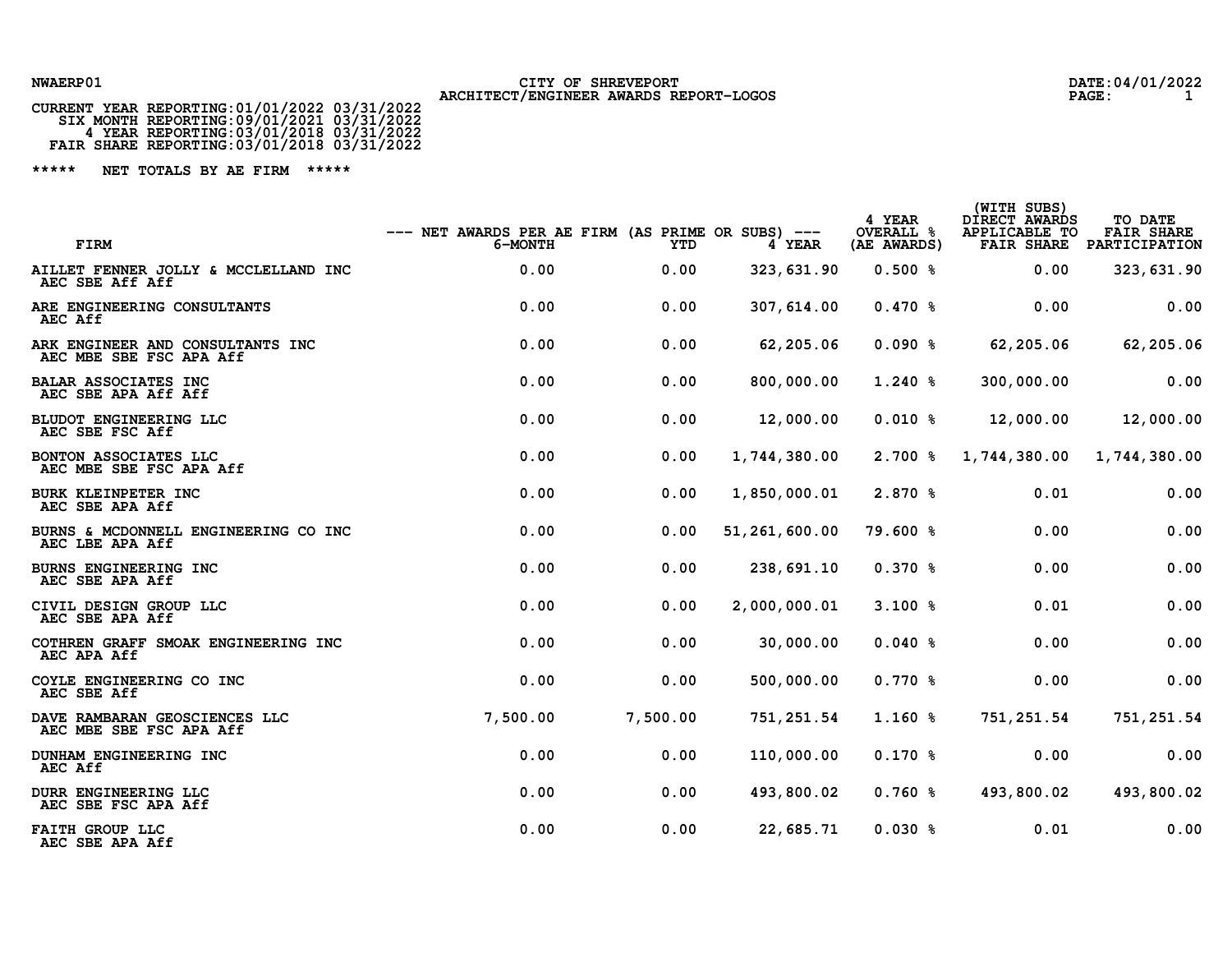# NWAERP01 CITY OF SHREVEPORT<br>2 **ARCHITECT/ENGINEER AWARDS REPORT-LOGOS** PAGE: 2<br>2 CURRENT YEAR REPORTING:01/01/2022 03/31/2022

| CURRENT YEAR REPORTING:01/01/2022 03/31/2022 |  |
|----------------------------------------------|--|
| SIX MONTH REPORTING: 09/01/2021 03/31/2022   |  |
| 4 YEAR REPORTING: 03/01/2018 03/31/2022      |  |
| FAIR SHARE REPORTING: 03/01/2018 03/31/2022  |  |

| FIRM                                                          | $---$ NET AWARDS PER AE FIRM (AS PRIME OR SUBS) $---$<br>6-MONTH | YTD         | 4 YEAR       | 4 YEAR<br><b>OVERALL %</b><br>(AE AWARDS) | (WITH SUBS)<br>DIRECT AWARDS<br>APPLICABLE TO<br><b>FAIR SHARE</b> | TO DATE<br><b>FAIR SHARE</b><br>PARTICIPATION |
|---------------------------------------------------------------|------------------------------------------------------------------|-------------|--------------|-------------------------------------------|--------------------------------------------------------------------|-----------------------------------------------|
| FORTE & TABLADA INC<br>AEC SBE WBE APA Aff                    | 0.00                                                             | 0.00        | 96,209.00    | 0.140%                                    | 0.00                                                               | 0.00                                          |
| GARVER LLC,<br>AEC Aff Aff                                    | 54,800.00                                                        | 54,800.00   | 1,071,710.01 | $1.660*$                                  | 25,700.00                                                          | 0.00                                          |
| GARY, WILLIAM L<br>AEC SBE Aff                                | 0.00                                                             | 0.00        | 30,000.00    | 0.040%                                    | 30,000.00                                                          | 0.00                                          |
| GOODWIN PROFESSIONAL SERVICES LLC<br>AEC SBE APA Aff          | 0.00                                                             | 0.00        | 45,300.01    | $0.070$ %                                 | 45,300.01                                                          | 45,300.01                                     |
| <b>IARCHITECTURE</b><br>AEC SBE FSC APA Aff                   | 35,000.00                                                        | 0.00        | 609,149.04   | 0.940%                                    | 10,000.00                                                          | 609,149.04                                    |
| INTEGRATED MANAGEMENT SERVICES (IMS)<br>AEC MBE SBE APA Aff   | 0.00                                                             | 0.00        | 1,678,522.00 | $2.600*$                                  | 1,678,522.00                                                       | 0.00                                          |
| <b>JACOBSEN DANIELS</b><br>AEC DBE MBE SBE Aff                | 0.00                                                             | 0.00        | 275,000.01   | $0.420$ %                                 | 275,000.01                                                         | 0.00                                          |
| JAMES W DEAN ARCHITECT LLC<br>AEC SBE FSC APA Aff             | 48,503.00                                                        | 48,503.00   | 48,503.00    | $0.070$ %                                 | 0.00                                                               | 48,503.00                                     |
| JOHN J GUTH ASSOCIATES INC<br>AEC SBE APA Aff                 | 0.00                                                             | 0.00        | 100,000.00   | 0.150%                                    | 100,000.00                                                         | 0.00                                          |
| KEVIN BRYAN ARCHITECTS LLC<br>AEC SBE APA Aff                 | 0.00                                                             | 0.00        | 103, 675.10  | 0.160%                                    | 0.00                                                               | 0.00                                          |
| KSA ENGINEERS INC<br>AEC SBE Aff                              | 184, 975.00                                                      | 184, 975.00 | 2,602,310.03 | $4.040*$                                  | 0.01                                                               | 0.00                                          |
| LLOYD OVERDYKE LANDSCAPE ARCHITECT LLC<br>AEC SBE FSC APA Aff | 0.00                                                             | 0.00        | 7,200.00     | $0.010$ %                                 | 7,200.00                                                           | 7,200.00                                      |
| MISCHA FARRELL ARCHITECT<br>AEC SBE WBE FSC APA Aff           | 157,400.00                                                       | 0.00        | 157,400.00   | $0.240$ %                                 | 0.00                                                               | 157,400.00                                    |
| MOHR AND ASSOCIATES INC<br>AEC SBE APA Aff                    | 0.00                                                             | 0.00        | 5,600.00     | $0.000$ %                                 | 0.00                                                               | 0.00                                          |
| NEEL-SCHAFFER INC<br>AEC SBE APA Aff                          | 0.00                                                             | 0.00        | 409,995.00   | 0.630%                                    | 400,000.00                                                         | 0.00                                          |
| NIXON ENGINEERING SOLUTIONS LLC<br>AEC SBE FSC APA Aff        | 0.00                                                             | 0.00        | 677,500.00   | 1.050%                                    | 677,500.00                                                         | 677,500.00                                    |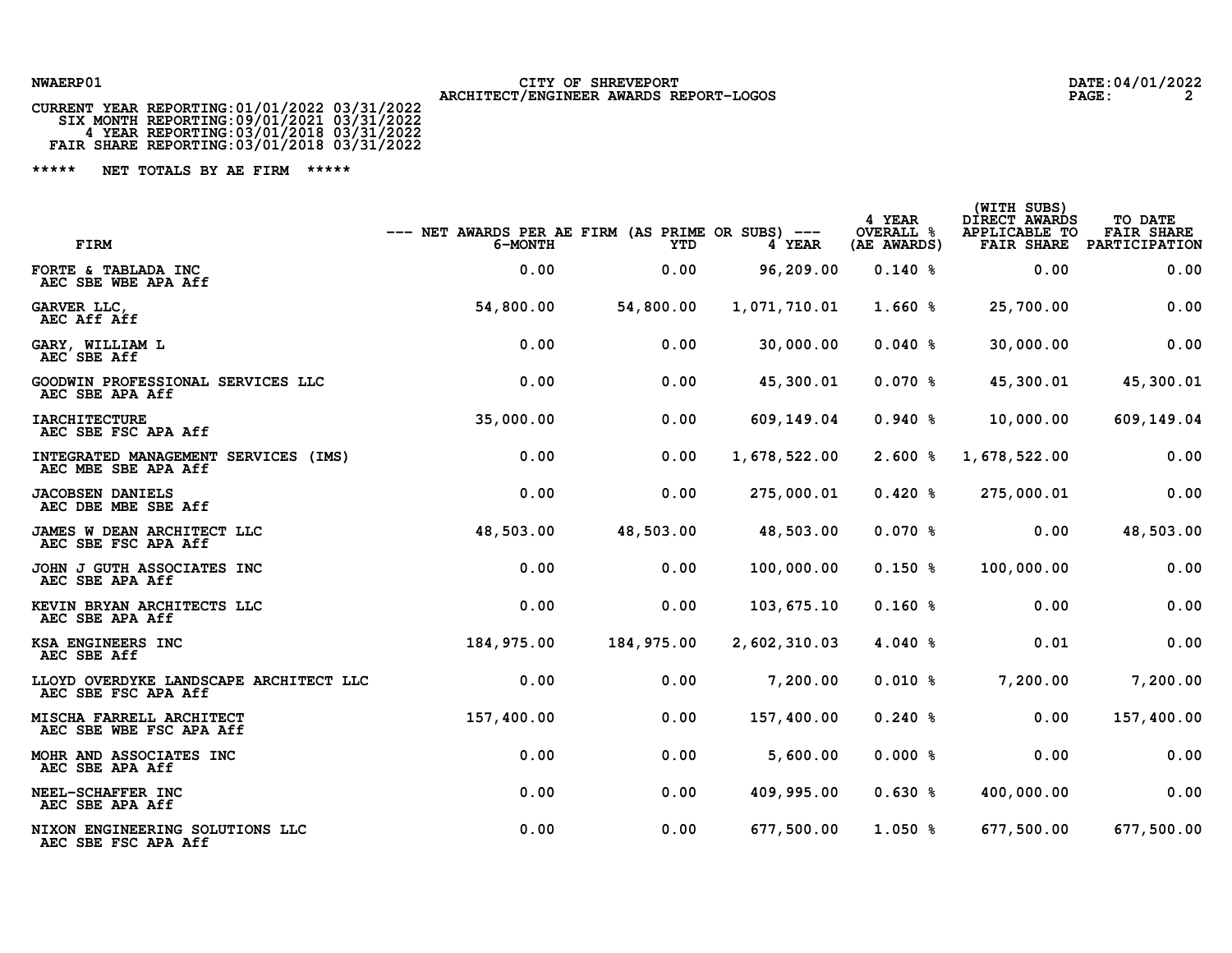# NWAERP01 CITY OF SHREVEPORT<br>CURRENT YEAR REPORTING:01/01/2022 03/31/2022 ARCHITECT/ENGINEER AWARDS REPORT-LOGOS<br>CURRENT YEAR REPORTING:01/01/2022 03/31/2022

| CURRENT YEAR REPORTING:01/01/2022 03/31/2022 |  |
|----------------------------------------------|--|
| SIX MONTH REPORTING: 09/01/2021 03/31/2022   |  |
| 4 YEAR REPORTING: 03/01/2018 03/31/2022      |  |
| FAIR SHARE REPORTING: 03/01/2018 03/31/2022  |  |

| FIRM                                                          | NET AWARDS PER AE FIRM (AS PRIME OR SUBS)<br>$---$<br>6-MONTH | YTD  | $---$<br>4 YEAR | 4 YEAR<br><b>OVERALL %</b><br>(AE AWARDS) | (WITH SUBS)<br>DIRECT AWARDS<br>APPLICABLE TO<br><b>FAIR SHARE</b> | TO DATE<br><b>FAIR SHARE</b><br>PARTICIPATION |
|---------------------------------------------------------------|---------------------------------------------------------------|------|-----------------|-------------------------------------------|--------------------------------------------------------------------|-----------------------------------------------|
| OWEN ENGINEERING LLC<br>AEC SBE FSC APA Aff                   | 0.00                                                          | 0.00 | 577,255.01      | 0.890%                                    | 577,255.01                                                         | 577,255.01                                    |
| PROJECT MANAGEMENT ASSOCIATES PLLC<br>AEC MBE SBE FSC Aff     | 0.00                                                          | 0.00 | 82, 121.45      | 0.120%                                    | 82, 121.45                                                         | 82, 121.45                                    |
| RALEY AND ASSOCIATES INC,<br>AEC SBE Aff                      | 0.00                                                          | 0.00 | 500,000.01      | 0.770%                                    | 0.01                                                               | 0.00                                          |
| S JACKSON CCM GROUP,<br>LLC DBA ICMS<br>AEC SBE WBE Aff       | 0.00                                                          | 0.00 | 155,160.00      | $0.240$ %                                 | 155,160.00                                                         | 0.00                                          |
| STUART CONSULTING GROUP INC<br>AEC APA Aff                    | 0.00                                                          | 0.00 | 7,944.00        | 0.010%                                    | 7,944.00                                                           | 0.00                                          |
| <b>BABIN ARCHITECTS LLC</b><br><b>SUTTON BEEBE</b><br>AEC SBE | 0.00                                                          | 0.00 | 265, 245, 90    | 0.410%                                    | 0.00                                                               | 0.00                                          |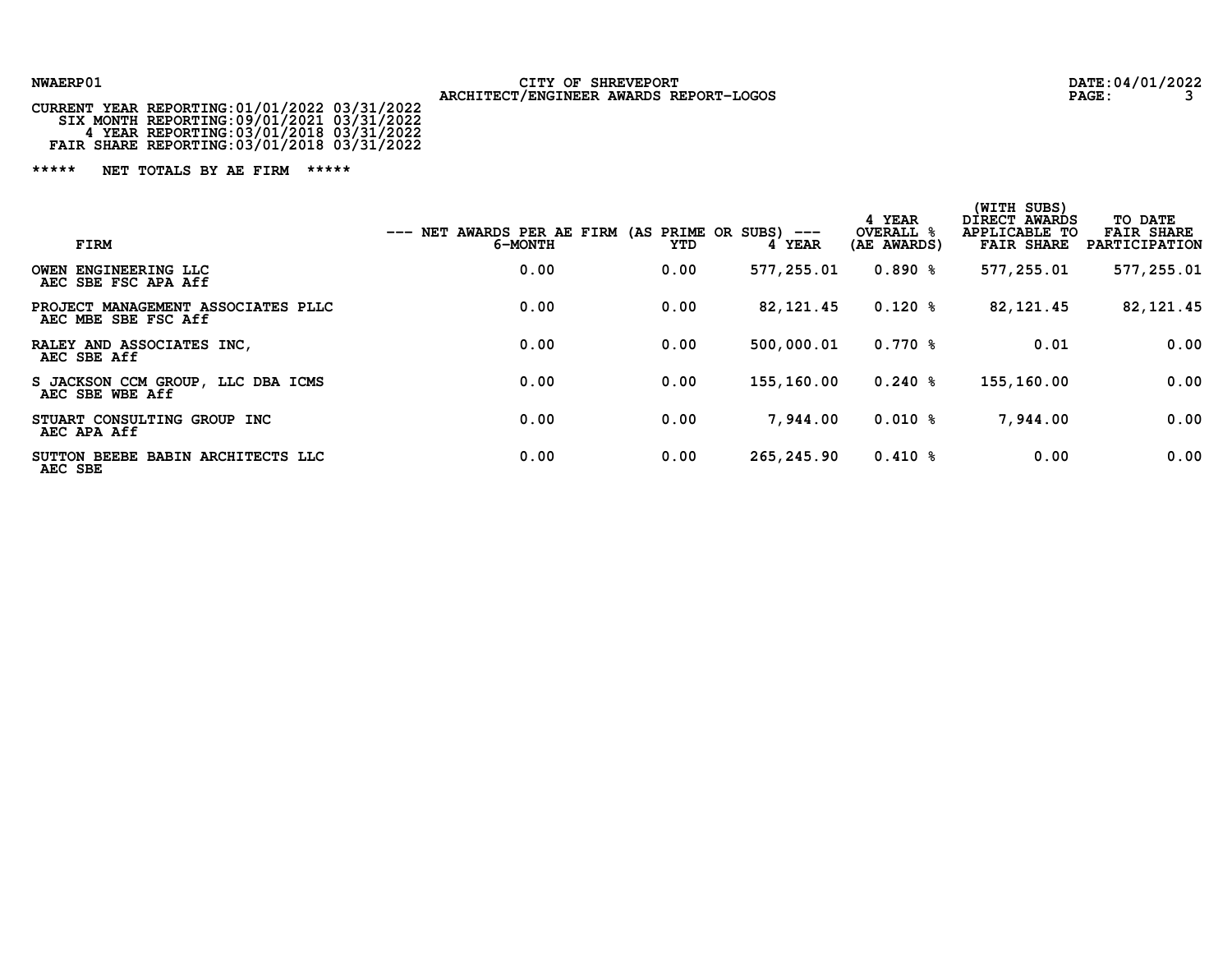# NWAERP01 CITY OF SHREVEPORT<br>2022 **ARCHITECT/ENGINEER AWARDS REPORT-LOGOS** PAGE: PAGE: 4<br>24 CURRENT YEAR REPORTING:01/01/2022 03/31/2022

| CURRENT YEAR REPORTING:01/01/2022 03/31/2022 |  |
|----------------------------------------------|--|
| SIX MONTH REPORTING: 09/01/2021 03/31/2022   |  |
| 4 YEAR REPORTING: 03/01/2018 03/31/2022      |  |
| FAIR SHARE REPORTING: 03/01/2018 03/31/2022  |  |

| FIRM |                                             |             | $---$ NET AWARDS PER AE FIRM (AS PRIME OR SUBS) $---$<br>6-MONTH | YTD.             | <b>YEAR</b>                                      | 4 YEAR<br><b>OVERALL &amp;</b><br>(AE AWARDS) | (WITH SUBS)<br>DIRECT AWARDS<br>APPLICABLE TO<br><b>FAIR SHARE</b> | TO DATE<br><b>FAIR SHARE</b><br>PARTICIPATION |
|------|---------------------------------------------|-------------|------------------------------------------------------------------|------------------|--------------------------------------------------|-----------------------------------------------|--------------------------------------------------------------------|-----------------------------------------------|
|      | TOTAL AE CONTRACTS: 1,928,504.00            |             |                                                                  |                  | 415,778.00 133,781,478.85 AEC TOT: 64,396,887.21 |                                               |                                                                    |                                               |
|      | (CONTRACTORS AND SUBS):<br>AE FIRMS         |             | 488,178.00                                                       | 295,778.00       | 69,976,009.92                                    |                                               |                                                                    |                                               |
|      |                                             | AE SUBS:    | 7,500.00                                                         | 7,500.00         | 7,397,690.15                                     |                                               |                                                                    |                                               |
|      |                                             | OTHER SUBS: | 476,250.00                                                       | 120,000.00       | 15,776,801.48                                    |                                               |                                                                    |                                               |
|      | *** FAIR SHARE APPLICABLE AE CONTRACTS:     |             |                                                                  | 22, 126, 040. 38 |                                                  |                                               |                                                                    |                                               |
|      | *** FAIR SHARE PARTICIPATION (FSC/DBE):     |             |                                                                  | 3, 735, 267.97   | 16.88%                                           |                                               |                                                                    |                                               |
|      | $(W/MBE)$ :<br>*** FAIR SHARE PARTICIPATION |             |                                                                  | 8,423,445.80     | 38.07 %                                          |                                               |                                                                    |                                               |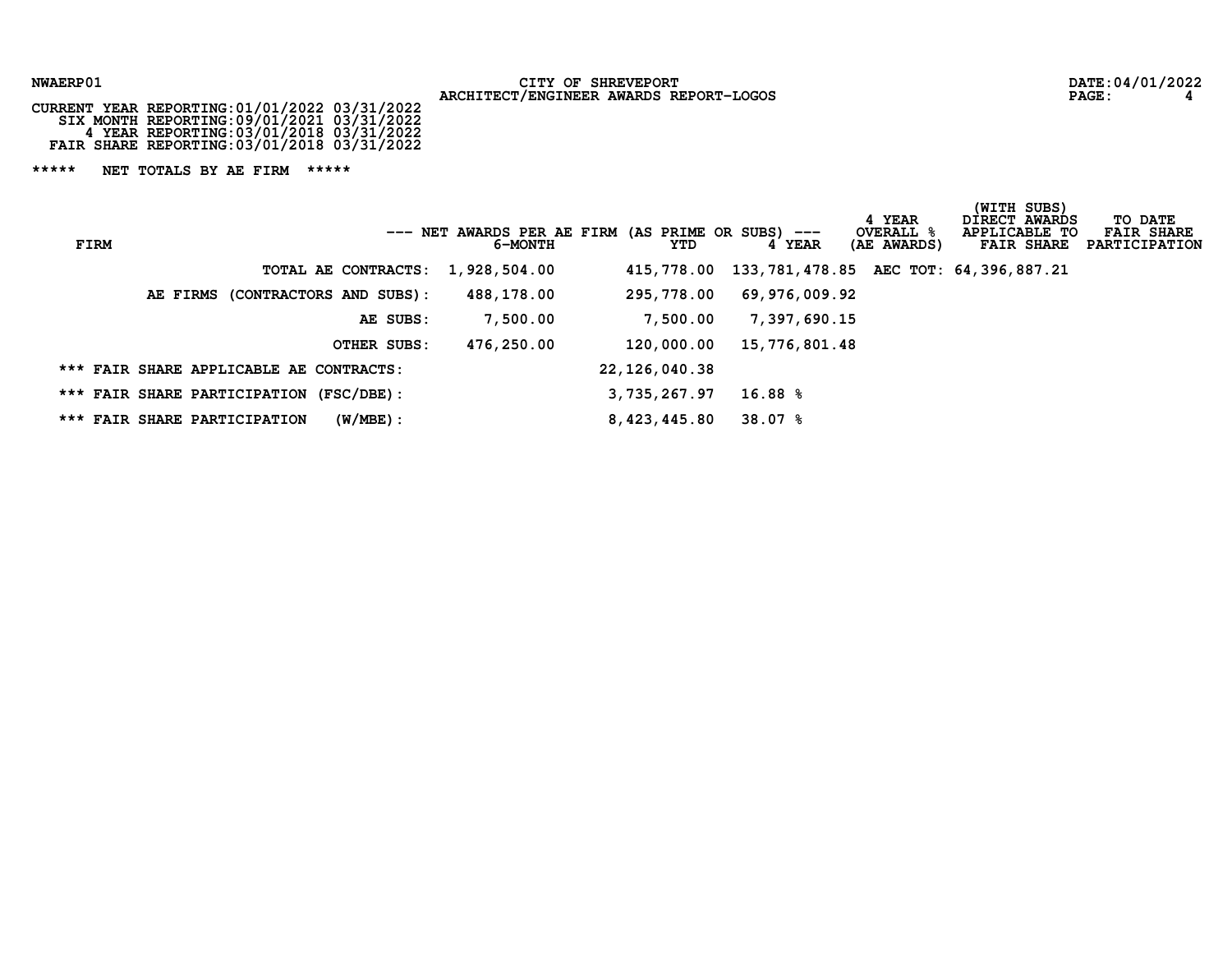

#### Architect & Engineer Report Architect & Engineer Report  $\epsilon$ Engineer Engineer Rep

Contracts - March 2022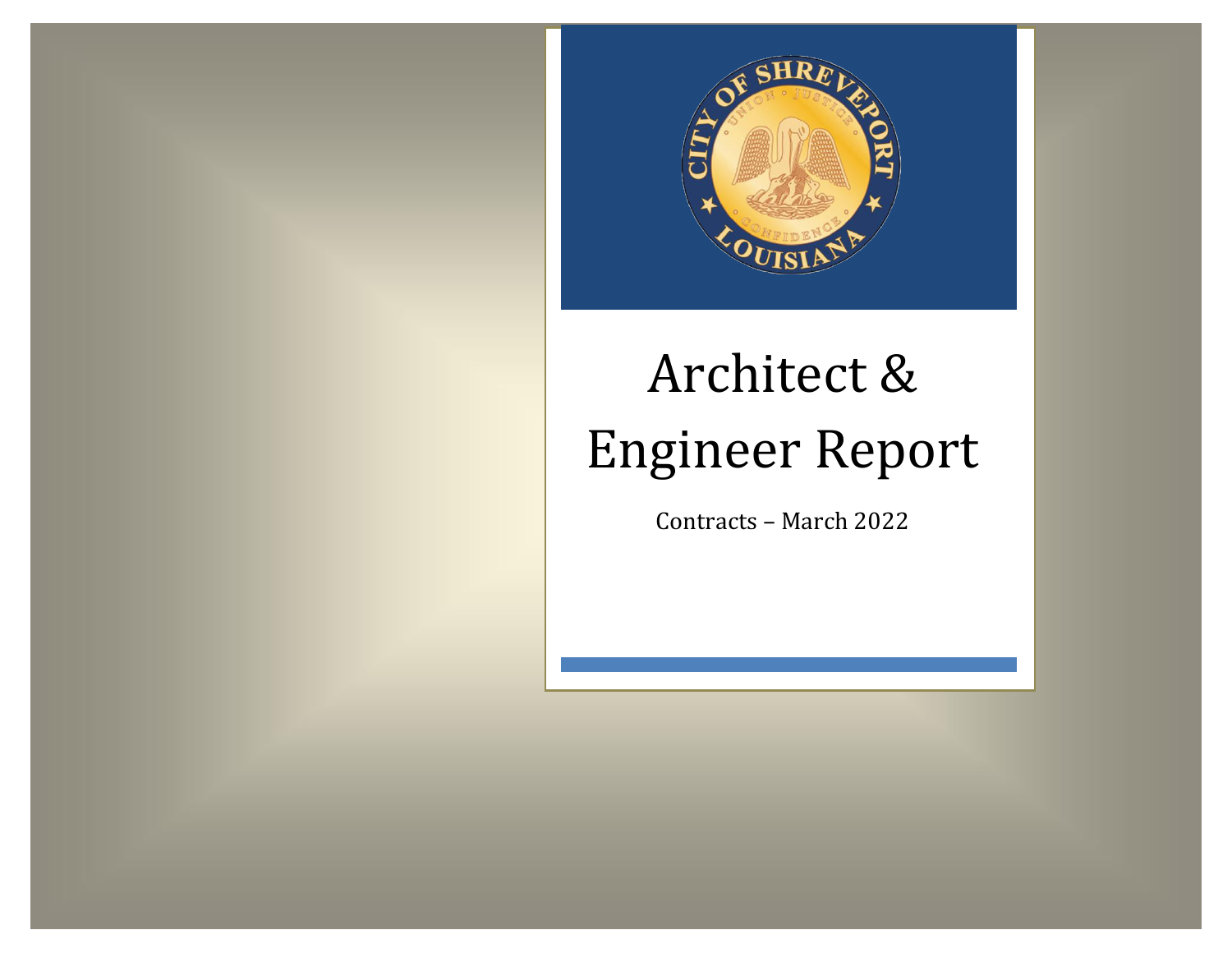NWAERP02 CITY OF SHREVEPORT<br>201/2022 ARCHITECT/ENGINEER CONTRACTS REPORT-LOGOS PAGE: 1<br>21 ARCHITECT/ENGINEER CONTRACTS REPORT-LOGOS

|  | 6 MONTH REPORTING: 09/01/2021 03/31/2022      |  |
|--|-----------------------------------------------|--|
|  | CURRENT YEAR REPORTING: 01/01/2022 03/31/2022 |  |
|  | 4 YEAR REPORTING: 03/01/2018 03/31/2022       |  |
|  |                                               |  |

| AECOM TECHNICAL SERVICES INC                                                                                                                                                                                                                                                                                                                                                                                                                                                          | (AEC LBE APA Aff)                                              |                               |                                                                                                                                                                                          |                                                       | 6M CONTRACTS CYR CONTRACTS 4YR CONTRACTS 4YR INVOICES                                                 |                   |
|---------------------------------------------------------------------------------------------------------------------------------------------------------------------------------------------------------------------------------------------------------------------------------------------------------------------------------------------------------------------------------------------------------------------------------------------------------------------------------------|----------------------------------------------------------------|-------------------------------|------------------------------------------------------------------------------------------------------------------------------------------------------------------------------------------|-------------------------------------------------------|-------------------------------------------------------------------------------------------------------|-------------------|
|                                                                                                                                                                                                                                                                                                                                                                                                                                                                                       |                                                                | CONTRACT TOTALS:              |                                                                                                                                                                                          | $0.00$ TO SUBS                                        |                                                                                                       | 0.00 TO PRIME     |
| AILLET FENNER JOLLY & MCCLELLAND IN (AEC SBE Aff) 60 CONTRACTS CYR CONTRACTS 4YR CONTRACTS 4YR INVOICES                                                                                                                                                                                                                                                                                                                                                                               |                                                                |                               |                                                                                                                                                                                          |                                                       |                                                                                                       |                   |
| Sup. Task 6 - Reh. of Airfield D 2015-00000094                                                                                                                                                                                                                                                                                                                                                                                                                                        | (04/14)                                                        |                               | 0.00                                                                                                                                                                                     | 0.00                                                  | 220,710.00                                                                                            | 60,065.00         |
| Master Service Agreement (SHV) 2011-00000149                                                                                                                                                                                                                                                                                                                                                                                                                                          | (03/11)                                                        |                               | 0.00                                                                                                                                                                                     |                                                       | 0.00<br>0.01                                                                                          | 0.00              |
| Supp. Task #7 - Reh. of Airfield 2016-00000188                                                                                                                                                                                                                                                                                                                                                                                                                                        | (06/16)                                                        |                               | 0.00                                                                                                                                                                                     |                                                       | $0.00$ 185,586.18                                                                                     | 59,261.91         |
| Sup. Task 8 - Construction Admin 2018-00000379 (11/18)<br>SUB:11/18 Q SOLUTIONS INC                                                                                                                                                                                                                                                                                                                                                                                                   |                                                                |                               | 18-00000379 (11/18)<br>MBE SBE WBE FSC 10,400.00 0.00                                                                                                                                    | 0.00                                                  | 79,296.90<br>20,400.00                                                                                | 79,296.90         |
| Sup. Task 9 - Admin. Services Re 2019-00000050 (02/19)<br>$SUB:03/19$ Q SOLUTIONS INC                                                                                                                                                                                                                                                                                                                                                                                                 |                                                                |                               | Re 2019-00000050 (02/19)<br>MBE SBE WBE FSC 0.00 0.00 0.00                                                                                                                               |                                                       | 169,335.00<br>54,600.00                                                                               | 169, 335.00       |
| Structural Stabilization Design 2019-00000340 (09/19)                                                                                                                                                                                                                                                                                                                                                                                                                                 |                                                                | $(09/19)$<br>CONTRACT TOTALS: |                                                                                                                                                                                          | 250,000.00 TO SUBS                                    | $0.00$ 0.00 75,000.00 65,000.00<br>729, 928.09 TO PRIME                                               |                   |
| TOTAL SUBS-6MON<br>FIRM TOTAL-6MON<br><b>FIRM NET-6MON</b>                                                                                                                                                                                                                                                                                                                                                                                                                            |                                                                |                               | 20,400.00 TOTAL SUBS-YTD                 0.00 TOTAL SUBS-4YR<br>79,296.90 FIRM TOTAL-YTD                 0.00 FIRM TOTAL-4YR<br>58,896.90 FIRM NET-YTD                 0.00 FIRM NET-4YR | 250,000.00<br>729,928.09<br>479,928.09                |                                                                                                       |                   |
| ARDAMAN & ASSOCIATES INC<br>===========================                                                                                                                                                                                                                                                                                                                                                                                                                               |                                                                |                               |                                                                                                                                                                                          |                                                       | (AEC LBE APA Aff) 6M CONTRACTS CYR CONTRACTS 4YR CONTRACTS (4YR INVOICES) (AEC LBE APA Aff)           |                   |
| Construction & Material Testing 2014-00000393                                                                                                                                                                                                                                                                                                                                                                                                                                         |                                                                |                               |                                                                                                                                                                                          |                                                       |                                                                                                       | $\overline{0.00}$ |
| ARE ENGINEERING CONSULTANTS _______________(AEC Aff) 6M CONTRACTS CYR CONTRACTS 4YR CONTRACTS 4YR INVOICES 4 كالمجاب بن المستوى المستوى المستوى المستوى المستوى المستوى المستوى المستوى المستوى المستوى المستوى المستوى المستو                                                                                                                                                                                                                                                        |                                                                |                               |                                                                                                                                                                                          |                                                       |                                                                                                       |                   |
|                                                                                                                                                                                                                                                                                                                                                                                                                                                                                       |                                                                |                               |                                                                                                                                                                                          |                                                       |                                                                                                       |                   |
| Sup. Task $1 -$ Airfield Program M 2019-00000266 (06/19)                                                                                                                                                                                                                                                                                                                                                                                                                              |                                                                |                               |                                                                                                                                                                                          | 0.00                                                  | 131,774.00<br>0.00<br>24,300.00<br>$\begin{array}{c} 0.00 \ 0.00 \end{array}$<br>4,400.00<br>5,000.00 | 131,746.20        |
| -----<br>). Task 1 - Airfield Program M 2019-00000266 (06/19) 0.00<br>SUB:06/19 DURR ENGINEERING LLC AEC SBE FSC APA Aff 0.00<br>SUB:06/19 DAVE RAMBARAN GEOSCIENCES LLC AEC MBE SBE FSC APA Aff 0.00<br>SUB:06/19 AUTAMBARAN GEOSCIEN<br>Sup. Task 2 - Airfield Program M 2019-00000267 (06/19)<br>SUB:06/19 DURR ENGINEERING LLC<br>SUB:06/19 DAVE RAMBARAN GEOSCIENCES LLC<br>SUB:06/19 DAVE RAMBARAN GEOSCIENCES LLC AEC MBE SBE FSC APA Aff 0.00<br>SUB: 06/19 AVIATION ALLIANCE | 0.00 TOTAL SUBS-YTD<br>0.00 FIRM TOTAL-YTD<br>0.00 FTDM NEW YT | CONTRACT TOTALS:              | Aff 0.00<br>0.00<br>0.00 TOTAL SUBS-YTD<br>0.00 FIRM TOTAL-YTD 0.00 FOTAL SUBS-4YR 73,136.00<br>0.00 FIRM NET-YTD 0.00 FIRM TOTAL-4YR 307,614.00                                         | $0\,.00\0.00$<br>0.00<br>00 0.00<br>73,136.00 TO SUBS | 175,840.00<br>33,500.00<br>0.00<br>4,400.00<br>1,536.00<br>307, 614.00 TO PRIME                       | 175,746.16        |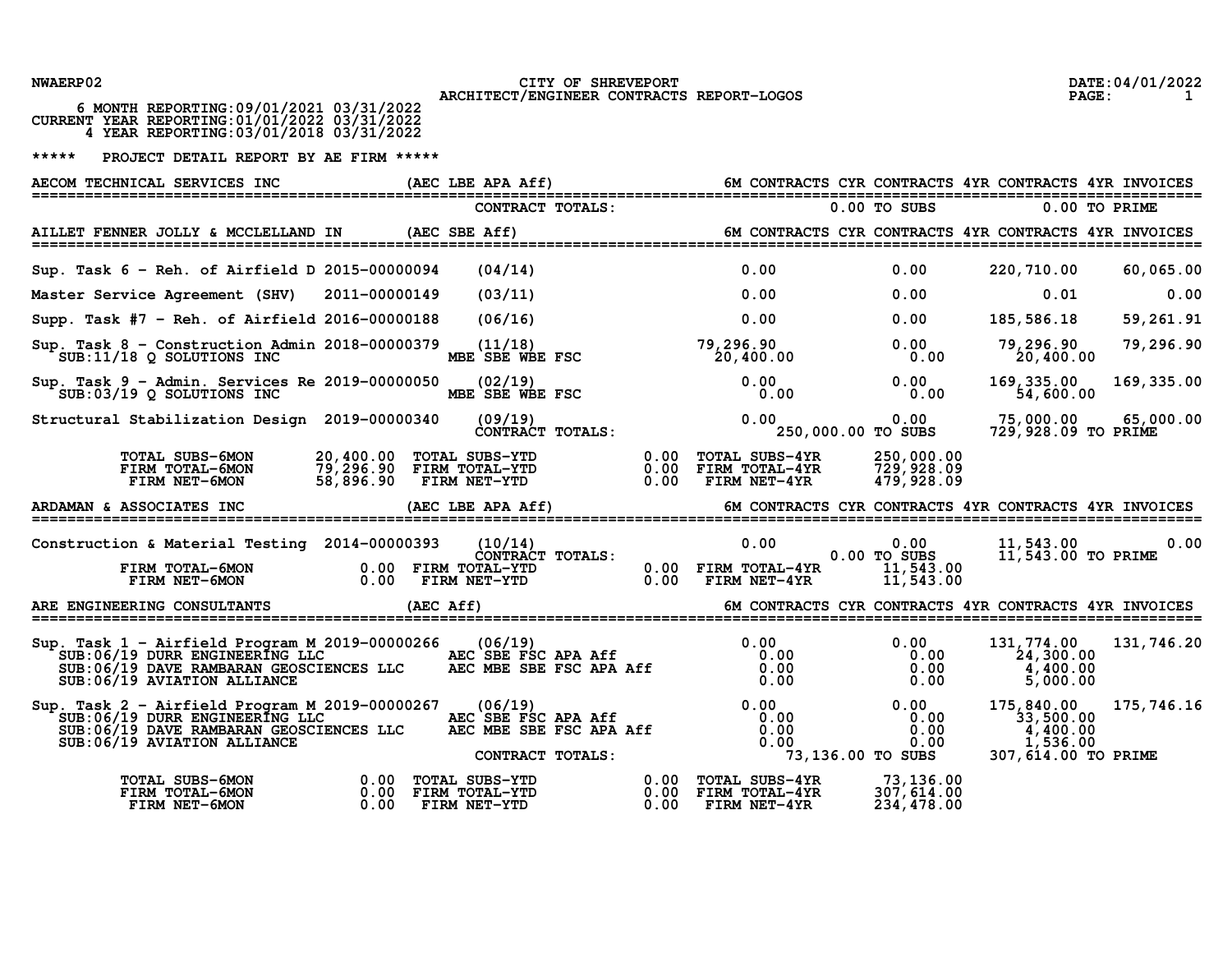NWAERP02 CITY OF SHREVEPORT<br>2 **ARCHITECT/ENGINEER CONTRACTS REPORT-LOGOS** PAGE: 2

|  | 6 MONTH REPORTING: 09/01/2021 03/31/2022      |  |
|--|-----------------------------------------------|--|
|  | CURRENT YEAR REPORTING: 01/01/2022 03/31/2022 |  |
|  | 4 YEAR REPORTING: 03/01/2018 03/31/2022       |  |

| ATCHLEY & ATCHLEY INC                                                                                                                                                                                                                |                   |         |                   |                                                                                                                                                               |                                            |                                                                                                 |                                 |
|--------------------------------------------------------------------------------------------------------------------------------------------------------------------------------------------------------------------------------------|-------------------|---------|-------------------|---------------------------------------------------------------------------------------------------------------------------------------------------------------|--------------------------------------------|-------------------------------------------------------------------------------------------------|---------------------------------|
|                                                                                                                                                                                                                                      |                   |         | CONTRACT TOTALS:  |                                                                                                                                                               | $0.00$ TO SUBS                             | $0.00$ TO PRIME                                                                                 |                                 |
| <b>BALAR ASSOCIATES INC</b>                                                                                                                                                                                                          | (AEC SBE APA Aff) |         |                   |                                                                                                                                                               |                                            |                                                                                                 |                                 |
| Construction Testing Services - 2017-00000222                                                                                                                                                                                        |                   | (05/17) |                   | 0.00                                                                                                                                                          | 0.00                                       | 15,596.00                                                                                       | 0.00                            |
| Construction Testing Services - 2017-00000223                                                                                                                                                                                        |                   | (05/17) | $\sim$ 0.00       |                                                                                                                                                               | 0.00                                       |                                                                                                 | 13,068.00 13,068.00             |
| Construction Material Testing - 2017-00000224                                                                                                                                                                                        |                   | (05/17) |                   | $\overline{0.00}$                                                                                                                                             | 0.00                                       | 12,500.00                                                                                       | 0.00                            |
| Eng. Services Design Services of 2020-00000013 (01/20)<br>SUB:10/21 EJES INCORPORATED<br>$SUB:10/21$ TERRAHAWK INC                                                                                                                   |                   |         |                   | es or 2020-00000013 (01/20) (01/20)<br>DBE MBE SBE FSC APA Aff 125,000.00 0 0.00<br>SBE FSC Aff 6,250.00 6,250.00 0.00<br>CONTRACT TOTALS: 218,080.00 TO SUBS | $218,080.00$ TO SUBS                       | 125,000.00<br>6,250.00<br>541, 164.00 TO PRIME                                                  | 500,000.00 225,741.50           |
| TOTAL SUBS-6MON 131,250.00 TOTAL SUBS-YTD 0.00 TOTAL SUBS-4YR 218,080.00<br>FIRM TOTAL-6MON 0.00 FIRM TOTAL-YTD 0.00 FIRM TOTAL-4YR 541,164.00<br>FIRM NET-6MON 131,250.00 FIRM NET-YTD 0.00 FIRM NET-4YR 323,084.00                 |                   |         |                   |                                                                                                                                                               |                                            |                                                                                                 |                                 |
| <b>BUCHART HORN INC</b>                                                                                                                                                                                                              |                   |         |                   |                                                                                                                                                               |                                            |                                                                                                 |                                 |
|                                                                                                                                                                                                                                      |                   |         |                   |                                                                                                                                                               |                                            |                                                                                                 |                                 |
| <b>BURK KLEINPETER INC</b>                                                                                                                                                                                                           |                   |         |                   |                                                                                                                                                               |                                            |                                                                                                 |                                 |
| Master Drainage Plan & GIS Updat 2018-00000295 (06/18) 0.00 0.00 0.00 0.00<br>SUB:07/18 DURR ENGINEERING LLC AEC SBE FSC APA Aff 0.00 0.00 0.00<br>SUB:07/18 ABCD GIS MAPPING LLC MBE SBE FSC APA Aff 0.00 0.00<br>SUB:07/18 H2O TRA |                   |         |                   |                                                                                                                                                               | 0.00                                       | 850,000.00<br>85,000.00<br>$\begin{array}{ccc} 0.00 & 85,000.00 \ 0.00 & 85,000.00 \end{array}$ | 791,983.40                      |
|                                                                                                                                                                                                                                      |                   |         |                   |                                                                                                                                                               | 555,000.00 TO SUBS                         | 1,000,000.00<br>100,000.00<br>100,000.00<br>1,850,000.00 TO PRIME                               | 0.00                            |
|                                                                                                                                                                                                                                      |                   |         |                   |                                                                                                                                                               | 555,000.00<br>1,850,000.00<br>1,295,000.00 |                                                                                                 |                                 |
| BURNS & MCDONNELL ENGINEERING CO IN                                                                                                                                                                                                  |                   |         | (AEC LBE APA Aff) | 6M CONTRACTS CYR CONTRACTS 4YR CONTRACTS 4YR INVOICES                                                                                                         |                                            |                                                                                                 |                                 |
| Engineering Contract for Program 2019-00000294<br>$\sim$ SUB:07/19 ENVISION MEDIA $\tilde{a}$ MARKETING LLC FSC Aff                                                                                                                  |                   | (07/19) |                   | $0.00$ $0.00$ $0.00$                                                                                                                                          | 0.00                                       | 214,500.00                                                                                      | 51, 261, 600.00 27, 778, 552.62 |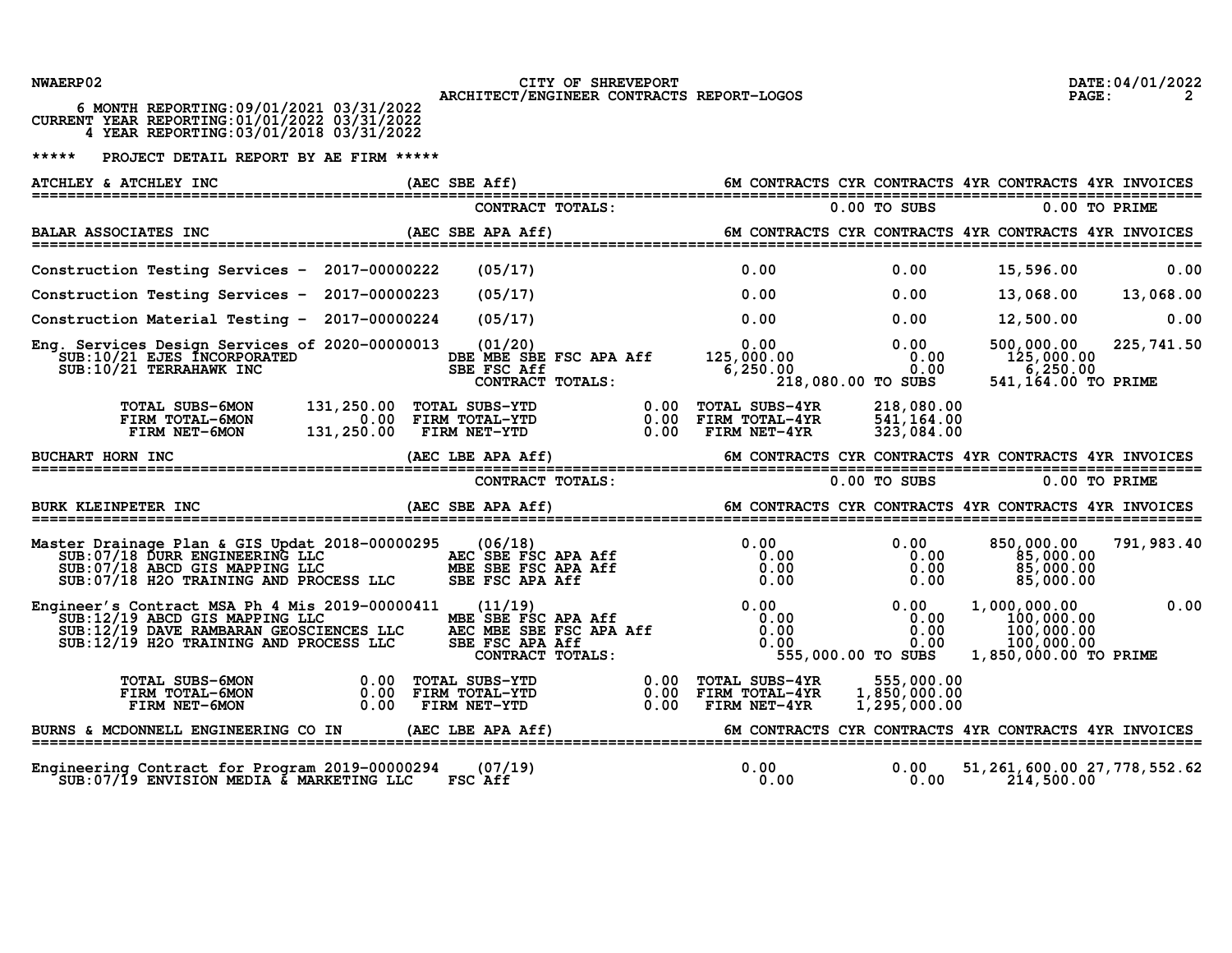| NWAERP02 |  |
|----------|--|
|----------|--|

CITY OF SHREVEPORT **CITY OF SHREVEPORT DATE:04/01/2022 DATE:04/01/2022 PAGE:** 3

| 6 MONTH REPORTING: 09/01/2021 03/31/2022<br>CURRENT YEAR REPORTING: 01/01/2022 03/31/2022<br>4 YEAR REPORTING: 03/01/2018 03/31/2022                                                                                                                                                            |                                                            |                                                                 |                                            |                                                                                                                                     |      |
|-------------------------------------------------------------------------------------------------------------------------------------------------------------------------------------------------------------------------------------------------------------------------------------------------|------------------------------------------------------------|-----------------------------------------------------------------|--------------------------------------------|-------------------------------------------------------------------------------------------------------------------------------------|------|
| *****<br>PROJECT DETAIL REPORT BY AE FIRM *****                                                                                                                                                                                                                                                 |                                                            |                                                                 |                                            |                                                                                                                                     |      |
| BURNS & MCDONNELL ENGINEERING CO IN*cont* (AEC LBE APA Aff) 6M CONTRACTS CYR CONTRACTS 4YR CONTRACTS 4YR INVOICES                                                                                                                                                                               |                                                            |                                                                 |                                            |                                                                                                                                     |      |
| SUB: 07/19 BONTON ASSOCIATES LLC<br>SUB: 07/19 SUSTAINABLE DESIGN SOLUTIONS LLC FSC                                                                                                                                                                                                             | AEC MBE SBE FSC APA Aff FSC 0.00<br>CONTRACT TOTALS: 3,121 |                                                                 | 0.00                                       | 1,744,380.00<br>$0.\overline{00}$ $1,162,920.00$<br>3,121,800.00 TO SUBS 51,261,600.00 TO PRIME                                     |      |
| TOTAL SUBS-6MON        0.00 TOTAL SUBS-YTD       0.00 TOTAL SUBS-4YR   3,121,800.00<br>FIRM TOTAL-6MON        0.00 FIRM TOTAL-YTD        0.00 FIRM TOTAL-4YR   51,261,600.00<br>FIRM NET-6MON        0.00 FIRM NET-YTD        0.00 F                                                            |                                                            |                                                                 |                                            |                                                                                                                                     |      |
| BURNS ENGINEERING INC NOTICLES (AEC SBE APA Aff) 6M CONTRACTS CYR CONTRACTS 4YR CONTRACTS 4YR INVOICES (2009) والمستحد المستحدثة في المستحدثة والمستحدثة والمستحدثة والمستخدمة المستحدثة والمستخدمة والمستخدمة والمستخدمة والم<br><b>BURNS ENGINEERING INC</b>                                  |                                                            |                                                                 |                                            |                                                                                                                                     |      |
| Master Service Agreement for the 2015-00000248                                                                                                                                                                                                                                                  | (04/15)                                                    | 0.00                                                            | 0.00                                       | 0.01                                                                                                                                | 0.00 |
| Sup Task 2 - Construction Phase/ 2016-00000297 (11/16)                                                                                                                                                                                                                                          |                                                            |                                                                 |                                            | $0.00$ 0.00 190,036.50                                                                                                              | 0.00 |
| Construction Admin. Srvs - Reh. 2018-00000233                                                                                                                                                                                                                                                   |                                                            |                                                                 |                                            | 238, 691.10 238, 689.55<br>428, 727.61 TO PRIME                                                                                     |      |
| TOTAL SUBS-6MON        0.00 TOTAL SUBS-YTD       0.00 TOTAL SUBS-4YR     82,121.44<br>FIRM TOTAL-6MON        0.00 FIRM TOTAL-YTD        0.00 FIRM TOTAL-4YR     428,727.61<br>FIRM NET-6MON         0.00  FIRM NET-YTD        0.00                                                              |                                                            |                                                                 |                                            |                                                                                                                                     |      |
| CIVIL DESIGN GROUP LLC                                                                                                                                                                                                                                                                          |                                                            |                                                                 |                                            |                                                                                                                                     |      |
| dar Grove Lift Station & Force 2019-00000111 (03/19)<br>SUB:04/19 DURR ENGINEERING LLC AEC SBE FSC APA Aff 0.00 0.00 0.00<br>SUB:04/19 IARCHITECTURE AEC SEE FSC APA Aff 0.00 0.00 0.00<br>SUB:04/19 AMERICAN TESTING LAB LLC DBE S<br>Cedar Grove Lift Station & Force $2019-00000111$ (03/19) |                                                            |                                                                 |                                            | 1,000,000.00<br>$\begin{smallmatrix} 1 & 0 & 160 & 000 & 00 \\ 160 & 000 & 00 \\ 15 & 000 & 00 \\ 125 & 000 & 00 \end{smallmatrix}$ | 0.00 |
| 30B.04/13 EMAXA ENGLANDENTING EDG.00<br>Fineer's Contract MSA Ph 4 Mis 2019-00000410 (11/19) 0.00 0.00 0.00<br>SUB:12/19 DURR ENGINEERING LLC AEC SBE FSC APA Aff 0.00 0.00 0.00<br>SUB:12/19 H2O TRAINING AND PROCESS LLC SBE FSC A<br>Engineer's Contract MSA Ph 4 Mis 2019-00000410 (11/19)  |                                                            |                                                                 | 550,000.00 TO SUBS                         | 1,000,000.00<br>200,000.00<br>50,000.00<br>2,000,000.00 TO PRIME                                                                    | 0.00 |
| TOTAL SUBS-6MON 0.00 TOTAL SUBS-YTD<br>FIRM TOTAL-6MON 0.00 FIRM TOTAL-YTD<br>FIRM NET-6MON 0.00                                                                                                                                                                                                | FIRM NET-YTD                                               | 0.00 TOTAL SUBS-4YR<br>0.00 FIRM TOTAL-4YR<br>0.00 FIRM NET-4YR | 550,000.00<br>2,000,000.00<br>1,450,000.00 |                                                                                                                                     |      |
| COTHREN GRAFF SMOAK ENGINEERING INC                                                                                                                                                                                                                                                             |                                                            |                                                                 |                                            | 6M CONTRACTS CYR CONTRACTS 4YR CONTRACTS 4YR INVOICES                                                                               |      |
| Master Service Agreement (SHV) 2012-00000427                                                                                                                                                                                                                                                    | (08/12)                                                    | 0.00                                                            | 0.00                                       | 0.01                                                                                                                                | 0.00 |

Supp Task 2 - Reh of Taxiways B 2015-00000266 (03/15) **0.00** 0.00 0.00 0.00 170,000.00 0.00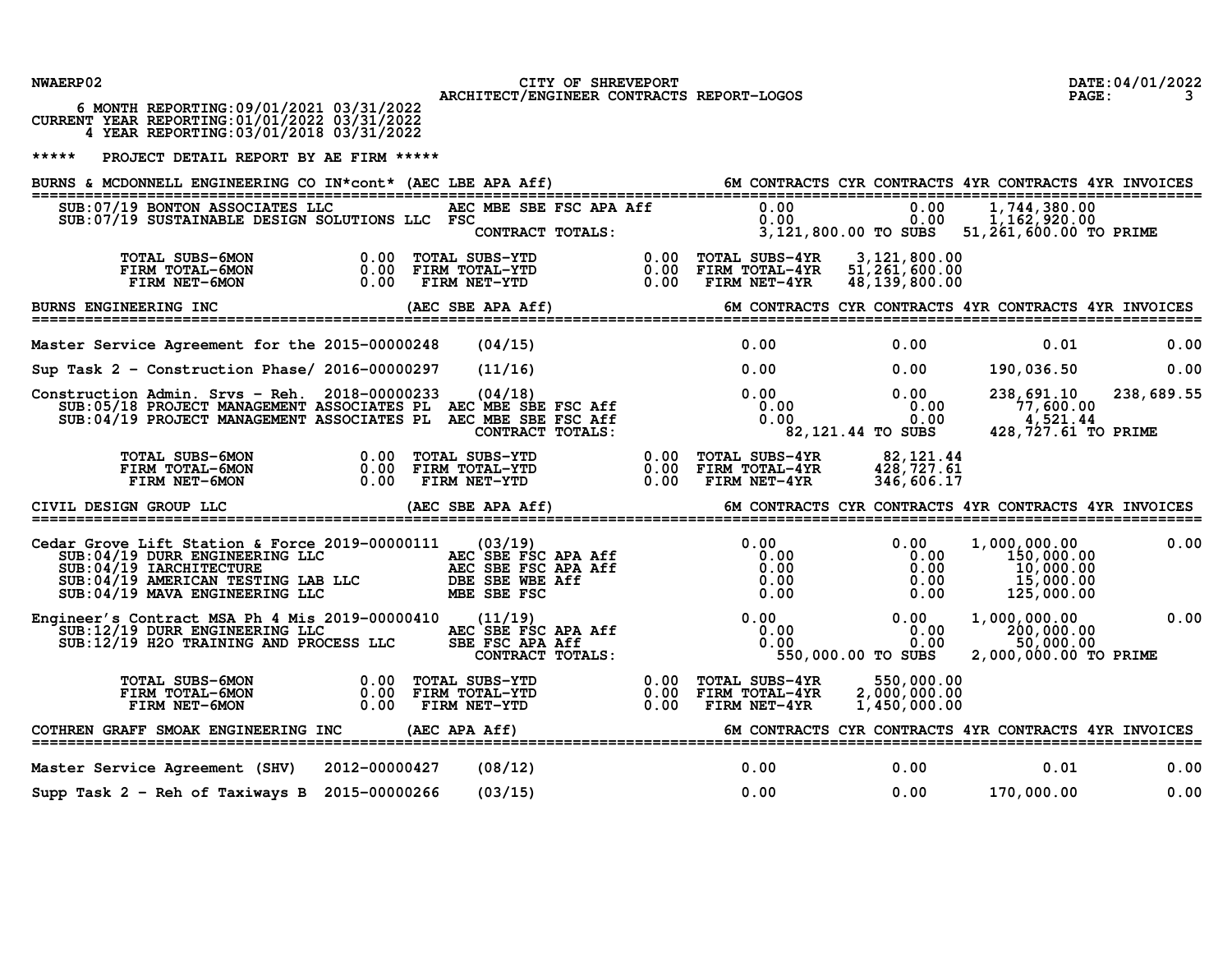NWAERP02 CITY OF SHREVEPORT<br>201/2022 ARCHITECT/ENGINEER CONTRACTS REPORT-LOGOS PAGE: 4

|  | 6 MONTH REPORTING: 09/01/2021 03/31/2022      |  |
|--|-----------------------------------------------|--|
|  | CURRENT YEAR REPORTING: 01/01/2022 03/31/2022 |  |
|  | 4 YEAR REPORTING: 03/01/2018 03/31/2022       |  |

| COTHREN GRAFF SMOAK ENGINEERING INC*cont* (AEC APA Aff)                           |                                                                                                                                                                          |                                          |              |                                                                       |                                                         | 6M CONTRACTS CYR CONTRACTS 4YR CONTRACTS 4YR INVOICES |                      |
|-----------------------------------------------------------------------------------|--------------------------------------------------------------------------------------------------------------------------------------------------------------------------|------------------------------------------|--------------|-----------------------------------------------------------------------|---------------------------------------------------------|-------------------------------------------------------|----------------------|
| SUB: 08/15 INTEGRATED MANAGEMENT SERVICES ( AEC MBE SBE APA Aff                   |                                                                                                                                                                          |                                          |              | 0.00                                                                  | 0.00                                                    | 0.00                                                  |                      |
| Supp. Task #3 - Reh. of Taxiway 2015-00000276                                     | (08/15)                                                                                                                                                                  |                                          |              | 0.00                                                                  | 0.00                                                    | 42,375.00                                             | 0.00                 |
| Extension Runway 6/24 & Taxiway 2017-00000027                                     | (01/17)                                                                                                                                                                  |                                          |              | 0.00                                                                  | 0.00                                                    | 83,724.00                                             | 0.00                 |
| Engineer's Contract-Engineering 2020-00000057                                     | (02/20)<br>CONTRACT TOTALS:                                                                                                                                              |                                          |              | 0.00                                                                  | 0.00<br>420,000.07 TO SUBS                              | 326,099.01 TO PRIME                                   | 30,000.00 30,000.00  |
| TOTAL SUBS-6MON<br>FIRM TOTAL-6MON<br>FIRM NET-6MON                               | 0.00 TOTAL SUBS-YTD<br>0.00 FIRM TOTAL-YTD<br>0.00 FIRM NET-YTD                                                                                                          |                                          | 0.00<br>0.00 | TOTAL SUBS-4YR<br>0.00 FIRM TOTAL-4YR<br>FIRM NET-4YR                 | 420,000.07<br>326,099.01<br>93,901.06                   |                                                       |                      |
| COYLE ENGINEERING CO INC<br>===================================                   | (AEC SBE Aff)                                                                                                                                                            |                                          |              |                                                                       |                                                         | 6M CONTRACTS CYR CONTRACTS 4YR CONTRACTS 4YR INVOICES |                      |
| Engineer's Contract MSA Misc W&S 2018-00000147<br>SUB: 03/18 OWEN ENGINEERING LLC | 018-00000147 (03/18) 018-00000147 (03/18)<br>AEC SBE FSC APA Aff 0.00<br>62 62                                                                                           |                                          |              |                                                                       | 0.00<br>5 0.00<br>0.00 0.00<br>62,500.00 00 0.00,62,500 | 500,000.00<br>62,500.00<br>500,000.00 TO PRIME        | 210,052.05           |
| TOTAL SUBS-6MON<br>FIRM TOTAL-6MON<br><b>FIRM NET-6MON</b>                        | 0.00 TOTAL SUBS-YTD                 0.00 TOTAL SUBS-4YR<br>0.00 FIRM TOTAL-YTD                0.00 FIRM TOTAL-4YR<br>0.00 FIRM NET-YTD                 0.00 FIRM NET-4YR |                                          |              |                                                                       | 62,500.00<br>500,000.00<br>437,500.00                   |                                                       |                      |
| DENMON ENGINEERING CO INC                                                         | (AEC SBE APA Aff) 6M CONTRACTS CYR CONTRACTS 4YR CONTRACTS 4YR INVOICES                                                                                                  |                                          |              |                                                                       |                                                         |                                                       |                      |
|                                                                                   |                                                                                                                                                                          | CONTRACT TOTALS:                         |              |                                                                       | $0.00$ TO SUBS                                          |                                                       | $0.00$ TO PRIME      |
| DUNHAM ENGINEERING INC                                                            | (AEC Aff)                                                                                                                                                                |                                          |              | 6M CONTRACTS CYR CONTRACTS 4YR CONTRACTS 4YR INVOICES                 |                                                         |                                                       |                      |
| Engineer's Contract - St. Vincen $2018-00000303$<br>SUB: 08/18 EJES INCORPORATED  | (07/18)                                                                                                                                                                  | DBE MBE SBE FSC APA Aff CONTRACT TOTALS: |              | 0.00                                                                  | 0.00<br>$0.00$<br>0.01 TO SUBS 110                      | 0.01<br>110,000.00 TO PRIME                           | 110,000.00 43,600.00 |
| TOTAL SUBS-6MON<br>FIRM TOTAL-6MON<br>FIRM NET-6MON                               | 0.00 TOTAL SUBS-YTD<br>0.00 FIRM TOTAL-YTD<br>0.00 FIRM NET-YTD                                                                                                          |                                          |              | $0.00$ TOTAL SUBS-4YR<br>$0.00$ FIRM TOTAL-4YR<br>$0.00$ FIRM NET-4YR | 0.01<br>110,000.00<br>109,999.99                        |                                                       |                      |
| <b>FAITH GROUP LLC</b>                                                            | (AEC SBE APA Aff) 6M CONTRACTS CYR CONTRACTS 4YR CONTRACTS 4YR INVOICES                                                                                                  |                                          |              |                                                                       |                                                         |                                                       |                      |
| Master Service Agreement for Sec 2017-00000052                                    | (02/17)                                                                                                                                                                  |                                          |              | 0.01                                                                  | 0.01                                                    | 0.01                                                  | 0.00                 |
| Supp. Task #1 - Security Consult 2017-00000070                                    | (02/17)                                                                                                                                                                  |                                          |              | 0.00                                                                  | 0.00                                                    | 84,000.00                                             | 7,866.10             |
| Supp Task #2 - Security System & 2018-00000054                                    | (02/18)                                                                                                                                                                  |                                          |              | 0.00                                                                  | 0.00                                                    | 149,768.00                                            | 91,500.63            |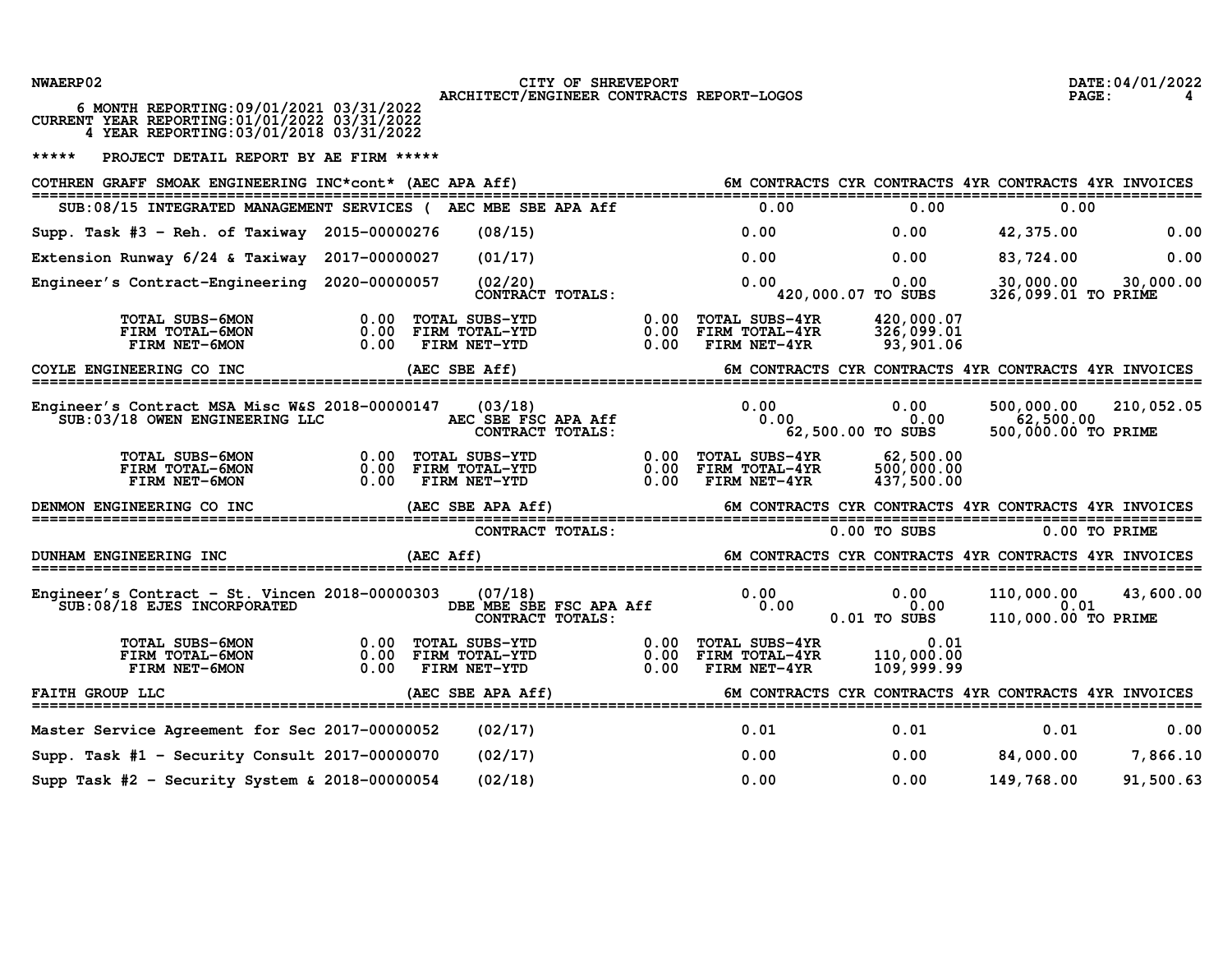| NWAERP02                                                                                                                                                                                                                                                                                         | CITY OF SHREVEPORT                        |                                                                                | DATE: 04/01/2022       |
|--------------------------------------------------------------------------------------------------------------------------------------------------------------------------------------------------------------------------------------------------------------------------------------------------|-------------------------------------------|--------------------------------------------------------------------------------|------------------------|
| 6 MONTH REPORTING: 09/01/2021 03/31/2022<br>CURRENT YEAR REPORTING: 01/01/2022 03/31/2022<br>4 YEAR REPORTING: 03/01/2018 03/31/2022                                                                                                                                                             | ARCHITECT/ENGINEER CONTRACTS REPORT-LOGOS |                                                                                | PAGE:<br>.5.           |
| *****<br>PROJECT DETAIL REPORT BY AE FIRM *****                                                                                                                                                                                                                                                  |                                           |                                                                                |                        |
| <b>FAITH GROUP LLC</b>                                                                                                                                                                                                                                                                           |                                           | *cont* (AEC SBE APA Aff) 6M CONTRACTS CYR CONTRACTS 4YR CONTRACTS 4YR INVOICES |                        |
| 910) Supp. Task 3 – Construction Admi 2018-00000068 (02/18)<br>SUB:03/18 BLOCKED PURTLE AND ASSOCIATES LC SBE APA Aff<br>SUB:03/18 STUART CONSULTING GROUP INC AREC APA Aff A 0.00 0.00 0.00 0.00 7,944.00<br>SUB:03/18 MANNING ARCH                                                             |                                           |                                                                                | 22,714.00<br>22,686.50 |
| Sup. Task 4 - Network Security E 2019-00000224 (05/19) (05/19) 0.00 0.00 0.00 22,685.70 15,380.86<br>CONTRACT TOTALS: 20,374.00 TO SUBS 279,167.71 TO PRIME                                                                                                                                      |                                           |                                                                                |                        |
|                                                                                                                                                                                                                                                                                                  |                                           |                                                                                |                        |
| FORTE & TABLADA INC (AEC SBE WBE APA Aff) 6M CONTRACTS CYR CONTRACTS 4YR CONTRACTS 4YR INVOICES                                                                                                                                                                                                  |                                           |                                                                                |                        |
| Parking Lot Expansion at Shrevep 2020-00000056 (02/20) 0.00 0.00 0.00 96,209.00 92,03<br>SUB:02/20 LLOYD OVERDYKE LANDSCAPE ARCHITE AEC SBE FSC APA Aff A 0.00 0.00 0.00 7,200.00<br>SUB:02/20 OWEN ENGINEERING LLC AEC MBE SBE F                                                                |                                           |                                                                                | 92,036.05              |
| TOTAL SUBS-6MON 0.00 TOTAL SUBS-YTD 0.00 TOTAL SUBS-4YR 830,630.00<br>FIRM TOTAL-6MON 0.00 FIRM TOTAL-YTD 0.00 FIRM TOTAL-4YR 96,209.00<br>FIRM NET-6MON 0.00 FIRM NET-YTD 0.00 FIRM NET-4YR 734,421.00<br>C, (AEC Aff) _______________                                                          |                                           |                                                                                |                        |
| GARVER LLC,                                                                                                                                                                                                                                                                                      |                                           | 6M CONTRACTS CYR CONTRACTS 4YR CONTRACTS 4YR INVOICES                          |                        |
| Master Service Agreement for Air 2019-00000184 (04/19) 0.00 0.00 0.00 0.00 0.00 0.01<br>SUB:05/19 EJES INCORPORATED DBE MBE SBE FSC APA Aff A 0.00 0.00 0.00 0.01<br>SUB:05/19 DAVE RAMBARAN GEOSCIENCES LLC AEC MBE SBE FSC APA Aff                                                             |                                           |                                                                                | 0.00                   |
| 9. Task 1 – Rnwy 14/32 Rehabil 2019–00000284 (06/19)<br>SUB:07/19 GOODWIN PROFESSIONAL SERVICES LL AEC SBE APA Aff a consumed by 0.00 0.00 0.00 12,000.00<br>SUB:07/19 SHREWSBERRY & ASSOCIATES a consumed by 0.00 0.00 0.00 12,50<br>Sup. Task 1 - Rnwy 14/32 Rehabil 2019-00000284             |                                           |                                                                                | 110,300.00             |
| V-Sup. Task Agreement #2 Runwa 2019-00000360 (10/19)<br>SUB:10/19 EJES INCORPORATED<br>SUB:10/19 S JACKSON CCM GROUP, LLC DBA ICM AEC SBE WBE Aff A 0.00 00 0.00 0.00 30,402.00<br>SUB:10/19 SHREWSBERRY & ASSOCIATES<br>SUB:10/19 SHR<br>DTN-Sup. Task Agreement #2 Runwa 2019-00000360 (10/19) |                                           |                                                                                | 306,700.00             |
| Terminal Ramp Rehabilitation -De 2020-00000342 (10/20)<br>SUB:10/20 EJES INCORPORATED DBE MBE SBE FSC APA Aff A 23,728.00 0 0.00 23,728.00                                                                                                                                                       |                                           |                                                                                | 48,800.00              |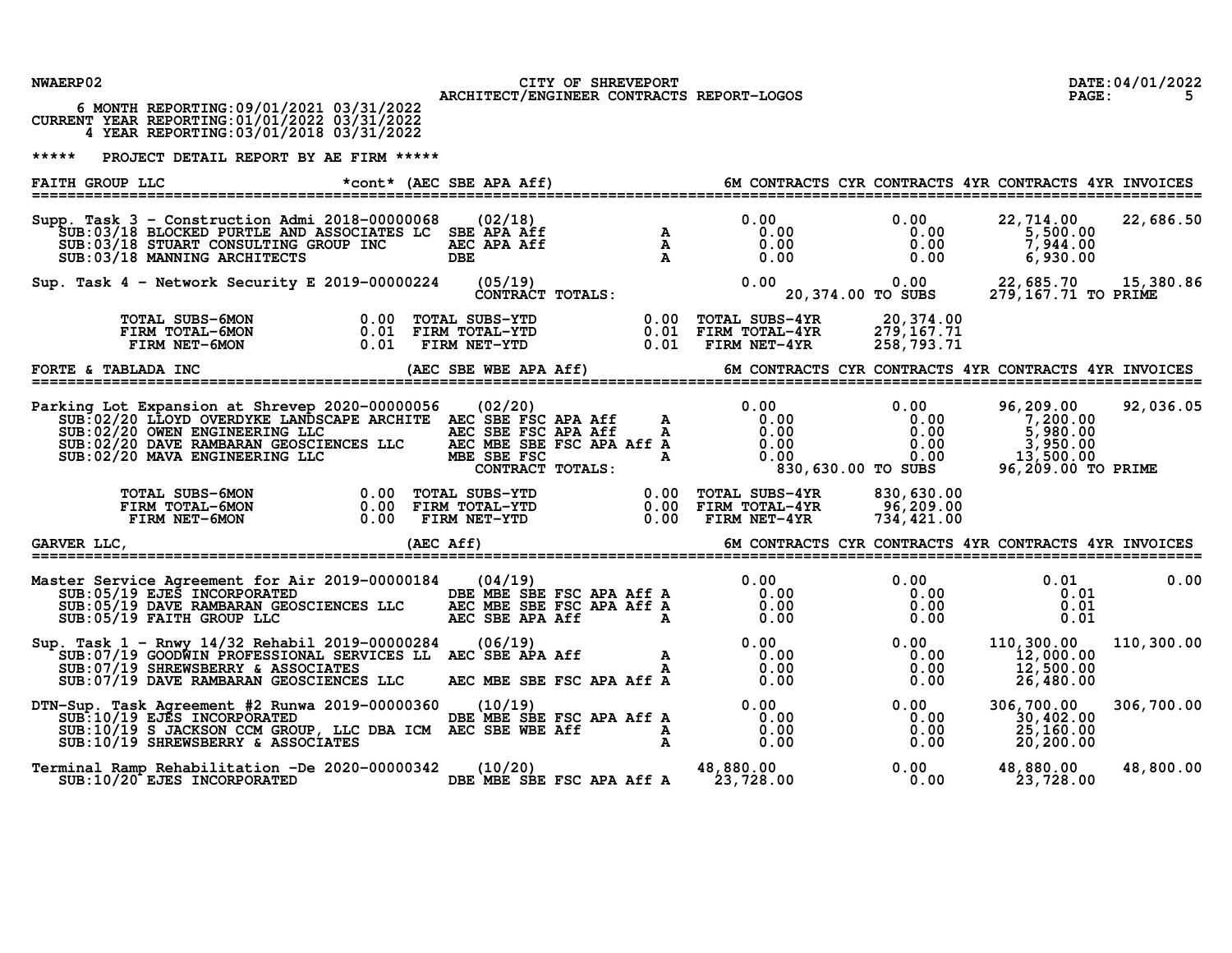## NWAERP02 CITY OF SHREVEPORT<br>201/2022 architect/engineer contracts report-logos **ARCHITECT/ENGINEER** CONTRACTS REPORT-LOGOS

|  | 6 MONTH REPORTING: 09/01/2021 03/31/2022      |  |
|--|-----------------------------------------------|--|
|  | CURRENT YEAR REPORTING: 01/01/2022 03/31/2022 |  |
|  | 4 YEAR REPORTING: 03/01/2018 03/31/2022       |  |

| $\begin{tabular}{lcl} GARVER & LLC, & *cont* (AEC Aff) & & & \\ \hline \texttt{==} & *cont* & (AEC Aff) & & & \\ \hline \texttt{==} & \texttt{==} & \texttt{==} & \texttt{==} & \texttt{==} & \texttt{==} & \texttt{==} & \texttt{==} & \texttt{==} & \texttt{==} & \texttt{==} & \texttt{==} & \texttt{==} & \texttt{==} & \texttt{==} & \texttt{==} & \texttt{==} & \texttt{==} & \texttt{==} & \texttt{==} & \texttt{==} & \texttt{==} & \texttt{==} & \texttt{$ |                       |                                                                                                                                                                                                                             |                                                                                                                                                                                                                                                                               |             |
|---------------------------------------------------------------------------------------------------------------------------------------------------------------------------------------------------------------------------------------------------------------------------------------------------------------------------------------------------------------------------------------------------------------------------------------------------------------------|-----------------------|-----------------------------------------------------------------------------------------------------------------------------------------------------------------------------------------------------------------------------|-------------------------------------------------------------------------------------------------------------------------------------------------------------------------------------------------------------------------------------------------------------------------------|-------------|
| Security Perimeter Fence Improve 2020-00000343 (10/20)                                                                                                                                                                                                                                                                                                                                                                                                              |                       | $0.00$ $0.00$ $0.00$ $28,560.00$                                                                                                                                                                                            |                                                                                                                                                                                                                                                                               | 23, 185. 21 |
| Runway 14/32 obstructions<br>SUB:12/20 EJES INCORPORATED 10.00 DBE MBE SBE FSC APA Aff A 24,750.00 00 0.00 24,750.00                                                                                                                                                                                                                                                                                                                                                |                       |                                                                                                                                                                                                                             |                                                                                                                                                                                                                                                                               | 11,586.58   |
|                                                                                                                                                                                                                                                                                                                                                                                                                                                                     |                       |                                                                                                                                                                                                                             |                                                                                                                                                                                                                                                                               |             |
| Sup Task Agreement #6 Rehabilita 2021-00000130 (04/21) 0.00 0.00 0.00 435,788.00 38,094.24<br>SUB:04/21 S JACKSON CCM GROUP, LLC DBA ICM AEC SBE WBE Aff 0.00 0.00 130,000.00<br>SUB:04/21 DAVE RAMBARAN GEOSCIENCES LLC AEC MBE S                                                                                                                                                                                                                                  |                       |                                                                                                                                                                                                                             |                                                                                                                                                                                                                                                                               |             |
| TOTAL SUBS-6MON 62,778.00 TOTAL SUBS-YTD 7,500.00 TOTAL SUBS-4YR 357,020.03<br>FIRM TOTAL-6MON 164,662.00 FIRM TOTAL-YTD 54,800.00 FIRM TOTAL-4YR 1,046,010.01<br>FIRM NET-6MON 101,884.00 FIRM NET-YTD 47,300.00 FIRM NET-4YR 688,9                                                                                                                                                                                                                                |                       |                                                                                                                                                                                                                             |                                                                                                                                                                                                                                                                               |             |
| ALFF ASSOCIATES INC (AEC APA Aff) 6M CONTRACTS CYR CONTRACTS 4YR CONTRACTS 4YR INVOICES (AEC APA Aff) 6M CONTRACTS CYR CONTRACTS 4YR INVOICES<br>HALFF ASSOCIATES INC                                                                                                                                                                                                                                                                                               |                       |                                                                                                                                                                                                                             |                                                                                                                                                                                                                                                                               |             |
|                                                                                                                                                                                                                                                                                                                                                                                                                                                                     | ------------- TOTALS: |                                                                                                                                                                                                                             | 0.00 TO SUBS 0.00 TO PRIME                                                                                                                                                                                                                                                    |             |
|                                                                                                                                                                                                                                                                                                                                                                                                                                                                     |                       |                                                                                                                                                                                                                             |                                                                                                                                                                                                                                                                               |             |
|                                                                                                                                                                                                                                                                                                                                                                                                                                                                     | CONTRACT TOTALS:      |                                                                                                                                                                                                                             | 0.00 TO SUBS 0.00 TO PRIME                                                                                                                                                                                                                                                    |             |
| IARCHITECTURE<br>IARCHITECTURE (AEC SBE FSC APA Aff) 6M CONTRACTS CYR CONTRACTS 4YR CONTRACTS 4YR INVOICES<br><b>IARCHITECTURE</b>                                                                                                                                                                                                                                                                                                                                  |                       |                                                                                                                                                                                                                             |                                                                                                                                                                                                                                                                               |             |
| $\begin{array}{cccccccc} \texttt{MSA} & \texttt{for} & \texttt{A} & \texttt{for} & \texttt{A} & \texttt{0.00} & \texttt{0.01} & \texttt{0.01} & \texttt{0.01} & \texttt{0.01} & \texttt{0.01} & \texttt{0.02} & \texttt{0.03} & \texttt{0.04} & \texttt{0.05} & \texttt{0.06} & \texttt{0.01} & \texttt{0.06} & \texttt{0.01} & \texttt{0.01} & \texttt{0.02} & \texttt{0.01} & \texttt{0.$                                                                         |                       |                                                                                                                                                                                                                             |                                                                                                                                                                                                                                                                               | 0.00        |
| 90 Task 1 - Master Plan Update 2018-00000231 (04/18)<br>SUB:05/18 TRILLION AV LLC SBE Aff A 0.00 0.00 0.00 4,000.00<br>SUB:05/18 JACOBSEN DANIELS AEC DBE MBE SBE Aff A 0.00 0.00 0.00 200,000.00<br>Supp Task 1 - Master Plan Update 2018-00000231 (04/18)                                                                                                                                                                                                         |                       |                                                                                                                                                                                                                             |                                                                                                                                                                                                                                                                               | 253,000.00  |
| Supp Task 2 - Terminal Entry Awn 2018-00000232 (04/18)<br>SUB:05/18 BLOCKED PURTLE AND ASSOCIATES LC SBE APA Aff<br>SUB: 05/18 GARY, WILLIAM L                                                                                                                                                                                                                                                                                                                      | AEC SBE Aff           | $\begin{array}{cccccccc} \texttt{A} & & & 0.00 & & & & 0.00 & & & 163,049.03 & & 163,049.03 \\ \texttt{A} & & & 0.00 & & & & 0.00 & & & 8,000.00 & & \\ \texttt{A} & & & 0.00 & & & & 0.00 & & & 30,000.00 & & \end{array}$ |                                                                                                                                                                                                                                                                               |             |
| Passenger Boarding Bridges Insta 2020-00000389 (12/20)<br>SUB:12/20 BLUDOT ENGINEERING LLC AEC SBE FSC Aff<br>SUB: 01/21 CRUMB ENGINEERING                                                                                                                                                                                                                                                                                                                          | $\Delta f$ $\Delta$   | ${\bf A}$<br>$\mathbf{A}$                                                                                                                                                                                                   | $\begin{array}{cccc} 0.00 & 0.00 & 0.00 & 0.00 & 0.00 & 0.00 & 0.00 & 0.00 & 0.00 & 0.00 & 0.00 & 0.00 & 0.00 & 0.00 & 0.00 & 0.00 & 0.00 & 0.00 & 0.00 & 0.00 & 0.00 & 0.00 & 0.00 & 0.00 & 0.00 & 0.00 & 0.00 & 0.00 & 0.00 & 0.00 & 0.00 & 0.00 & 0.00 & 0.00 & 0.00 & 0.$ | 70,980.60   |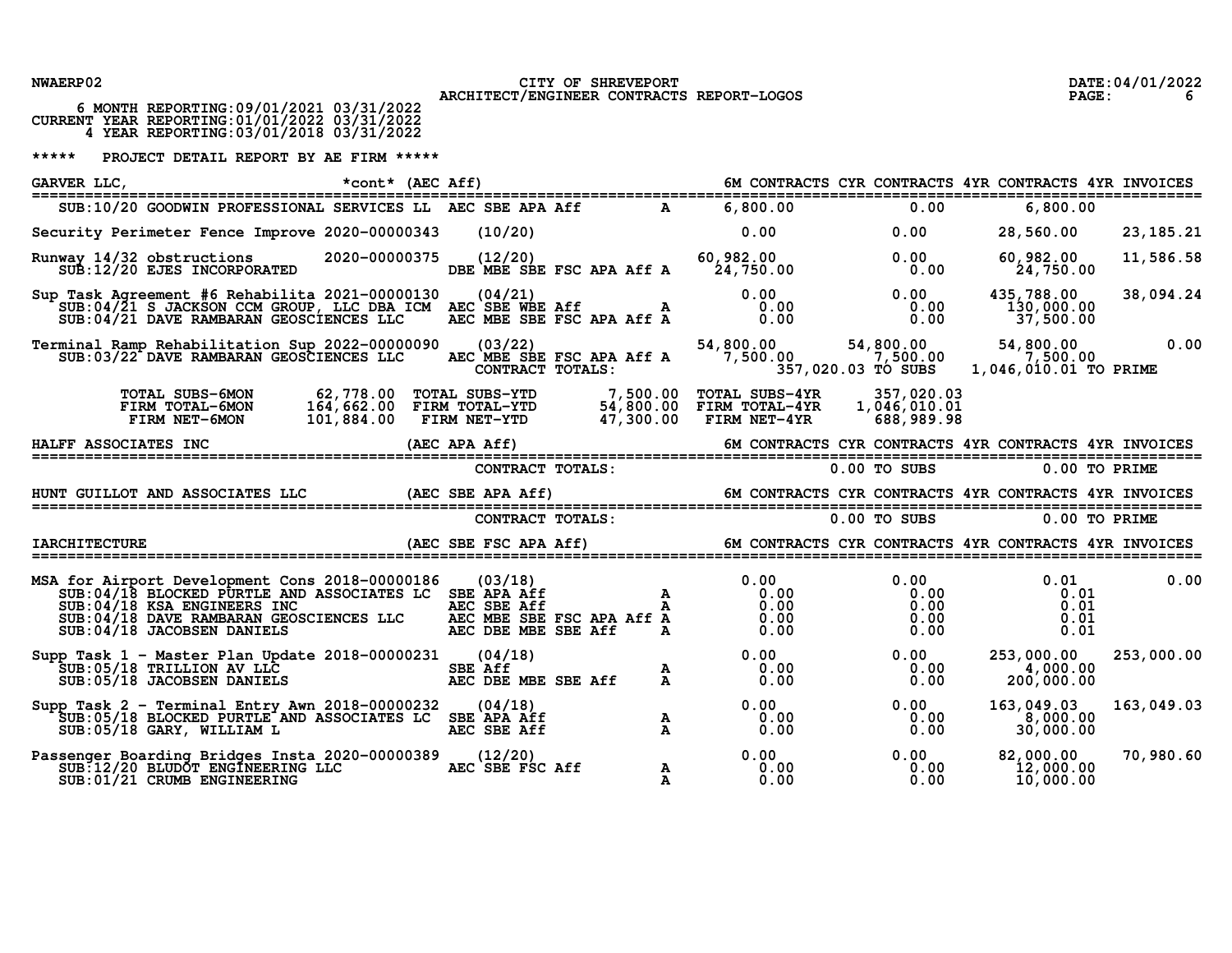**NWAERP02 CITY OF SHREVEPORT DATE:04/01/2022 ARCHITECT/ENGINEER CONTRACTS REPORT-LOGOS PAGE: 7**

| 6 MONTH REPORTING: 09/01/2021 03/31/2022<br>CURRENT YEAR REPORTING:01/01/2022 03/31/2022<br>4 YEAR REPORTING: 03/01/2018 03/31/2022 |                   |                                                                                     |              |                                                                           |                                        |                                                       |                 |
|-------------------------------------------------------------------------------------------------------------------------------------|-------------------|-------------------------------------------------------------------------------------|--------------|---------------------------------------------------------------------------|----------------------------------------|-------------------------------------------------------|-----------------|
| *****<br>PROJECT DETAIL REPORT BY AE FIRM *****                                                                                     |                   |                                                                                     |              |                                                                           |                                        |                                                       |                 |
| <b>IARCHITECTURE</b>                                                                                                                |                   | *cont* (AEC SBE FSC APA Aff)                                                        |              |                                                                           |                                        | 6M CONTRACTS CYR CONTRACTS 4YR CONTRACTS 4YR INVOICES |                 |
| Sup Task Agreement #4 Terminal A 2021-00000097                                                                                      |                   | (03/21)                                                                             |              | 0.00                                                                      | 0.00                                   | 31, 100.00                                            | 4,650.00        |
| Sup Task Agreement #5 Custom and 2021-00000129                                                                                      |                   | (04/21)                                                                             |              | 0.00                                                                      | 0.00                                   | 35,000.00                                             | 20,995.00       |
| Sup Task Agreement #6 Hanger 40 2021-00000435                                                                                       |                   | (12/21)<br>CONTRACT TOTALS:                                                         |              | 35,000.00                                                                 | 0.00<br>264,000.04 TO SUBS             | 35,000.00<br>599,149.04 TO PRIME                      | 0.00            |
| TOTAL SUBS-6MON<br>FIRM TOTAL-6MON<br>FIRM NET-6MON                                                                                 | 0.00<br>35,000.00 | TOTAL SUBS-YTD<br>35,000.00 FIRM TOTAL-YTD<br>FIRM NET-YTD                          | 0.00<br>0.00 | <b>TOTAL SUBS-4YR</b><br>0.00 FIRM TOTAL-4YR<br><b>FIRM NET-4YR</b>       | 264,000.04<br>599,149.04<br>335,149.00 |                                                       |                 |
| <b>JAMES W DEAN ARCHITECT LLC</b><br>=================================                                                              |                   | (AEC SBE FSC APA Aff)                                                               |              |                                                                           |                                        | 6M CONTRACTS CYR CONTRACTS 4YR CONTRACTS 4YR INVOICES |                 |
| RFS 21-705 Architectural Service 2022-00000059                                                                                      |                   | (02/22)<br>CONTRACT TOTALS:                                                         |              | 48,503.00                                                                 | 48,503.00<br>17,500.00 TO SUBS         | 48,503.00<br>48,503.00 TO PRIME                       | 0.00            |
| TOTAL SUBS-6MON<br>FIRM TOTAL-6MON<br>FIRM NET-6MON                                                                                 | 0.00<br>48,503.00 | TOTAL SUBS-YTD<br>48,503.00 FIRM TOTAL-YTD<br>FIRM NET-YTD                          |              | 0.00 TOTAL SUBS-4YR<br>48,503.00 FIRM TOTAL-4YR<br>48,503.00 FIRM NET-4YR | 17,500.00<br>48,503.00<br>31,003.00    |                                                       |                 |
| JOHN J GUTH ASSOCIATES INC                                                                                                          |                   | (AEC SBE APA Aff)                                                                   |              |                                                                           |                                        | 6M CONTRACTS CYR CONTRACTS 4YR CONTRACTS 4YR INVOICES |                 |
|                                                                                                                                     |                   | CONTRACT TOTALS:                                                                    |              |                                                                           | $0.00$ TO SUBS                         |                                                       | $0.00$ TO PRIME |
| KEVIN BRYAN ARCHITECTS LLC                                                                                                          |                   | (AEC SBE APA Aff)                                                                   |              |                                                                           |                                        | 6M CONTRACTS CYR CONTRACTS 4YR CONTRACTS 4YR INVOICES |                 |
| <b>Master Service Agreement - Aeros 2018-00000352</b><br>SUB:10/18 ARK ENGINEER AND CONSULTANTS INC AEC MBE SBE FSC APA Aff A       |                   | (10/18)                                                                             |              | 0.01<br>31, 102.53                                                        | 0.00<br>0.00                           | 0.01<br>31, 102.53                                    | 0.00            |
| Supp. Task #1 - Aerospace & Tech 2018-00000370<br>SUB:11/18 ARK ENGINEER AND CONSULTANTS INC AEC MBE SEE FSC APA Aff A              |                   | (11/18)<br>CONTRACT TOTALS:                                                         |              | 103,675.09<br>31, 102.53                                                  | 0.00<br>0.00<br>62,205.06 TO SUBS      | 103,675.09<br>31, 102.53<br>103,675.10 TO PRIME       | 103,675.09      |
| TOTAL SUBS-6MON<br>FIRM TOTAL-6MON<br>FIRM NET-6MON                                                                                 |                   | 62, 205.06 TOTAL SUBS-YTD<br>103, 675.10 FIRM TOTAL-YTD<br>$41,470.04$ FIRM NET-YTD |              | 0.00 TOTAL SUBS-4YR<br>0.00 FIRM TOTAL-4YR<br>$0.00$ FIRM NET-4YR         | 62,205.06<br>103,675.10<br>41,470.04   |                                                       |                 |
| <b>KSA ENGINEERS INC</b>                                                                                                            |                   | (AEC SBE Aff)                                                                       |              |                                                                           |                                        | 6M CONTRACTS CYR CONTRACTS 4YR CONTRACTS 4YR INVOICES |                 |
| <b>ENGINEERING CONTRACT WEST SHREVE 2015-00000258</b>                                                                               |                   | (07/15)                                                                             |              | 0.00                                                                      | 0.00                                   | 128,886.00                                            | 10,584.00       |
| Extension of Taxiway N @ DTN Air 2016-00000234                                                                                      |                   | (08/16)                                                                             |              | 0.00                                                                      | 0.00                                   | 70,645.00                                             | 0.00            |
|                                                                                                                                     |                   |                                                                                     |              |                                                                           |                                        |                                                       |                 |

**Taxiway "A" Remediation - Prelim 2016-00000292 (11/16) 0.00 0.00 14,780.00 0.00**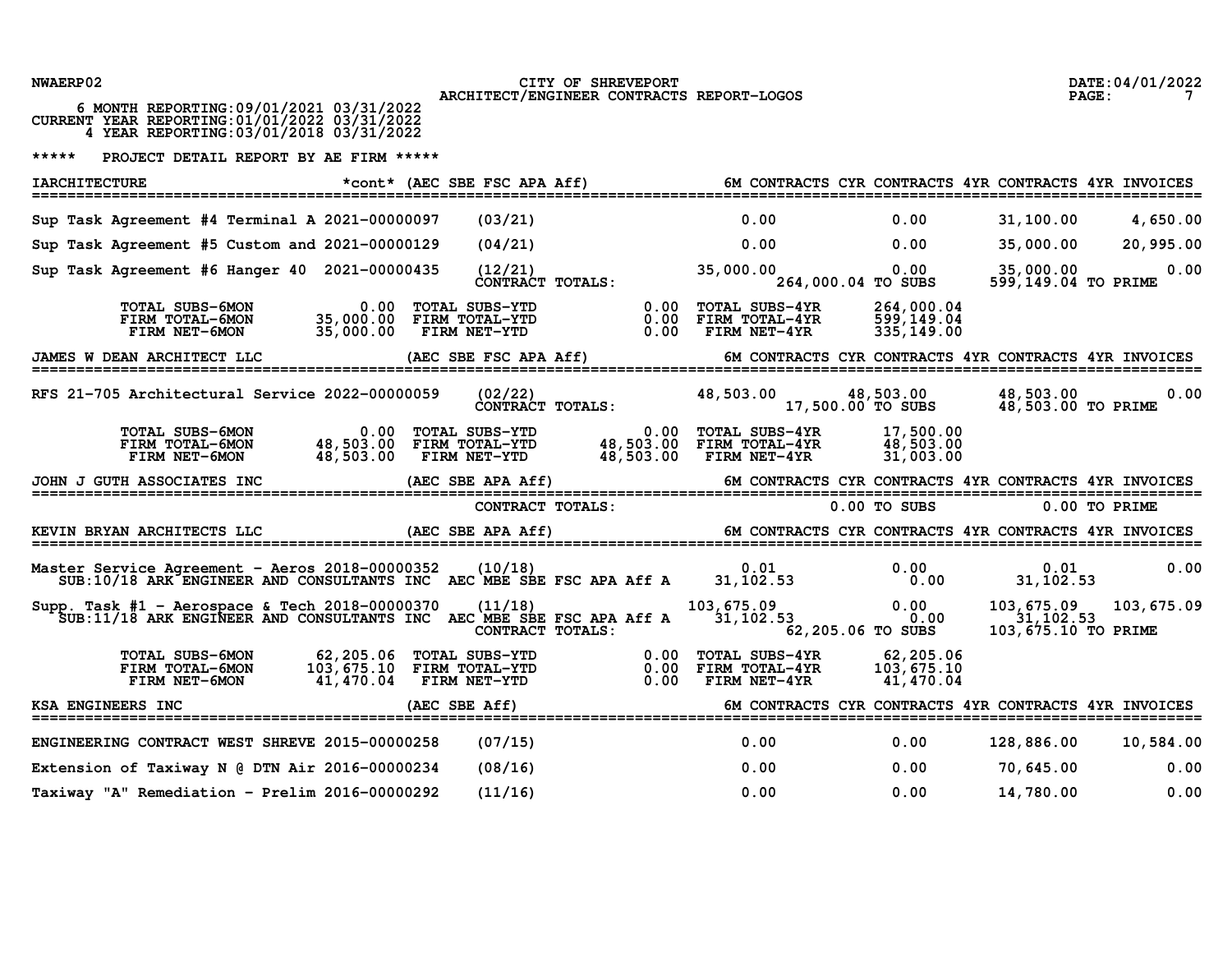## NWAERP02 CITY OF SHREVEPORT<br>B C CONTRACTS ARCHITECT/ENGINEER CONTRACTS REPORT-LOGOS PAGE: 8<br>PAGE: 8

|  | 6 MONTH REPORTING: 09/01/2021 03/31/2022     |  |  |
|--|----------------------------------------------|--|--|
|  | CURRENT YEAR REPORTING:01/01/2022 03/31/2022 |  |  |
|  | 4 YEAR REPORTING: 03/01/2018 03/31/2022      |  |  |

| KSA ENGINEERS INC                                                                                                                                                                                                                | *cont* (AEC SBE Aff)             6M CONTRACTS CYR CONTRACTS 4YR CONTRACTS 4YR INVOICES                                                                                                              |  |                                         |             |
|----------------------------------------------------------------------------------------------------------------------------------------------------------------------------------------------------------------------------------|-----------------------------------------------------------------------------------------------------------------------------------------------------------------------------------------------------|--|-----------------------------------------|-------------|
| SUB:11/16 DAVE RAMBARAN GEOSCIENCES LLC AEC MBE SBE FSC APA Aff A 0.00                                                                                                                                                           |                                                                                                                                                                                                     |  | 0.00<br>5,500.00                        |             |
| MSA for Airfield Development (Ca 2017-00000143 (03/17)                                                                                                                                                                           | $0.01$ $0.01$ $0.01$ $0.01$                                                                                                                                                                         |  |                                         | 0.00        |
| Sup. Task 1 - Design for Rnwy 14 2017-00000207 (04/17)                                                                                                                                                                           | $0.00$ $0.00$ $177,520.00$                                                                                                                                                                          |  |                                         | 0.00        |
| Construction Services - Extensio 2017-00000221 $(04/17)$<br>SUB: 05/17 BLOCKED PURTLE AND ASSOCIATES LC SBE APA Aff<br>SUB: 05/17 EJES INCORPORATED<br>SUB: 05/17 HALL BUILDERS INC                                              | io 2017-00000221 (04/17)<br>D ASSOCIATES LC SBE APA Aff A $0.00$ 0.00 0.00 0.00 9,900.00<br>DBE MBE SBE FSC APA Aff A 0.00 0.00 0.00 13,705.00<br>DBE MBE SBE FSC APA Aff A 0.00 0.00 0.00 3,600.00 |  |                                         | 0.00        |
| Sup. Task 2 - Design for Extensi 2017-00000225 (05/17) 0.00 0.00 0.00                                                                                                                                                            |                                                                                                                                                                                                     |  | 567, 370.00 117, 916.25                 |             |
| Sup. Task 3 - Determination of P 2017-00000226 (05/17) (0.00 0.00 0.00 0.00 99,430.00                                                                                                                                            |                                                                                                                                                                                                     |  |                                         | 0.00        |
|                                                                                                                                                                                                                                  |                                                                                                                                                                                                     |  |                                         | 178,443.17  |
|                                                                                                                                                                                                                                  |                                                                                                                                                                                                     |  |                                         | 76,025.00   |
| Sup. Task 3 - Determination of P 2017-00000126 (05/17)<br>Eng Contested MSA NEG Design Room (05/17) 0.000 0.000 99,430.00<br>Super Super MSA NEG Design Room (05/17) 0.000 0.000 0.000 0.000 0.000 0.000 0.000 0.000 0.000 0.000 |                                                                                                                                                                                                     |  |                                         | 578, 187.35 |
|                                                                                                                                                                                                                                  |                                                                                                                                                                                                     |  |                                         | 0.00        |
| Sup. Task 1 - Reh of Txwy B & Ge 2019-00000283 (06/19)                                                                                                                                                                           |                                                                                                                                                                                                     |  | $0.00$ $0.00$ $105,570.00$ $105,570.00$ |             |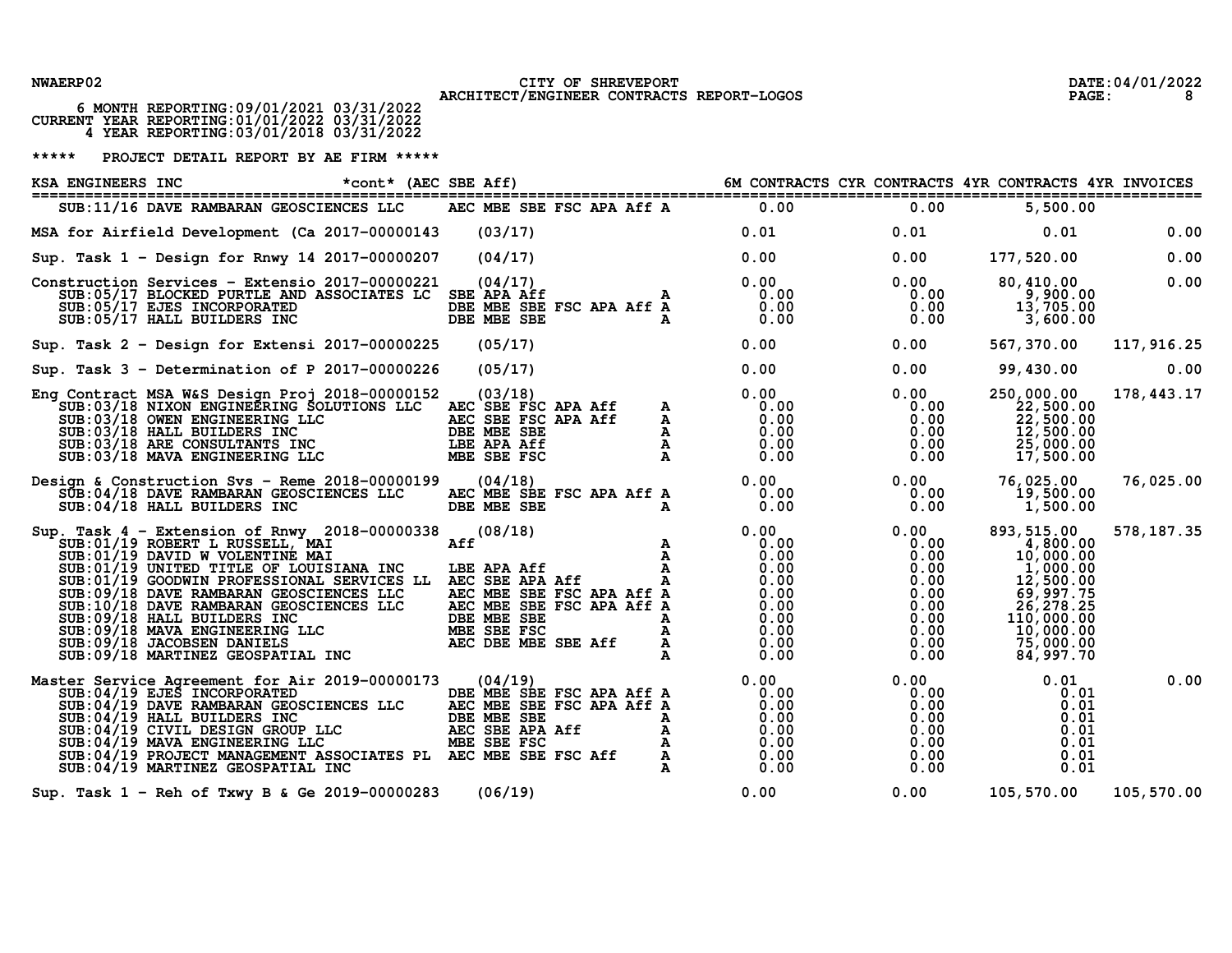## NWAERP02 CITY OF SHREVEPORT<br>2 **CALCHITECT/ENGINEER CONTRACTS REPORT-LOGOS** PAGE: 9 PAGE: 9

|  | 6 MONTH REPORTING: 09/01/2021 03/31/2022      |  |
|--|-----------------------------------------------|--|
|  | CURRENT YEAR REPORTING: 01/01/2022 03/31/2022 |  |
|  | 4 YEAR REPORTING: 03/01/2018 03/31/2022       |  |

| SUB:07/19 DAVE RAMBARAN GEOSCIENCES LLC AEC MBE SBE FSC APA Aff A                                                                                                                                                                                                                 |         |         |                  | 0.00                                                                                                                                                                                                                           | 0.00                                                                                                                                                  | 26,000.00                                                        |                 |
|-----------------------------------------------------------------------------------------------------------------------------------------------------------------------------------------------------------------------------------------------------------------------------------|---------|---------|------------------|--------------------------------------------------------------------------------------------------------------------------------------------------------------------------------------------------------------------------------|-------------------------------------------------------------------------------------------------------------------------------------------------------|------------------------------------------------------------------|-----------------|
| Sup. Task 2 - Improve Rnwy 32 Rn 2019-00000322 (08/19)<br>SUB:08/19 HALL BUILDERS INC DBE MBE SBE                                                                                                                                                                                 |         |         |                  | $A$ and $0.00$ and $0.00$ and $0.00$ and $0.00$ and $0.00$ and $0.00$ and $0.00$ and $0.00$ and $0.00$ and $0.00$ and $0.00$ and $0.00$ and $0.00$ and $0.00$ and $0.00$ and $0.00$ and $0.00$ and $0.00$ and $0.00$ and $0.0$ |                                                                                                                                                       |                                                                  |                 |
| Sup Task Agreement #3 Rehabilita 2020-00000197 (06/20) 0.00 0.00 0.00 0.00<br>SUB:06/20 EJES INCORPORATED DBE MBE SBE FSC APA Aff A 0.00 0.00<br>SUB:06/20 DAVE RAMBARAN GEOSCIENCES LLC AEC MBE SBE FSC APA Aff A 0.00 0.00<br>SUB:                                              |         |         |                  |                                                                                                                                                                                                                                |                                                                                                                                                       | 263,510.00<br>26,625.00<br>$\frac{1}{4}$ , $\frac{000}{000}$ .00 | 263,510.00      |
| Sup Task Agreement #5 Rehab. of 2020-00000198 (06/20) 06/20 0.00<br>SUB:06/20 DAVE RAMBARAN GEOSCIENCES LLC AEC MBE SBE FSC APA Aff A                                                                                                                                             |         |         |                  |                                                                                                                                                                                                                                | 0.00<br>0.00                                                                                                                                          | 176,010.00<br>6,000.00                                           | 176,010.00      |
| MSA Contract 20-704 Shreveport R 2020-00000355                                                                                                                                                                                                                                    | (11/20) |         |                  | 0.00                                                                                                                                                                                                                           | 0.00                                                                                                                                                  | 0.01                                                             | 0.00            |
| Runway 14/32 Fillet Improvements 2020-00000395<br>SUB: 01/21 DAVE RAMBARAN GEOSCIENCES LLC<br>SUB: 01/21 MAVA ENGINEERING LLC                                                                                                                                                     |         | (12/20) |                  | 95 (12/20) 0.00<br>AEC MBE SBE FSC APA Aff A 0.00<br>MBE SBE FSC APA Aff A 0.00                                                                                                                                                | $\begin{array}{cc} 0.00 & 16 \ 0.00 & 0.0 \end{array}$<br>$\begin{array}{cccc} 0.00 & & & & 0.00 \ 0.00 & & & & 0.00 \ 0.00 & & & & 0.00 \end{array}$ | 168,835.00<br>0.00<br>0.00                                       | 90,457.00       |
| Sup Task Agreement #4 Rehabilita $2021-00000131$ (04/21)<br>SUB: 04/21 EJES INCORPORATED<br>SUB: 04/21 DAVE RAMBARAN GEOSCIENCES LLC<br>SUB: 04/21 MAVA ENGINEERING LLC                                                                                                           |         |         |                  | 131 (04/21) 0.00 0.00<br>DBE MBE SBE FSC APA Aff A 0.00 0.00<br>AEC MBE SBE FSC APA Aff A 0.00 0.00<br>MBE SBE FSC APA Aff A 0.00 0.00                                                                                         |                                                                                                                                                       | 253,600.00<br>2,750.00<br>39,995.00<br>11,020.00                 | 74,546.80       |
| 9 Task Agree. #6 Rehabilitatio 2021-00000132 (04/21) 0.00 0.00 0.00 0.00<br>SUB:04/21 DAVE RAMBARAN GEOSCIENCES LLC AEC MBE SBE FSC APA Aff A 0.00 0.00 0.00<br>SUB:04/21 HALL BUILDERS INC DBE MBE SBE ARE A 0.00 0.00<br>Sup Task Agree. #6 Rehabilitatio 2021-00000132 (04/21) |         |         |                  |                                                                                                                                                                                                                                |                                                                                                                                                       | 180,375.00<br>25,417.50<br>68,000.00                             | 69,404.00       |
| Airfield Lighting Rehabilitation 2022-00000082 (02/22) 184,975.00 184,975.00 184,975.00<br>SUB:03/22 MAVA ENGINEERING LLC MEE SBE FSC 120,000.00 120,000.00 120,000.00 120,000.00<br>CONTRACT TOTALS: 940,161.27 TO SUBS 3.741.351.0                                              |         |         |                  |                                                                                                                                                                                                                                |                                                                                                                                                       | 3,741,351.03 TO PRIME                                            | 0.00            |
| TOTAL SUBS-6MON 120,000.00 TOTAL SUBS-YTD 120,000.00 TOTAL SUBS-4YR 940,161.27<br>FIRM TOTAL-6MON 184,975.01 FIRM TOTAL-YTD 184,975.01 FIRM TOTAL-4YR 3,741,351.03<br>FIRM NET-6MON                                                                                               |         |         |                  | $64,975.01$ FIRM NET-YTD $64,975.01$ FIRM NET-4YR                                                                                                                                                                              | 2,801,189.76                                                                                                                                          |                                                                  |                 |
| LLOYD OVERDYKE LANDSCAPE ARCHITECT (AEC SBE FSC APA Aff) 6M CONTRACTS CYR CONTRACTS 4YR CONTRACTS 4YR INVOICES                                                                                                                                                                    |         |         |                  |                                                                                                                                                                                                                                |                                                                                                                                                       |                                                                  |                 |
|                                                                                                                                                                                                                                                                                   |         |         | CONTRACT TOTALS: |                                                                                                                                                                                                                                | $0.00$ TO SUBS                                                                                                                                        |                                                                  | $0.00$ TO PRIME |
|                                                                                                                                                                                                                                                                                   |         |         |                  |                                                                                                                                                                                                                                |                                                                                                                                                       |                                                                  |                 |
|                                                                                                                                                                                                                                                                                   |         |         |                  | CONTRACT TOTALS:                                                                                                                                                                                                               | $0.00$ TO SUBS                                                                                                                                        |                                                                  | $0.00$ TO PRIME |
| MISCHA FARRELL ARCHITECT (AEC SBE WEE FSC APA Aff) 6M CONTRACTS CYR CONTRACTS 4YR CONTRACTS 4YR INVOICES                                                                                                                                                                          |         |         |                  |                                                                                                                                                                                                                                |                                                                                                                                                       |                                                                  |                 |
| Build-Out Design for Old Galilee 2021-00000367 (10/21)                                                                                                                                                                                                                            |         |         |                  | 157, 400.00                                                                                                                                                                                                                    |                                                                                                                                                       | $0.00$ 157,400.00 0.00                                           |                 |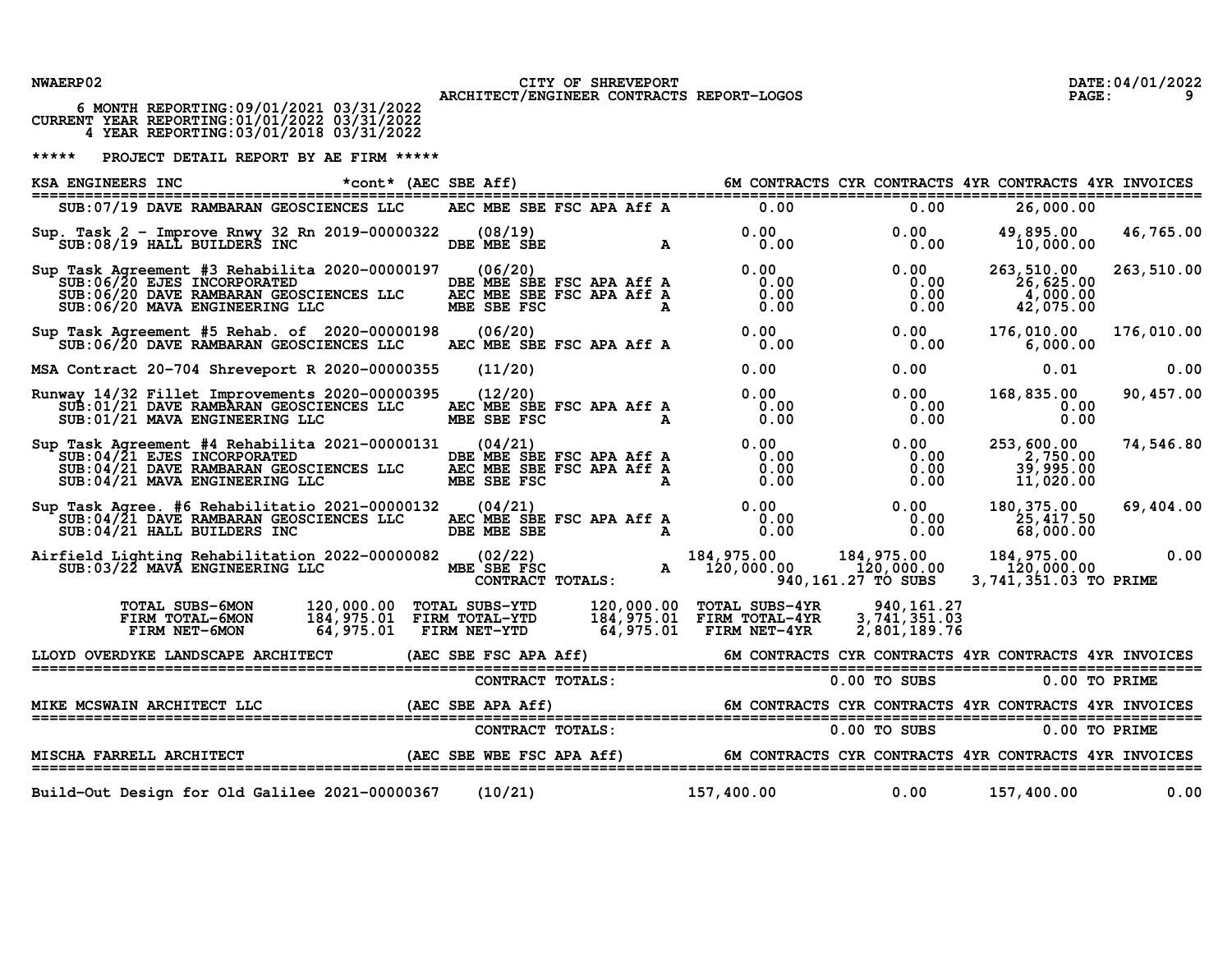| NWAERP02 |  |
|----------|--|
|----------|--|

CITY OF SHREVEPORT **CITY OF SHREVEPORT DATE:04/01/2022 DATE:04/01/2022 PAGE:** 10

| 6 MONTH REPORTING: 09/01/2021 03/31/2022<br>CURRENT YEAR REPORTING: 01/01/2022 03/31/2022<br>4 YEAR REPORTING:03/01/2018 03/31/2022                                                                                                 |           |  |                                                       |  |                     |            |
|-------------------------------------------------------------------------------------------------------------------------------------------------------------------------------------------------------------------------------------|-----------|--|-------------------------------------------------------|--|---------------------|------------|
| PROJECT DETAIL REPORT BY AE FIRM *****<br>*****                                                                                                                                                                                     |           |  |                                                       |  |                     |            |
| MISCHA FARRELL ARCHITECT *cont* (AEC SBE WBE FSC APA Aff) 6M CONTRACTS CYR CONTRACTS 4YR CONTRACTS 4YR INVOICES                                                                                                                     |           |  |                                                       |  |                     |            |
| FIRM TOTAL-6MON 157,400.00 FIRM TOTALS:<br>FIRM TOTAL-6MON 157,400.00 FIRM TOTAL-YTD 0.00 FIRM TOTAL-4YR 157,400.00 TO SUBS<br>FIRM NET-6MON 157,400.00 FIRM NET-YTD 0.00 FIRM NET-4YR 157,400.00                                   |           |  |                                                       |  |                     |            |
|                                                                                                                                                                                                                                     |           |  |                                                       |  |                     |            |
|                                                                                                                                                                                                                                     |           |  |                                                       |  |                     |            |
|                                                                                                                                                                                                                                     |           |  |                                                       |  |                     |            |
|                                                                                                                                                                                                                                     |           |  |                                                       |  |                     |            |
|                                                                                                                                                                                                                                     |           |  |                                                       |  |                     |            |
| Eng. Ser. for Traffic Signal Des 2020-00000189 (06/20) [1995.00 0.00 0.00 0.00 0.00 9,995.00 .00<br>CONTRACT TOTALS: 0.00 FIRM TOTAL-4YR 0.00 FIRM TOTAL 0.00 FIRM TOTAL-4YR 9,995.00 9,995.00 FIRM TOTAL-4YR 9,995.00 FIRM NET-4   |           |  |                                                       |  |                     |            |
|                                                                                                                                                                                                                                     |           |  |                                                       |  |                     |            |
|                                                                                                                                                                                                                                     |           |  |                                                       |  |                     |            |
|                                                                                                                                                                                                                                     |           |  |                                                       |  |                     |            |
|                                                                                                                                                                                                                                     |           |  |                                                       |  |                     |            |
|                                                                                                                                                                                                                                     |           |  |                                                       |  |                     |            |
|                                                                                                                                                                                                                                     |           |  |                                                       |  |                     |            |
|                                                                                                                                                                                                                                     |           |  |                                                       |  |                     |            |
| Eng Contract MSA W&S Design RFS# 2018-00000150 (03/18) 0.00 0.00 0.00 0.00 0.00 500,000.00<br>SUB:03/18 OWEN ENGINEERING LLC AEC SBE FSC APA Aff A 0.00 0.01 0.00 0.00 0.01<br>CONTRACT TOTALS: 0.00 0.01 TO SUBS 500,000.00 TO     |           |  |                                                       |  | 500,000.00 TO PRIME | 186,670.50 |
| TOTAL SUBS-6MON        0.00 TOTAL SUBS-YTD        0.00 TOTAL SUBS-4YR        0.01<br>FIRM TOTAL-6MON        0.00 FIRM TOTAL-YTD        0.00 FIRM TOTAL-4YR    500,000.00<br>FIRM NET-6MON        0.00 FIRM NET-YTD        0.00 FIRM |           |  |                                                       |  |                     |            |
| SAIN ENGINEERING ASSOCIATES INC                                                                                                                                                                                                     | (AEC SBE) |  | 6M CONTRACTS CYR CONTRACTS 4YR CONTRACTS 4YR INVOICES |  |                     |            |
|                                                                                                                                                                                                                                     |           |  |                                                       |  |                     |            |

Master Service Agreement - Energ 2015-00000275 (08/15) 0.00 0.00 0.00 0.01 0.00